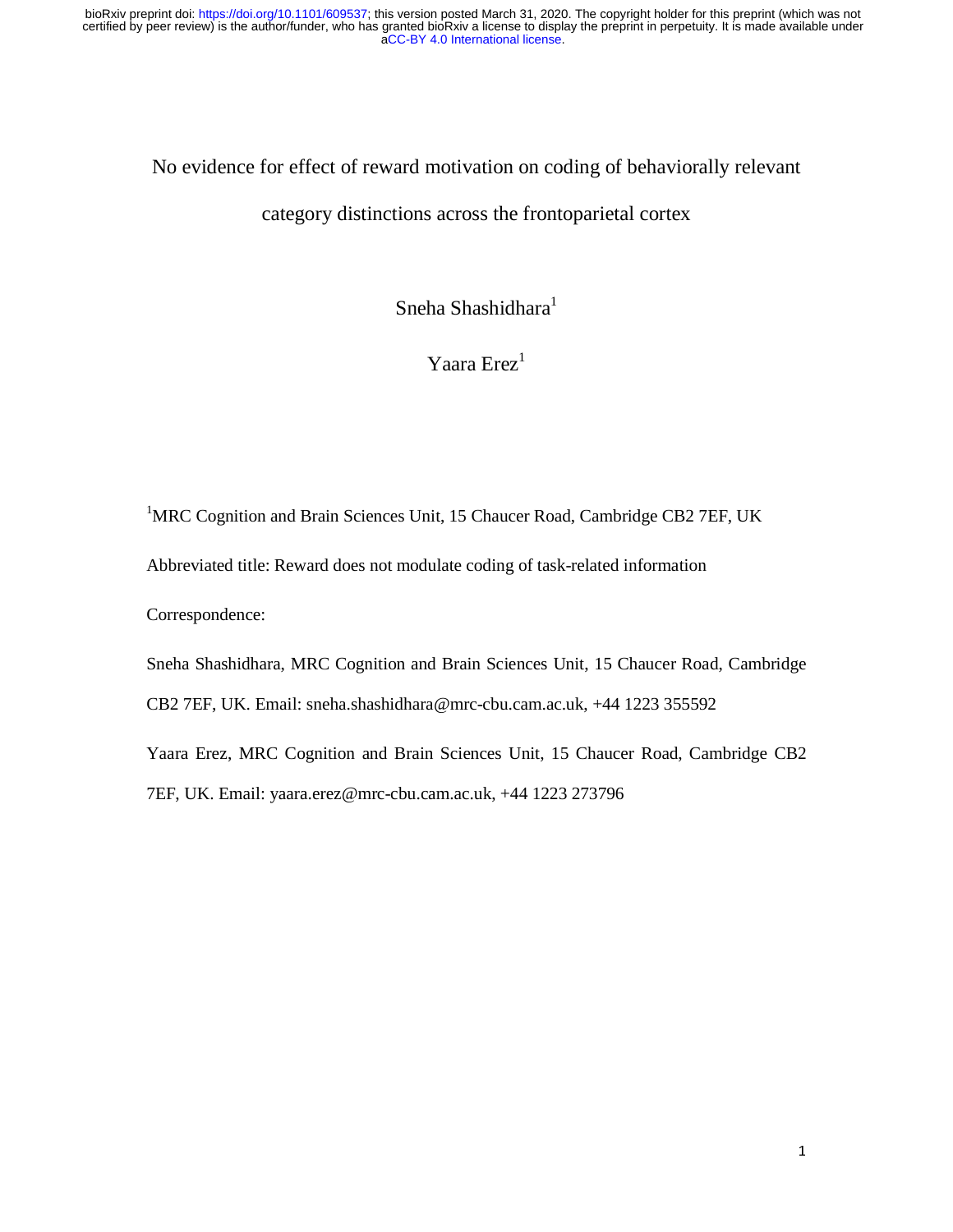# Abstract

Selection and integration of information based on current goals is a fundamental aspect of flexible goal-directed behavior. Reward motivation has been shown to improve behavioral performance across multiple cognitive tasks, yet the underlying neural mechanisms that link motivation and control processes, and in particular its effect on context-dependent information processing, remain unclear. Here, we used functional magnetic resonance imaging (fMRI) in 24 human volunteers to test whether reward motivation enhances the coding of behaviorally relevant category distinctions across the frontoparietal cortex, as would be predicted, based on previous experimental evidence and theoretical accounts. In a cued target detection categorization task, participants detected whether an object from a cued visual category was present in a subsequent display. The combination of the cue and the visual category of the object determined the behavioral status of the presented objects. To manipulate reward motivation, half of all trials offered the possibility of a substantial reward. We observed an increase with reward in overall activity across the frontoparietal control network when the cue was presented. Multivariate pattern analysis (MVPA) further showed that behavioral status information for the objects presented was conveyed across the network. However, in contrast to our prediction, reward did not increase the discrimination between behavioral status conditions in the stimulus epoch of a trial when object information was processed depending on a current context. In the high-level general object visual region, the lateral occipital complex, the representation of behavioral status was driven by visual differences and was not modulated by reward. Our study provides useful evidence for the limited effects of reward motivation on task-related neural representations.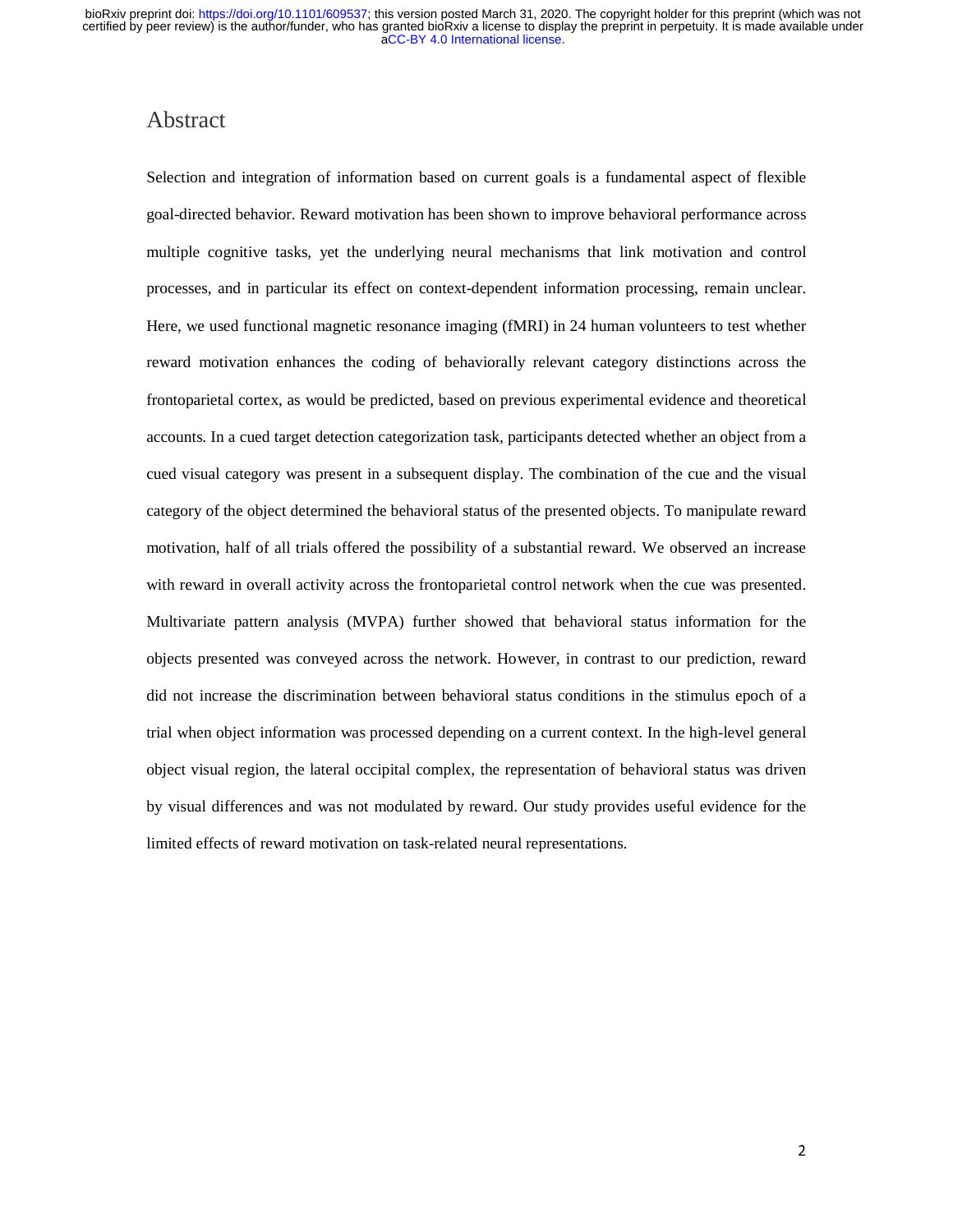# Introduction

A fundamental aspect of flexible goal-directed behavior is the selection and integration of information depending on a current goal to determine its relevance to behavior and lead to a decision. In nonhuman primates, single-cell data from the lateral prefrontal cortex, as well as parietal cortex, provide detailed evidence for the coding of task-relevant information. It has been shown that neural activity contains information about the context, also referred to as cue or task-set, as well as the integrated information of cue and a subsequent input stimulus, such as task-related categorical and behavioral decision [1–6]. In the human brain, a network of frontal and parietal cortical regions, the 'multipledemand' (MD) network [7,8], has been shown to be involved in information selection and integration, and more generally in control processes. This network is associated with multiple aspects of cognitive control, such as spatial and verbal working memory, math, conflict monitoring, rule-guided categorization and task switching, [7,9,10]. The MD network spans the anterior-posterior axis of the middle frontal gyrus (MFG); posterior dorso-lateral frontal cortex (pdLFC); the anterior insula and frontal operculum (AI/FO); the pre-supplementary motor area and the adjacent dorsal anterior cingulate cortex (preSMA/ACC); and intraparietal sulcus (IPS) [11]. Multiple neuroimaging studies demonstrated that distributed patterns of activity across the MD network measured by functional magnetic resonance imaging (fMRI) reflected a variety of task-related information. These include task sets, behavioral relevance and task-dependent categorical decisions [12–19]. In contrast, sensory areas such as the high-level general object visual region, the lateral occipital complex (LOC), as well as the primary visual cortex, contain information about the visual properties and categorization of stimuli, with weaker, or non-existing, task effects [20–22].

With growing interest in recent years in the link between cognitive control and reward motivation, it has been proposed that reward enhances control processes by sharpening representation of task goals and prioritizing task-relevant information across the frontoparietal network and other regions associated with cognitive control [23–26]. In line with this idea, it has been shown that motivation, usually manipulated as monetary reward, increases task performance [27,28]. Neuroimaging studies linked increased activity with reward in frontoparietal regions across a range of tasks, including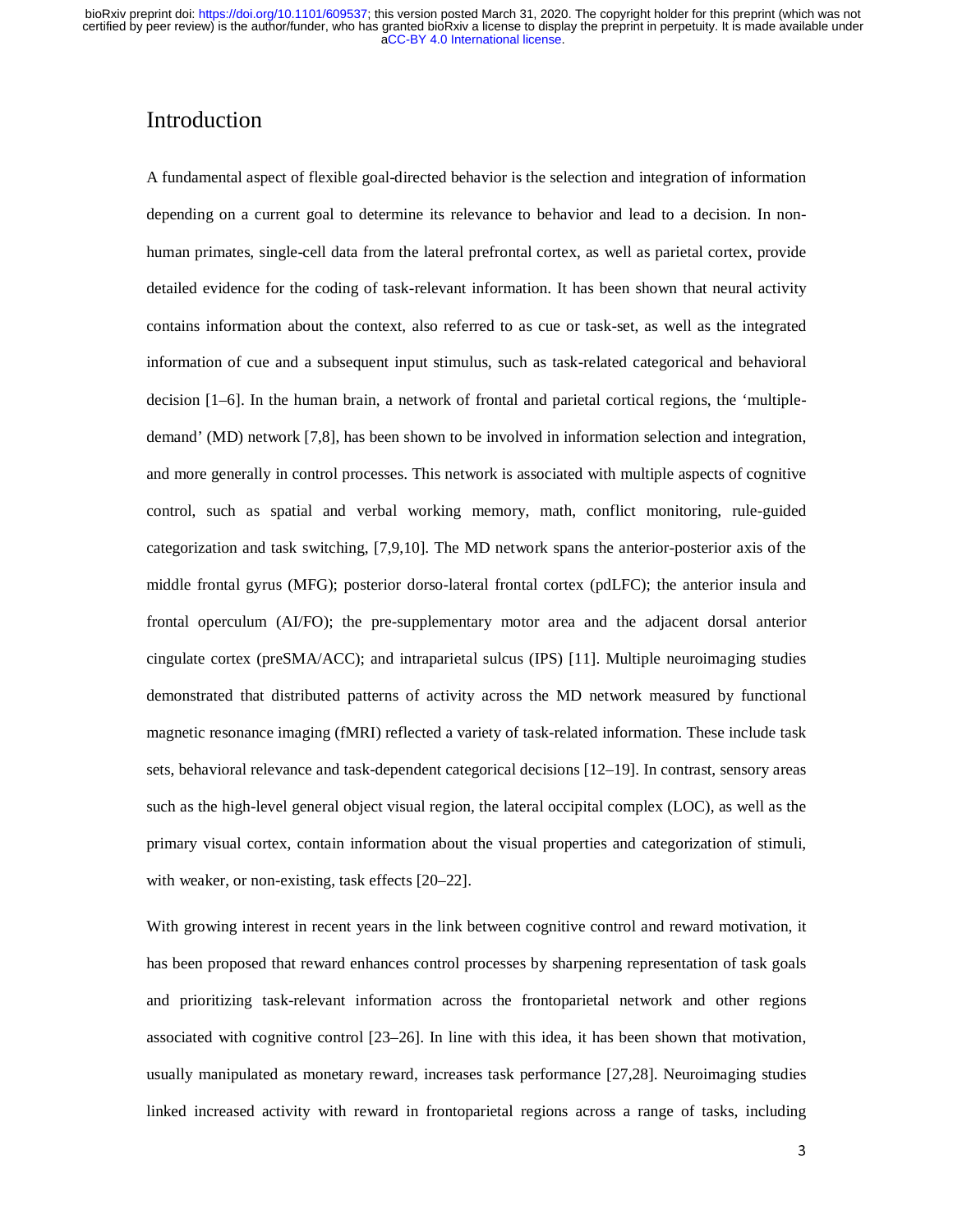working memory [29,30], selective attention [31,32], response inhibition [28], and problem solving [33].

Although the accumulating evidence at the behavioral and neural level in humans are consistent with this sharpening and prioritizing account [25,26,34–37], they do not directly address the effect of reward motivation on the coding of task-related information and selection and integration processes. Some support for this idea comes from single-neuron data recorded from the prefrontal cortex of nonhuman primates: reward was associated with greater spatial selectivity, enhanced activity related to working memory and modulated task-related activity based on the type of reward [38–40]. A more direct evidence in humans was recently demonstrated by Etzel et al. (2016). They showed that reward enhances coding of task cues across the frontoparietal cortex, and suggested that task-set efficacy increases with reward. It remained unclear, however, whether a similar facilitative effect of reward across the frontoparietal network is limited to preparatory cues*,* or whether reward also enhances the coding of behaviorally relevant information, when the cue and a subsequent stimulus are integrated, leading to the behavioral decision. In a recent electroencephalogram (EEG) study, Hall-McMaster et al. (2019) showed that reward increases coding of task cues, similarly to what was observed in fMRI by Etzel et al., and that this effect was limited to trials that required a switch in context [41]. They also provided some evidence that the representation of features relevant for a given task is enhanced when the reward level is high. While these results demonstrate the temporal dynamics of reward effects, whether these effects of reward are specific to the frontoparietal control network is not clear, given the limited spatial resolution of EEG.

In this study, we build on previous reports and ask whether reward motivation enhances the representation of behaviorally relevant information across the frontoparietal network, determined by the integration of cue and stimulus input. Furthermore, previous studies have associated reward with decreased conflict in interference tasks [28,42,43], suggesting that any effect of reward may be particularly important for high-conflict items, in other words, a conflict-contingent effect. We therefore also asked whether such facilitative effect of reward is selective for highly conflicting items. Lastly, it is commonly accepted that top-down signals from the frontoparietal MD network to the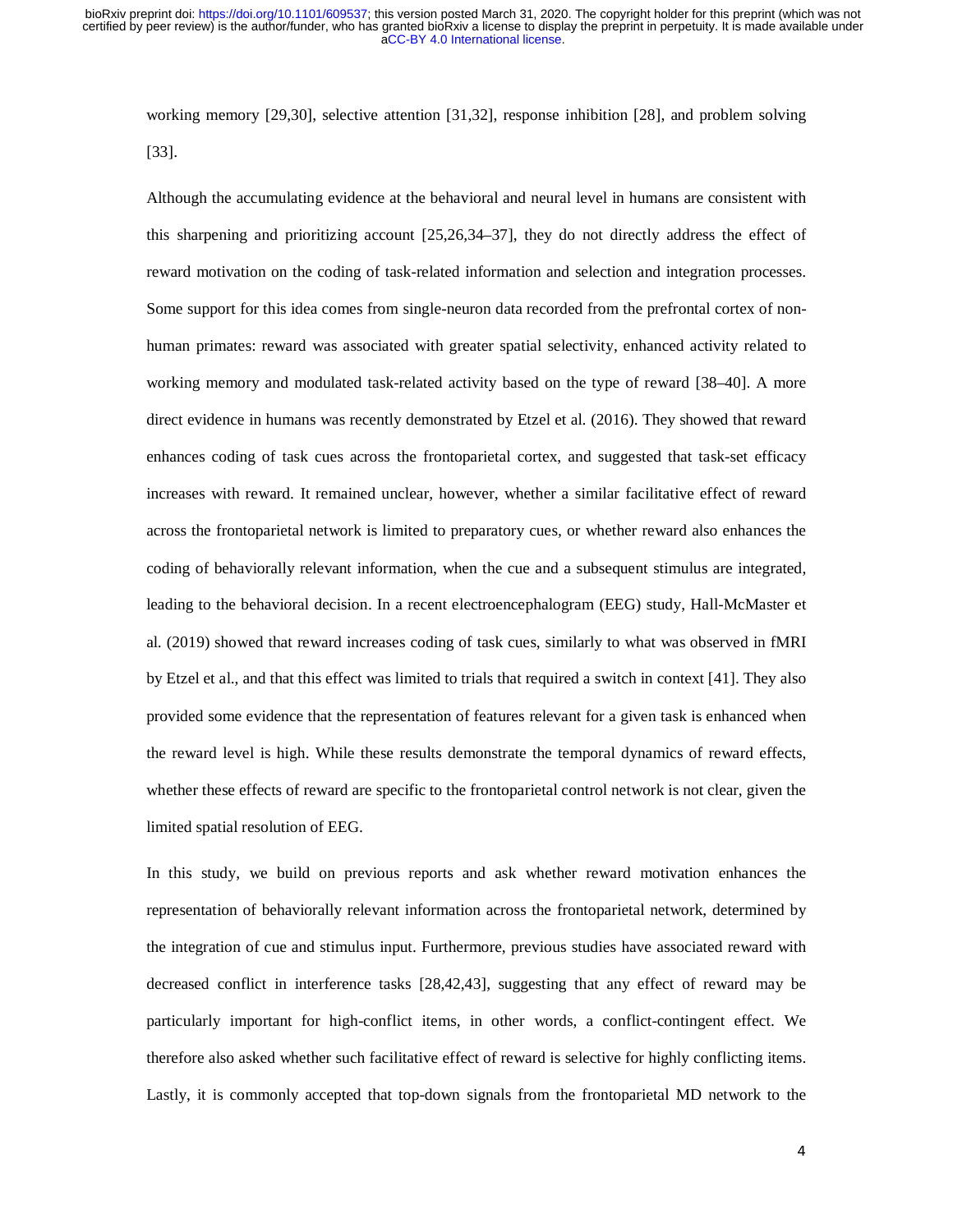visual cortex play an important role in the processing of task-related information. Therefore, we tested whether similar effects of reward would be observed in the high-level general object visual region, the lateral occipital complex (LOC).

We recently showed that behaviorally relevant, but not irrelevant, category distinctions of objects were coded across the MD network [12]. In contrast, such differences were not observed in the LOC. Here, we used a similar cued target detection categorization task while participants' brain activity was measured using fMRI. Participants detected whether an object from a cued visual category (target category) was present or absent. On each trial, one of two categories was cued, and objects from those two categories could be either Targets, or nontargets with high behavioral conflict, as they could be targets on other trials (High-conflict nontarget). An additional category was never cued, serving as a nontarget with low behavioral conflict (Low-conflict nontarget). This design created three levels of behavioral status (Targets, High-conflict nontargets, Low-conflict nontargets). Critically, following this integration process, the relevant information that is expected to be represented across the MD network is the behavioral status of a given category, rather than the visual category itself [12]. Therefore, the behaviorally relevant category distinctions were pairs of categories with different behavioral status. We used multivariate pattern analysis (MVPA) to measure representation of the behaviorally relevant category distinctions as reflected in distributed patterns of response in the *a priori* defined MD network and LOC. To manipulate motivation, on half of all trials a substantial monetary reward was offered. We tested whether the neural pattern discriminability between the behaviorally relevant category distinctions increased with reward, and whether this effect was selective for the distinction between Targets and High-conflict nontargets.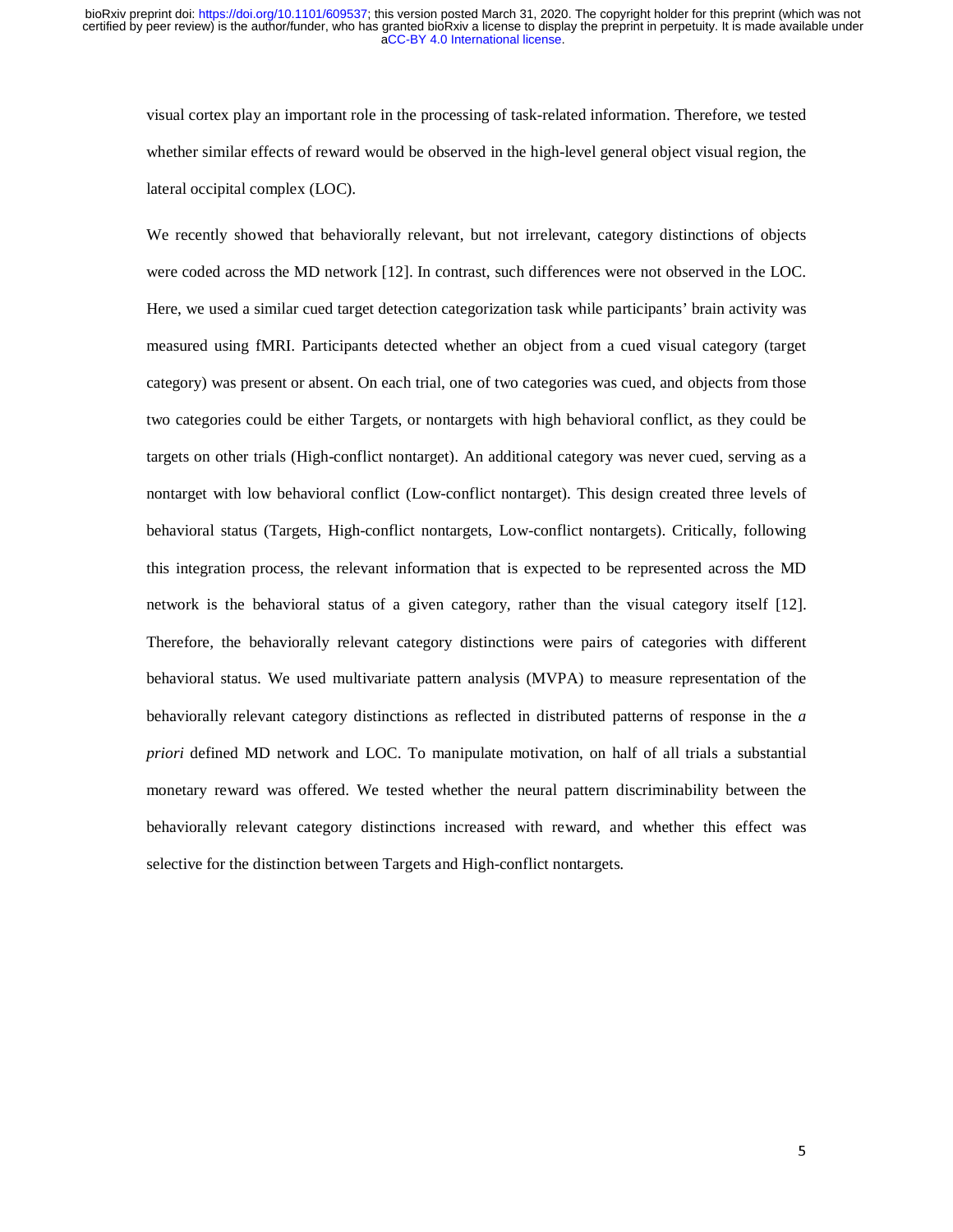# Materials and Methods

# Participants

24 participants (13 females), between the ages of 18-40 years (mean age: 25) took part in the study. Four additional participants were excluded due to large head movements during the scan (greater than 5 mm). The sample size was determined prior to data collection, as typical for neuroimaging studies and in accordance with counter-balancing requirements of the experimental design across participants. A similar sample size showed sufficient power to detect representation of behavioral status in a previous study [12]. All participants were right handed with normal or corrected-to-normal vision and had no history of neurological or psychiatric illness. The study was conducted with approval by the Cambridge Psychology Research Ethics Committee. All participants gave written informed consent and were monetarily reimbursed for their time.

#### Task Design

Participants performed a cued categorization task in the MRI scanner (Figure 1A). Our primary question concerned the representation during the stimulus epoch of a trial where cue and stimulus are integrated, and we therefore designed the task accordingly. At the beginning of each trial, one of three visual categories (sofas, shoes, cars) was cued, determining the target category for that trial. Participants had to indicate whether the subsequent object matched this category or not by pressing a button. For each participant, only two of the categories were cued as targets throughout the experiment. Depending on the cue on a given trial, objects from these categories could be either Targets, or nontargets with high conflict (as they could serve as targets on other trials). The third category was never cued, therefore objects from this category served as Low-conflict nontargets. This design yielded three behavioral status conditions: Targets, High-conflict nontargets and Low-conflict nontargets (Figure 1B). The assignment of the categories to be cued (and therefore serve as either Targets or High-conflict nontargets) or not (and serve as Low-conflict nontargets) was counterbalanced across participants.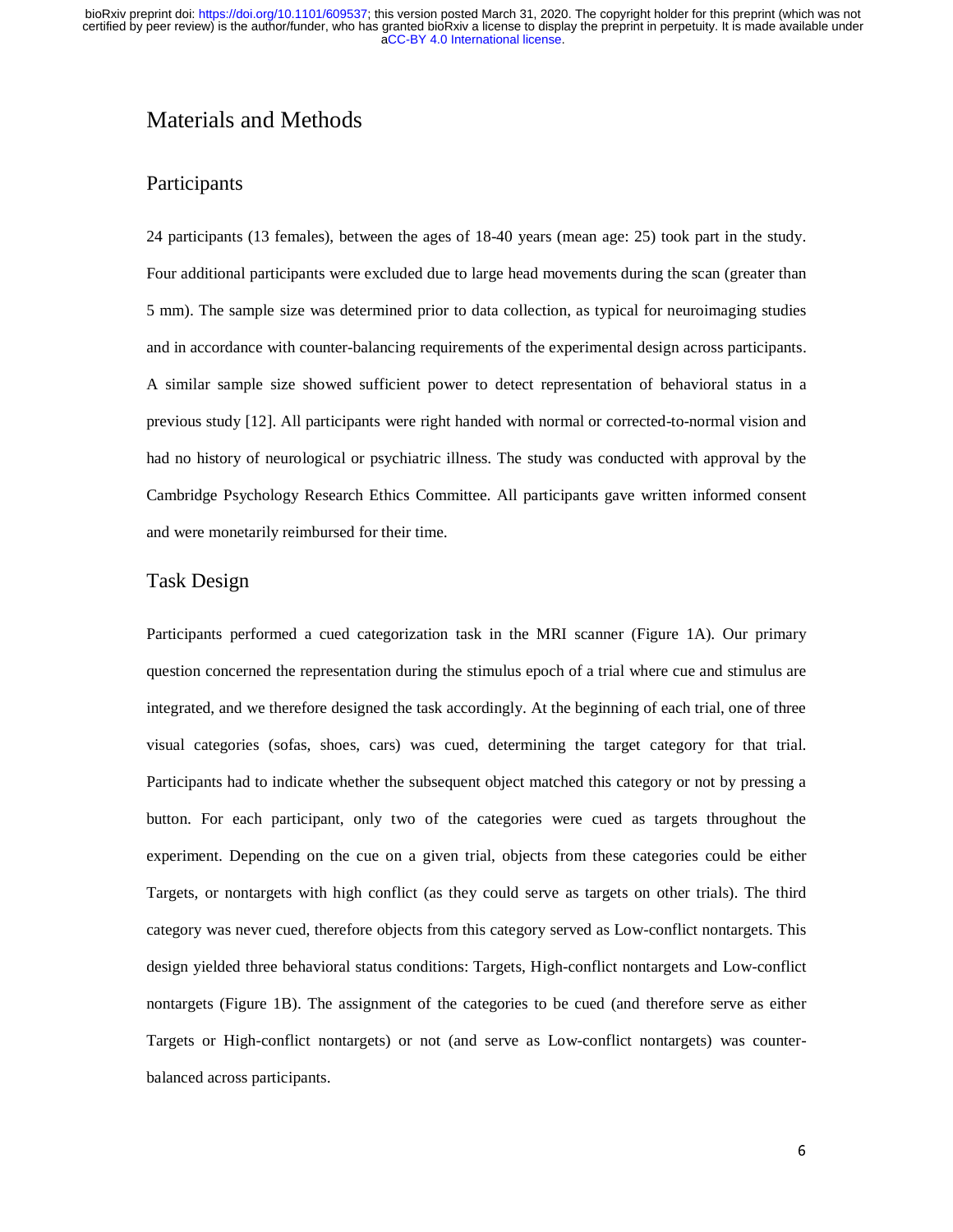To manipulate motivation, half of the trials were cued as reward trials, in which participants had the chance of earning £1 if they completed the trial correctly and within a time limit. To assure the incentive on each reward trial, four random reward trials out of 40 in each run were assigned the  $\pounds1$ reward. To avoid longer reaction times when participants try to maximize their reward, a response time threshold was used for reward trials, set separately for each participant as the average of 32 trials in a pre-scan session. The participants were told that the maximum reward they could earn is £24 in the entire session (£4 per run), and were not told what the time threshold was. Therefore, to maximize their gain, participants had to treat every reward trial as a £1 trial and respond as quickly and as accurately as possible, just as in no-reward trials.

Each trial started with a 1 s cue, which was the name of a visual category that served as the target category for this trial. On reward trials, the cue included three red pound signs presented next to the category name. The cue was followed by a fixation dot in the center of the screen presented for 0.5 s and an additional variable time of either 0.1, 0.4, 0.7 or 1 s, selected randomly, in order to make the stimulus onset time less predictable. The stimulus was then presented for 120 ms and was followed by a mask. Participants indicated by a button press whether this object belonged to the cued target category (present) or not (absent). Following response, a 1 s blank inter-trial interval separated two trials. For both reward and no-reward trials, response time was limited to a maximum of 3 s, after which the 1 s blank inter-trial interval started even when no response was made. For reward trials, an additional subject-specific response time threshold was used as mentioned above to determine whether the participants earned the reward or not, but this time threshold did not affect the task structure and was invisible to the participants.

We used catch trials to decorrelate the BOLD signals of the cue and stimulus phases. 33% of all trials included cue followed by fixation dot for 500 ms, which then turned red for another 500 ms indicating the absence of the stimulus, followed by the inter-trial interval.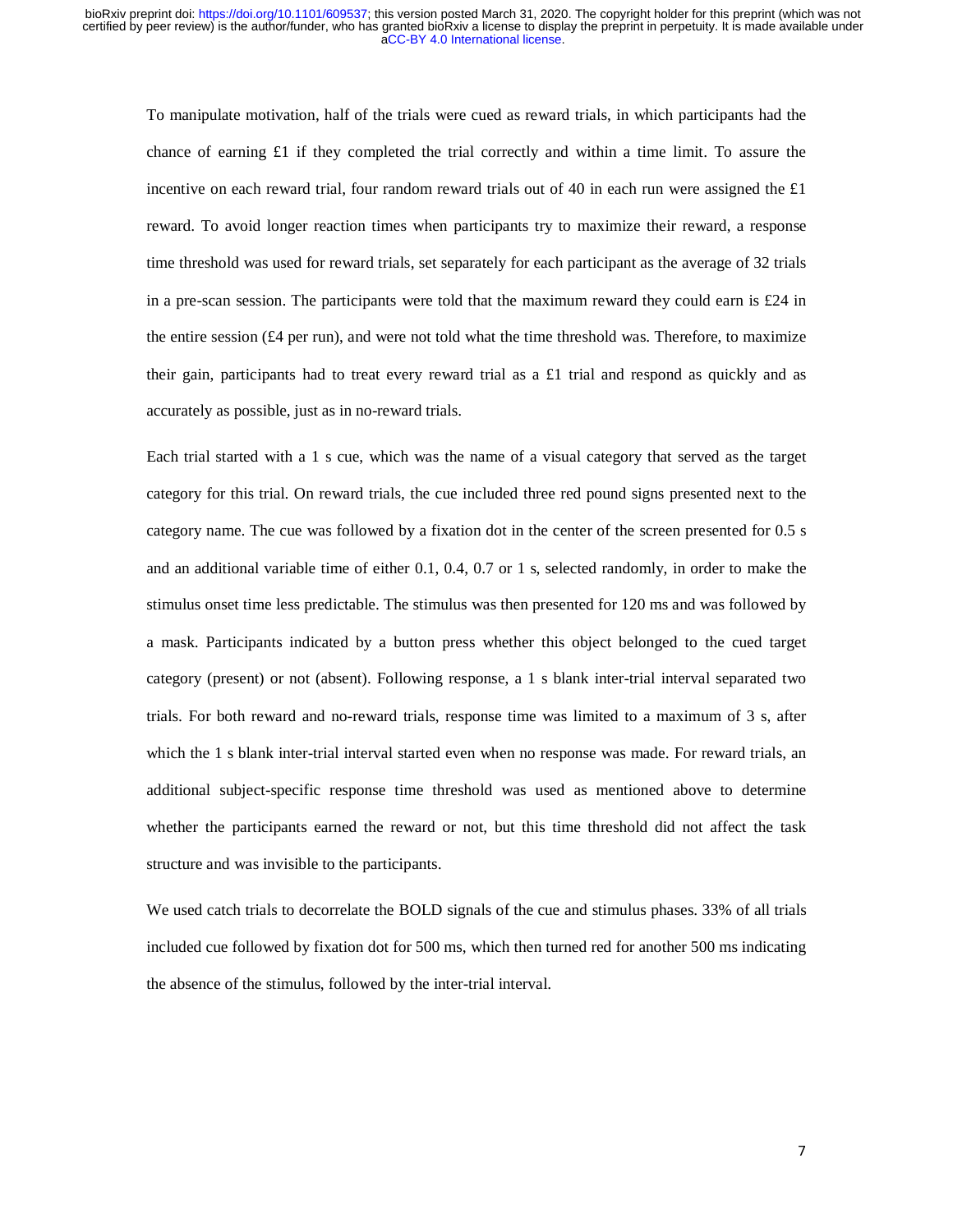[aCC-BY 4.0 International license.](http://creativecommons.org/licenses/by/4.0/) certified by peer review) is the author/funder, who has granted bioRxiv a license to display the preprint in perpetuity. It is made available under bioRxiv preprint doi: [https://doi.org/10.1101/609537;](https://doi.org/10.1101/609537) this version posted March 31, 2020. The copyright holder for this preprint (which was not



**Figure 1: Experimental paradigm. A. An example of a trial.** A trial began with a cue (1 s) indicating the target category, followed by 500 ms fixation period. Reward trials were cued with three red  $\pounds$  symbols next to the target category. After an additional variable time (0.4, 0.7, 1.0 or 1.3 s), an object was presented for 120 ms. The object was then masked (a scramble of the all the stimuli used), until response or for a maximum of 3 s. The participants pressed a button to indicate whether the object was from the cued category (Target trials) or not (Nontarget trials). **B. Experimental**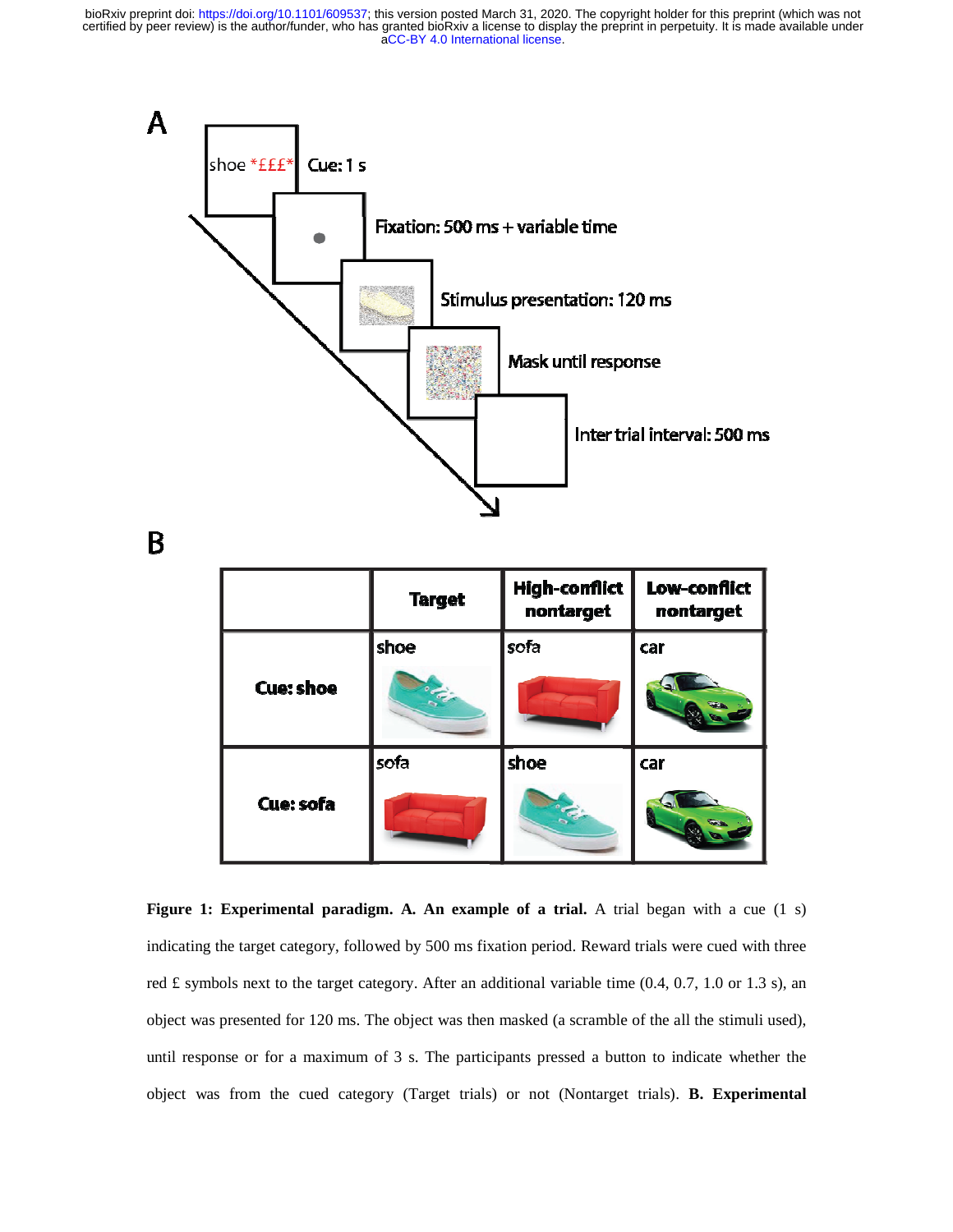**conditions.** For each participant, two categories served as potential targets depending on the cue, and a third category never served as target. Here as an example, shoes and sofas are the cued categories and cars as the uncued category. In the Target trials, the presented object matched the cued category. In the High-conflict nontarget trials, the object did not match the cued category, but was from the other cued category, therefore could serve as a target on other trials. In the Low-conflict nontarget trials, the presented object was from the category that was never cued. Overall, this design yielded three levels of behavioral status: Targets, High-conflict nontargets, and Low-conflict nontargets. The design was used for both no-reward and reward conditions.

## Stimuli

Objects were presented at the center of the screen on a grey background. The objects were 2.95° visual angle along the width and 2.98° visual angle along the height. Four exemplars from each visual category were used. Exemplars were chosen with similar colors, dimensions, and orientation across the categories. All exemplars were used an equal number of times in each condition and in each run to ensure that any differences between the experimental conditions will not be driven by the variability of exemplars. To increase the task demand, based on pilot data, we added Gaussian white noise to the stimuli. The post-stimulus mask was generated by randomly combining pieces of the stimuli that were used in the experiment. The mask was the same size as the stimuli and was presented until a response was made or the response time expired.

## Structure and Design

Each participant completed 6 functional runs of the task in the scanner (mean duration  $\pm$  SD: 6.2  $\pm$ 0.13 min). Each run started with a response-mapping instructions screen (e.g. left  $=$  target present, right = target absent), displayed until the participants pressed a button to continue. Halfway through the run, the instructions screen was presented again with the reversed response mapping. All trials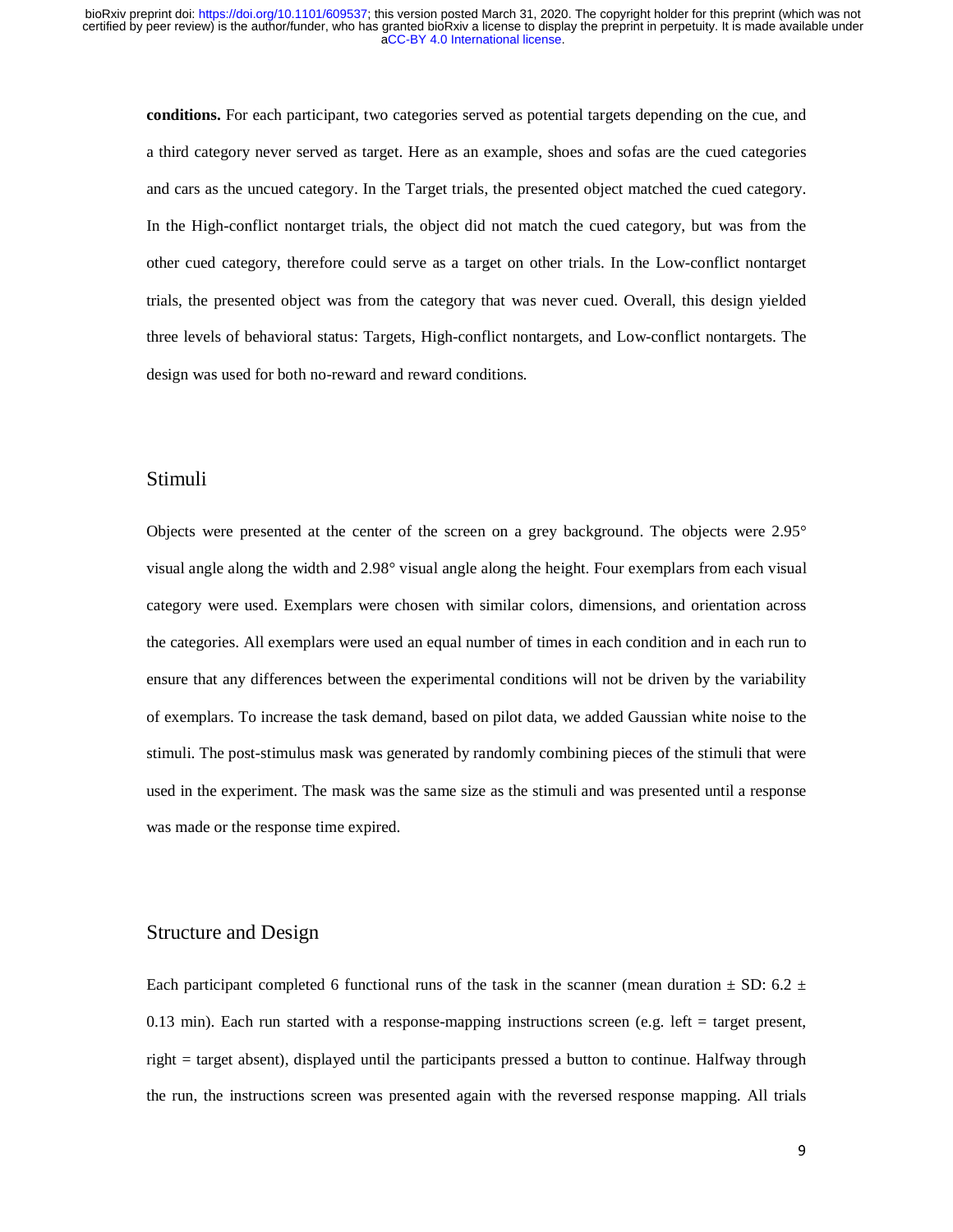required a button response to indicate whether the target was present or absent, and the change of response mapping ensured that conditions were not confounded by the side of the button press. Each run included 104 trials. Out of these, 8 were dummy trials following the response mapping instructions (4 after each instructions screen), and were excluded from the analysis. Of the remaining 96 trials, one-third (32 trials) were cue-only trials (catch trials). Of the remaining 64 trials, 32 were no-reward trials and 32 were reward trials. Of the 32 no-reward trials, half (16) were cued with one visual category, and half (16) with the other. For each cued category, half of the trials (8) were Target trials, and half of the trials (8) were nontarget trials, to assure an equal number of target (present) and nontarget (absent) trials. Of the nontarget trials, half (4) were High-conflict nontargets, and half (4) were Low-conflict nontargets. There were 4 trials per cue and reward level for the High- and Lowconflict nontarget conditions, and 8 for the Target condition, with the latter split into two regressors (see General Linear Model (GLM) for the Main Task section below). A similar split was used for reward trials. An event-related design was used and the order of the trials was randomized in each run. At the end of each run, the money earned in the reward trials and the number of correct trials (across both reward and no-reward trials) were presented on the screen.

#### Functional Localizers

In addition to the main task, we used two other tasks in order to functionally localize MD regions and LOC in individual participants using independent data. These were used in conjunction with ROI templates and a double-masking procedure to extract voxel data for MVPA (See ROI definition for more details).

To localize MD regions, we used a spatial working memory task [7]. On each trial, participants remembered 4 locations (Easy condition) or 8 locations (Hard condition) in a 3X4 grid. Each trial started with fixation for 500 ms. Locations on the grid were then highlighted consecutively for 1 s (1 or 2 locations at a time, for the Easy and Hard conditions, respectively). In a subsequent twoalternative forced-choice display (3 s), participants had to choose the grid with the correct highlighted locations by pressing the left or the right button. Feedback was given after every trial for 250 ms. Each trial was 8 s long, and each block included 4 trials (32 s). There was an equal number of correct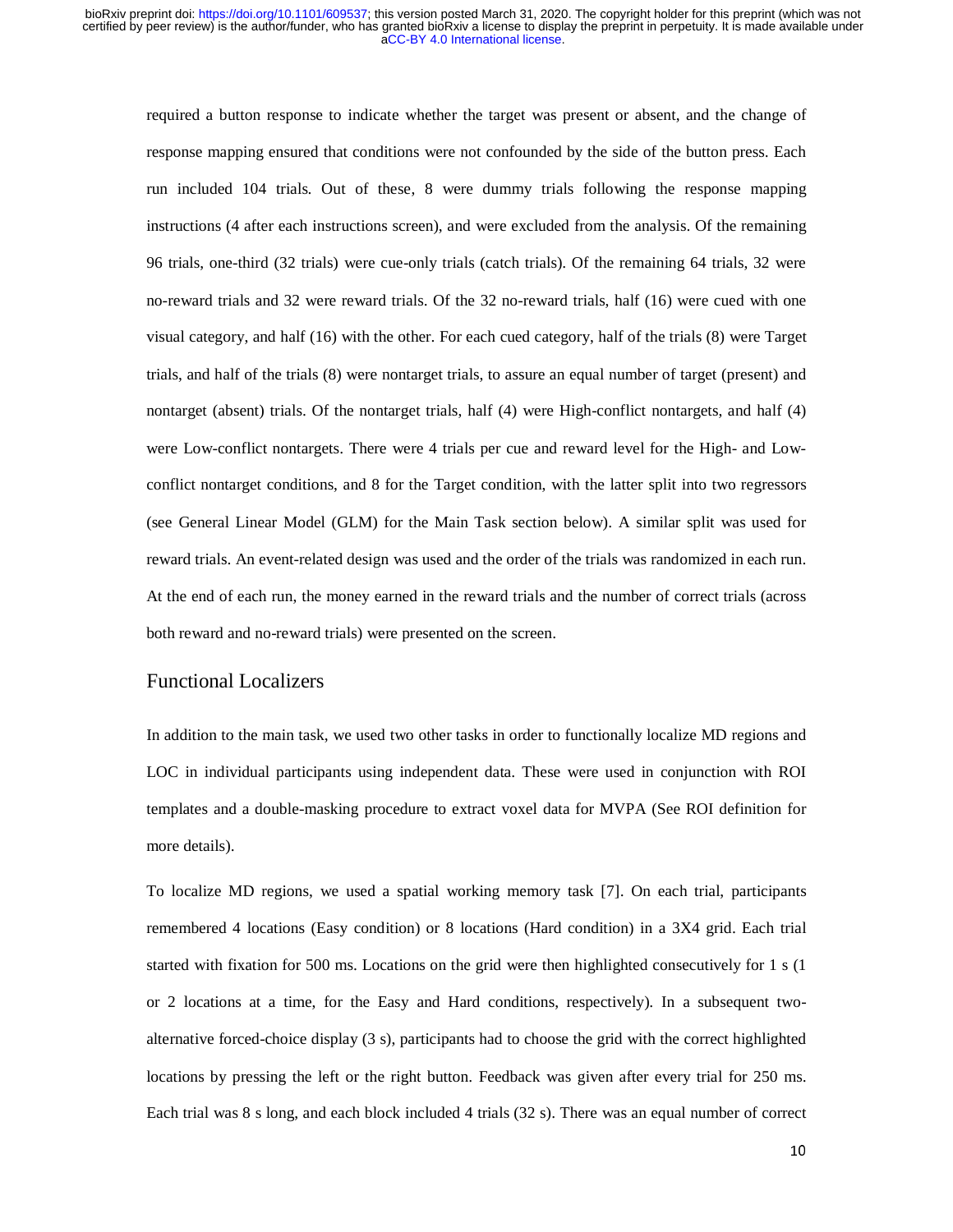grids on the right and left in the choice display. Participants completed 2 functional runs of 5 min 20 sec each, with 5 Easy blocks alternated with 5 Hard blocks in each run. We used the contrast of Hard vs. Easy blocks to localize MD regions.

As a localizer for LOC we used a one-back task with blocks of objects interleaved with blocks of scrambled objects. The objects were in grey scale and taken from a set of 61 everyday objects (e.g. camera, coffee cup, etc.). Participants had to press a button when the same image was presented twice in a row. Images were presented for 300 ms followed by a 500 ms fixation. Each block included 15 images with two image repetitions and was 12 s long. Participants completed two runs of this task, with 8 object blocks, 8 scrambled object blocks, and 5 fixation blocks. The objects vs. scrambled objects contrast was used to localize LOC.

### Scanning Session

The scanning session included a structural scan, 6 functional runs of the main task, and 4 functional localizer runs – 2 for MD regions and 2 for LOC. The scanning session lasted up to 100 minutes, with an average 65 minutes of EPI time. The tasks were introduced to the participants in a pre-scan training session. The average reaction time of 32 no-reward trials of the main task completed in this practice session was set as the time threshold for the reward trials to be used in the scanner session. All tasks were written and presented using Psychtoolbox3 [44] and MatLab (The MathWorks, Inc).

#### Data Acquisition

fMRI data were acquired using a Siemens 3T Prisma scanner with a 32-channel head coil. We used a multi-band imaging sequence (CMRR, release 016a) with a multi-band factor of 3, acquiring 2 mm isotropic voxels [45]. Other acquisition parameters were:  $TR = 1.1$  s,  $TE = 30$  ms, 48 slices per volume with a slice thickness of 2 mm and no gap between slices, in plane resolution  $2 \times 2$  mm, field of view 205 mm, flip angle 62°, and interleaved slice acquisition order. No iPAT or in-plane acceleration were used. T1-weighted multiecho MPRAGE [46] high-resolution images were also acquired for all participants, in which four different TEs were used to generate four images (voxel size 1 mm isotropic, field of view of  $256 \times 256 \times 192$  mm, TR = 2530 ms, TE = 1.64, 3.5, 5.36, and 7.22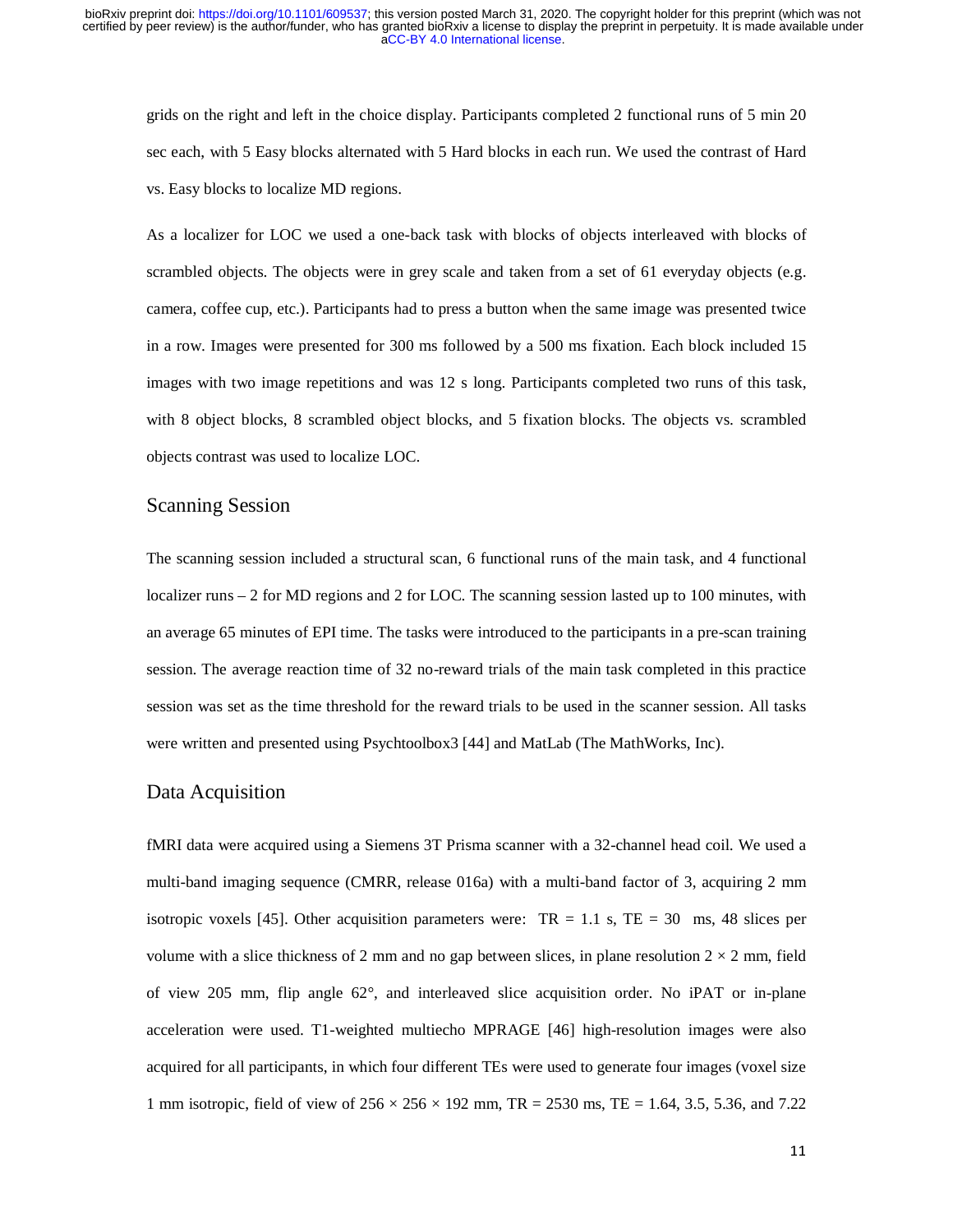ms). The voxelwise root mean square across the four MPRAGE images was computed to obtain a single structural image.

#### Data and Statistical Analysis

The primary analysis approach was multi-voxel pattern analysis (MVPA), to assess representation of behaviorally relevant category distinctions with and without reward. An additional ROI-based univariate analysis was conducted to confirm the recruitment of the MD network. Preprocessing, GLM and univariate analysis of the fMRI data were performed using SPM12 (Wellcome Department of Imaging Neuroscience, London, England; www.fil.ion. ucl.ac.uk), and the Automatic Analysis (aa) toolbox [47].

We used an alpha level of .05 for all statistical tests. Bonferroni correction for multiple comparisons was used when required, and the corrected p-values and uncorrected t-values are reported. All t tests that were used to compare two conditions were paired due to the within-subject design. A one-tailed t test was used when the prediction was directional, including testing for classification accuracy above chance level. All other t tests in which the *a priori* hypothesis was not directional were two-tailed. Additionally, effect size (Cohen's *dz*) was computed. All analyses were conducted using custom-made MATLAB (The Mathworks, Inc) scripts, unless otherwise stated.

All raw data and code used in this study will be publicly available upon publication.

#### Pre-processing

Initial processing included motion correction and slice time correction. The structural image was coregistered to the Montreal Neurological Institute (MNI) template, and then the mean EPI was coregistered to the structural. The structural image was then normalized to the MNI template via a nonlinear deformation, and the resulting transformation was applied on the EPI volumes. Spatial smoothing of FWHM = 5 mm was performed for the functional localizers data only.

## General Linear Model (GLM) for the Main Task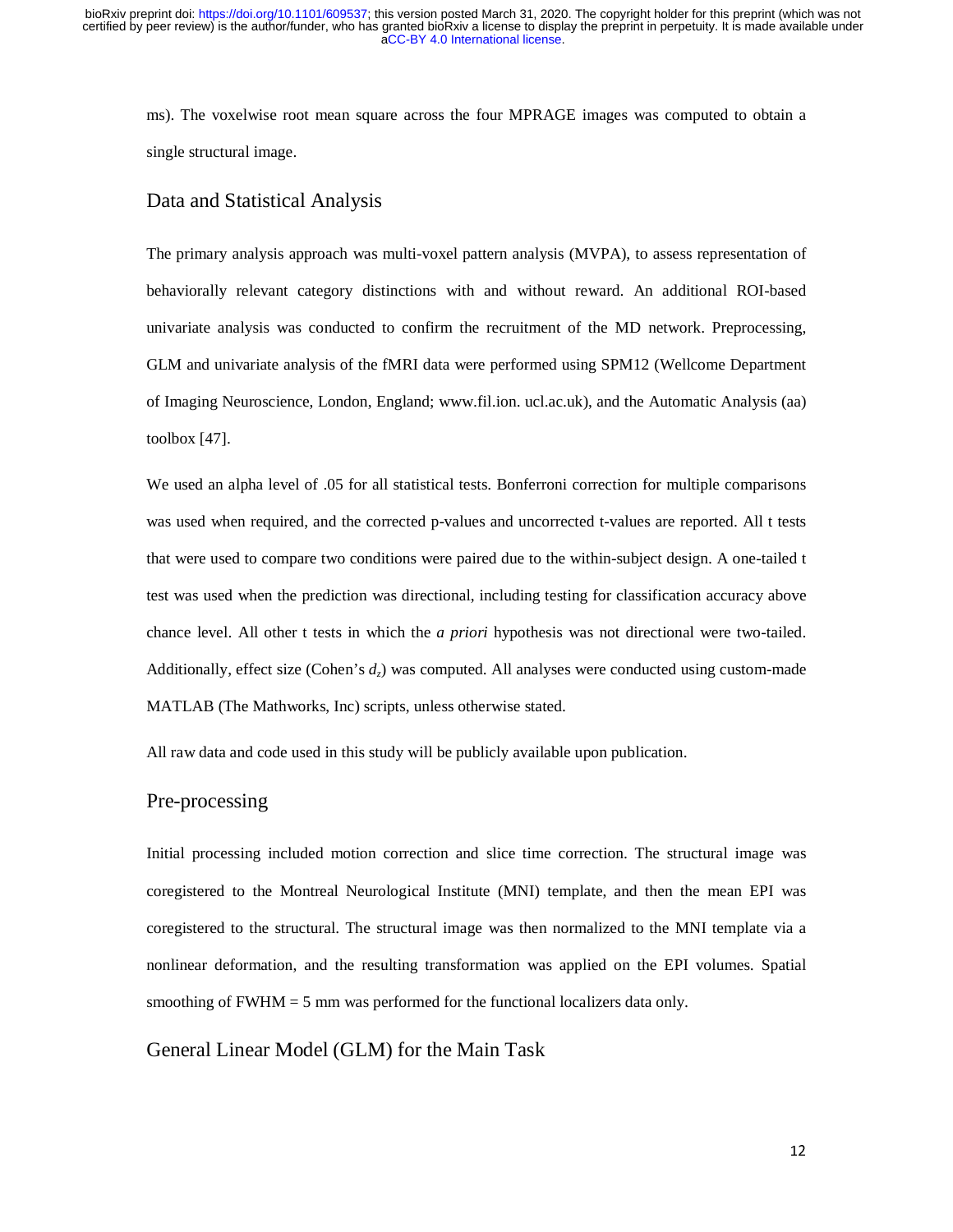We used GLM to model the main task and localizers' data. Regressors for the main task included 12 conditions during the stimulus epoch and 4 conditions during the cue epoch. Regressors during the stimulus epoch were split according to reward level (no-reward, reward), cued visual category (category 1, category 2), and behavioral status (Target, High-conflict nontarget, Low-conflict nontarget). To assure an equal number of target present and target absent trials, the number of Target trials in our design was twice the number of High-conflict and Low-conflict nontarget trials. The Target trials included two repetitions of each combination of cue, visual category and exemplar, with a similar split for reward trials. These two Target repetitions were modelled as separate Target1 and Target2 regressors in the GLM to make sure that all the regressors were based on an equal number of trials, but were invisible to the participants. All the univariate and multivariate analyses were carried out while keeping the two Target regressors separate to avoid any bias of the results, and they were averaged at the final stage of the results. Overall, the GLM included 16 regressors of interest for the 12 stimulus conditions. Each regressor was based on data from all correct trials in the respective condition in each run (up to 4 trials). To account for possible effects of reaction time (RT) on the beta estimates because of the varying duration of the stimulus epoch, and as a consequence their potential effect on decoding results, these regressors were modelled with durations from stimulus onset to response [48]. This model scales the regressors based on the reaction time, thus the beta estimates reflect activation per unit time and are comparable across conditions with different durations. Regressors during the cue epoch included both task and cue-only (catch) trials and were split by reward level and cued category, modelled with duration of 1 s. Cue regressors were based on 16 trials per regressor per run. As one-third of all trials were catch trials, the cue and stimulus epoch regressors were decorrelated and separable in the GLM. Regressors were convolved with the canonical hemodynamic response function (HRF). The 6 movement parameters and run means were included as covariates of no interest.

#### GLM for the Functional Localizers

For the MD localizer, regressors included Easy and Hard blocks. For LOC, regressors included objects and scrambled objects blocks. Each block was modelled with its duration. The regressors were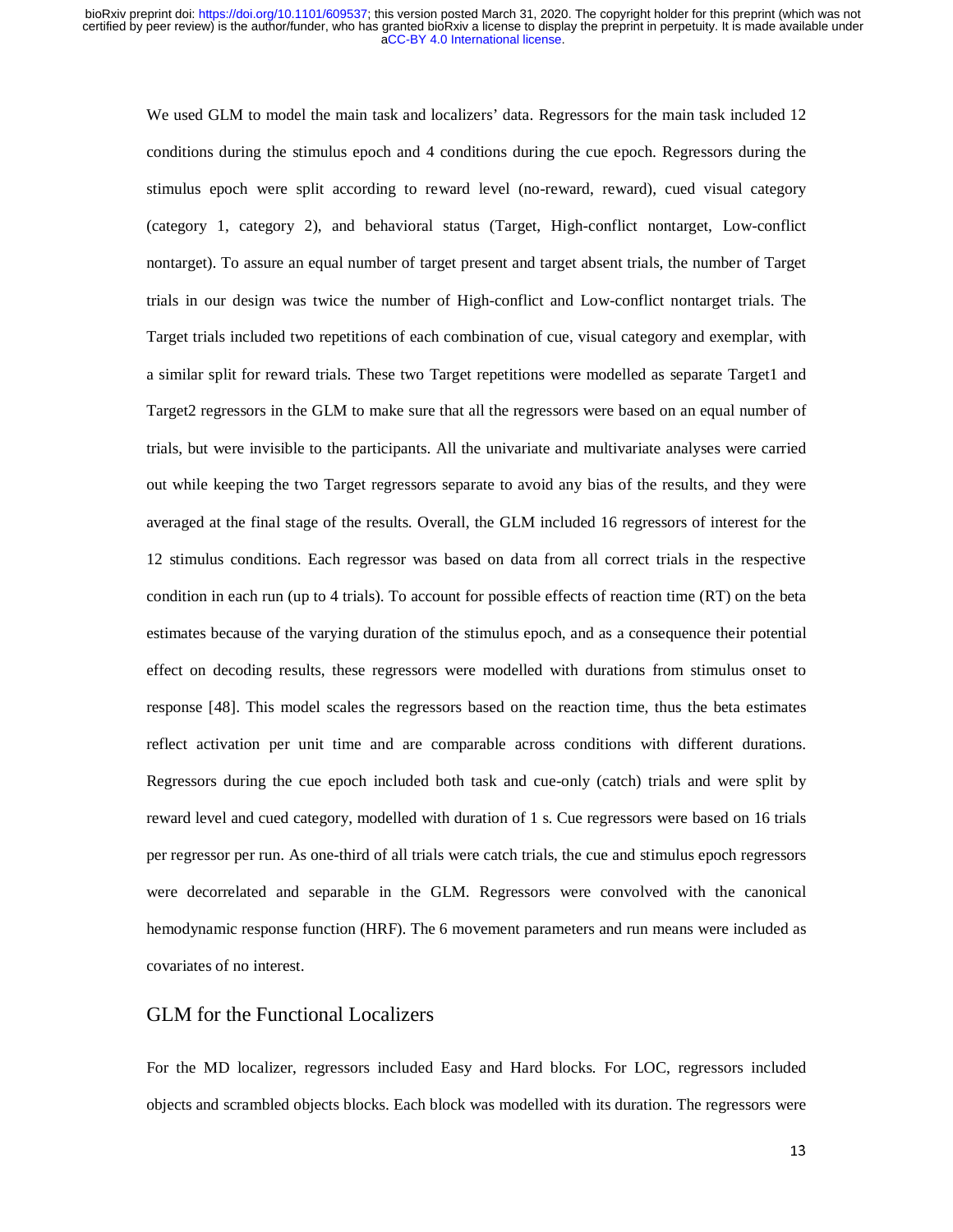convolved with the canonical hemodynamic response function (HRF). The 6 movement parameters and run means were included as covariates of no interest.

#### Univariate Analysis

We conducted an ROI analysis to test for the effect of reward on overall activity for the different behavioral status conditions and cues. We used templates for the MD network and for LOC as defined below (see ROI definition). Using the MarsBaR toolbox (http://marsbar.sourceforge.net; Brett et al. 2002) for SPM 12, beta estimates for each regressor of interest were extracted and averaged across runs, and across voxels within each ROI, separately for each participant and condition. For the MD network, beta estimates were also averaged across hemispheres (see ROI definition below). Secondlevel analysis was done on beta estimates across participants using repeated measures ANOVA. The data for the Target condition was averaged across the two Target1 and Target2 regressors, separately for the no-reward and reward conditions.

## ROI Definition

*MD network template.* ROIs of the MD network were defined *a priori* using an independent data set (Fedorenko et al. 2013; see t-map at http://imaging.mrc-cbu.cam.ac.uk/imaging/MDsystem). These included the anterior, middle, and posterior parts of the middle frontal gyrus (aMFG, mMFG, and pMFG, respectively), a posterior dorsal region of the lateral frontal cortex (pdLFC), AI-FO, pre-SMA/ACC, and IPS, defined in the left and right hemispheres. The visual component in this template is widely accepted as a by-product of using largely visual tasks, and is not normally considered as part of the MD network. Therefore, it was not included in the analysis. The MD network is highly bilateral, with similar responses in both hemispheres [7,12]. We therefore averaged the results across hemispheres in all the analyses.

*LOC template.* LOC was defined using data from a functional localizer in an independent study with 15 participants (Lorina Naci, PhD dissertation, University of Cambridge). In this localizer, forwardand backward-masked objects were presented, as well as masks alone. Masked objects were contrasted with masks alone to identify object-selective cortex [50]. Division to the anterior part of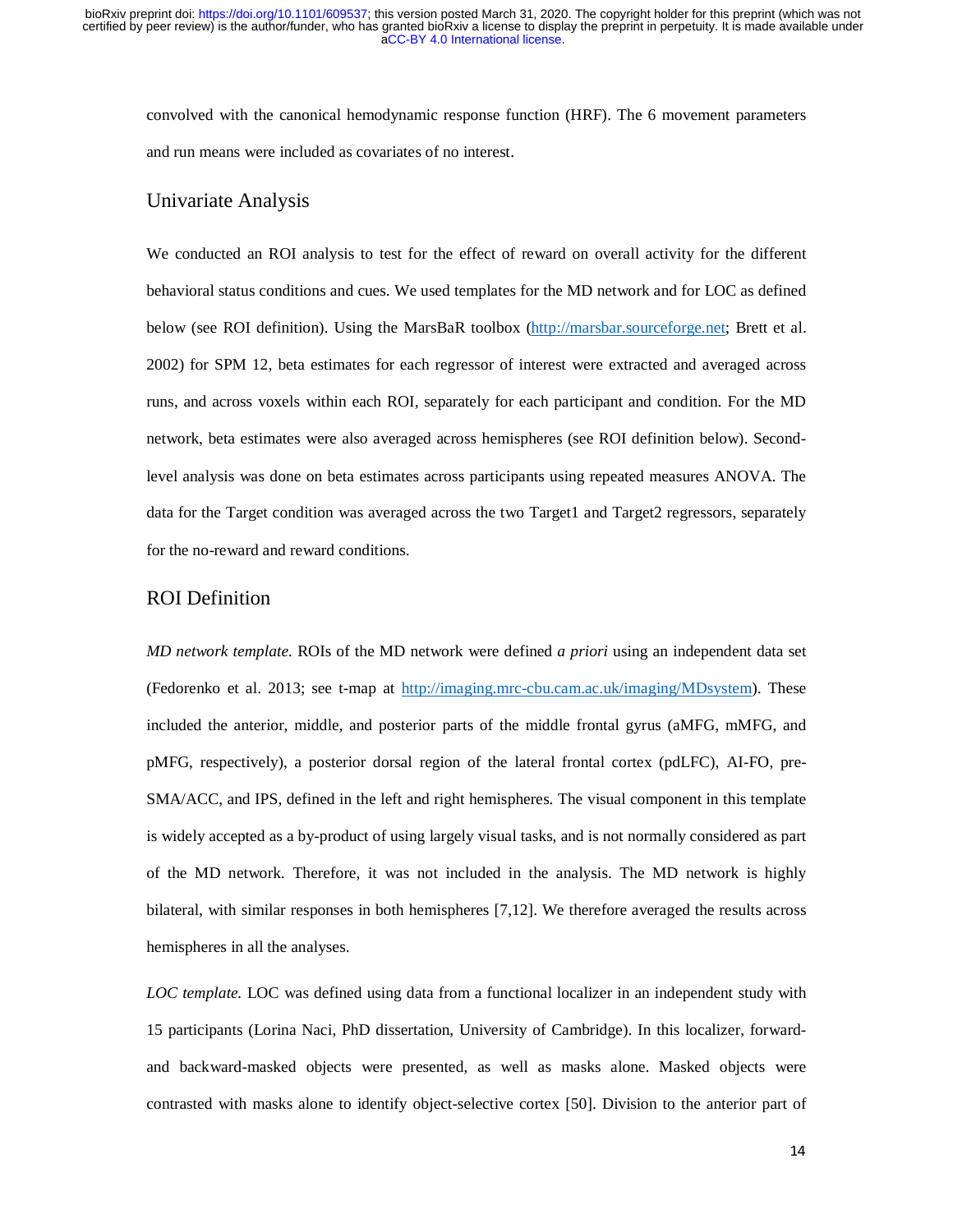LOC, the posterior fusiform region (pFs) of the inferior temporal cortex, and its posterior part, the lateral occipital region (LO) was done using a cut-off MNI coordinate of Y=-62, as previous studies have shown differences in processing for these two regions [51,52].

#### Voxels selection for MVPA

To compare between regions within the MD network and between sub-regions in LOC, we controlled for the ROI size and used the same number of voxels for all regions. We used a dual-masking approach that allowed the use of both a template, consistent across participants, as well as subjectspecific data as derived from the functional localizers [53,54]. For each participant, beta estimates of each condition and run were extracted for each ROI based on the MD network and LOC templates. For each MD ROI, we then selected the 200 voxels with the largest t-value for the Hard vs. Easy contrast as derived from the independent subject-specific functional localizer data. This number of voxels was chosen prior to any data analysis, similar to our previous work [12]. For each LOC subregion, we selected 180 voxels with the largest t-values of the object vs. scrambled contrast from the independent subject-specific functional localizer data. The selected voxels were used for the voxelwise patterns in the MVPA for the main task. The number of voxels that was used for LOC was smaller than for MD regions because of the size of the pFs and LO masks. For the analysis that compared MD regions with the visual regions, we used 180 voxels from all regions to keep the ROI size the same.

#### Multivoxel pattern analysis (MVPA)

We used MVPA to test for the effect of reward motivation on the discrimination between the taskrelated behavioral status pairs. Voxelwise patterns using the selected voxels within each template were computed for all the task conditions in the main task. We applied our classification procedure on all possible pairs of conditions as defined by the GLM regressors of interest during the stimulus presentation epoch, for the no-reward and reward conditions separately (Figure 1B). For each pair of conditions, MVPA was performed using a support vector machine classifier (LIBSVM library for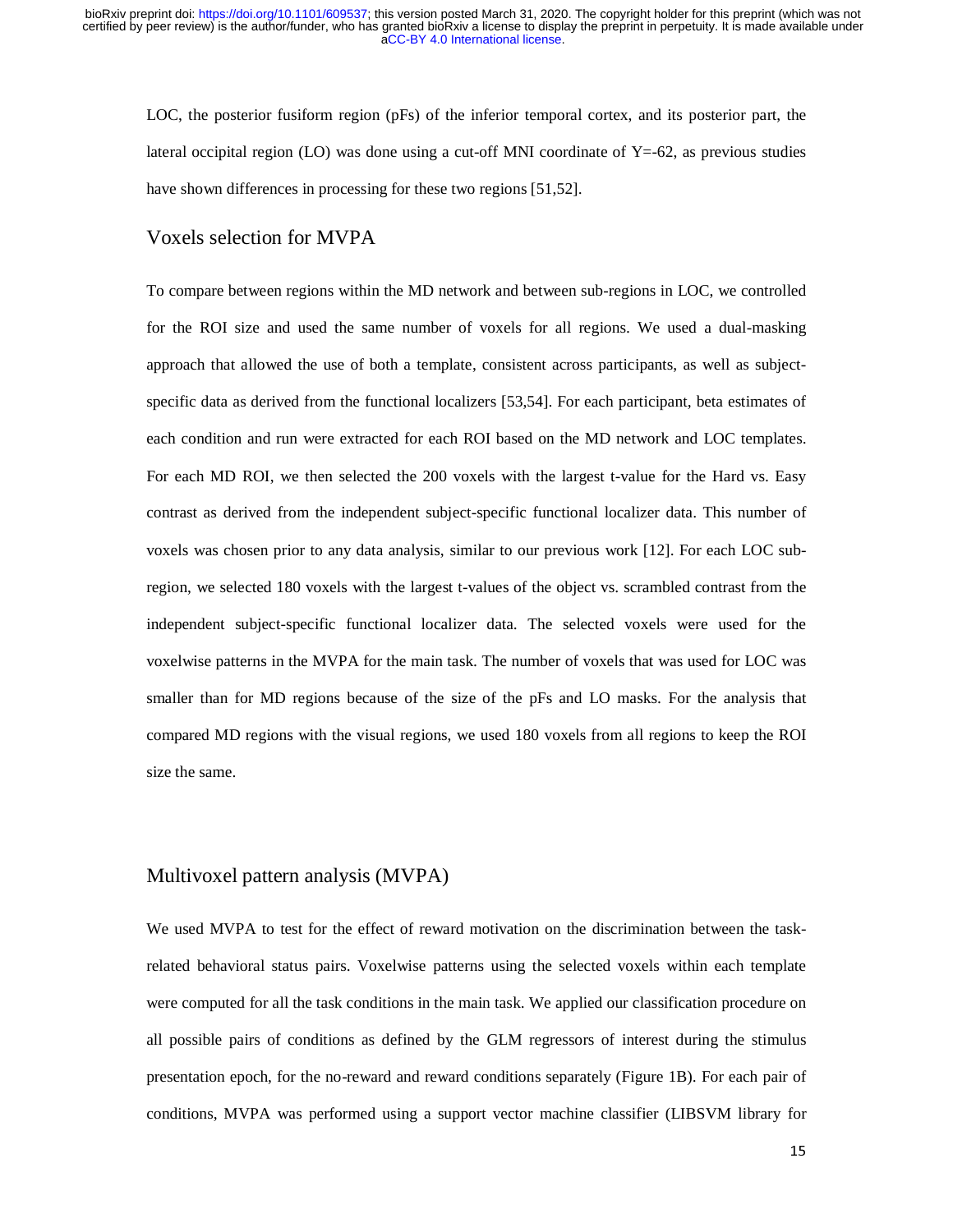MATLAB, c=1) implemented in the Decoding Toolbox [55]. We used leave-one-run-out crossvalidation in which the classifier was trained on the data of five runs (training set) and tested on the sixth run (test set). This was repeated 6 times, leaving a different run to test each time, and classification accuracies were averaged across these 6 folds. Classification accuracies were then averaged across pairs of different cued categories, yielding discrimination measures for three pairs of behavioral status (Targets vs. High-conflict nontargets, Targets vs. Low-conflict nontargets, and High-conflict vs. Low-conflict nontargets) within each reward level (no-reward, reward). Because the number of Target trials in our design was twice the number of High-conflict and Low-conflict nontarget trials, each discrimination that involved a Target condition was computed separately for the two Target regressors (Target1 and Target2) and classification accuracies were averaged across them.

The Target and High-conflict nontarget pairs of conditions included cases when both conditions had an item from the same visual category as the stimulus (following different cues), as well as cases in which items from two different visual categories were displayed as stimuli (following the same cue). To test for the contribution of the visual category to the discrimination, we split the Target vs. Highconflict nontarget pairs of conditions into these two cases and the applied statistical tests accordingly.

#### Whole-brain searchlight pattern analysis

To test whether additional regions outside the MD network show change in discriminability between voxelwise patterns of activity of behavioral status conditions when reward is introduced, we conducted a whole-brain searchlight pattern analysis [56]. This analysis enables the identification of focal regions that carry relevant information, unlike the decoding based on larger ROIs, which tests for a more widely distributed representation of information. For each participant, data was extracted from spherical ROIs with an 8 mm radius, centered on each voxel in the brain. These voxels were used to perform the same MVPA analysis as described above. Thus, for each voxel, we computed the classification accuracies for the relevant distinctions, separately for the no-reward and reward conditions. These whole-brain maps were smoothed using a 5 mm FWHM Gaussian kernel. The tstatistic from a second level random-effects analysis on the smoothed maps was thresholded at the voxel level using FDR correction ( $p < 0.05$ ).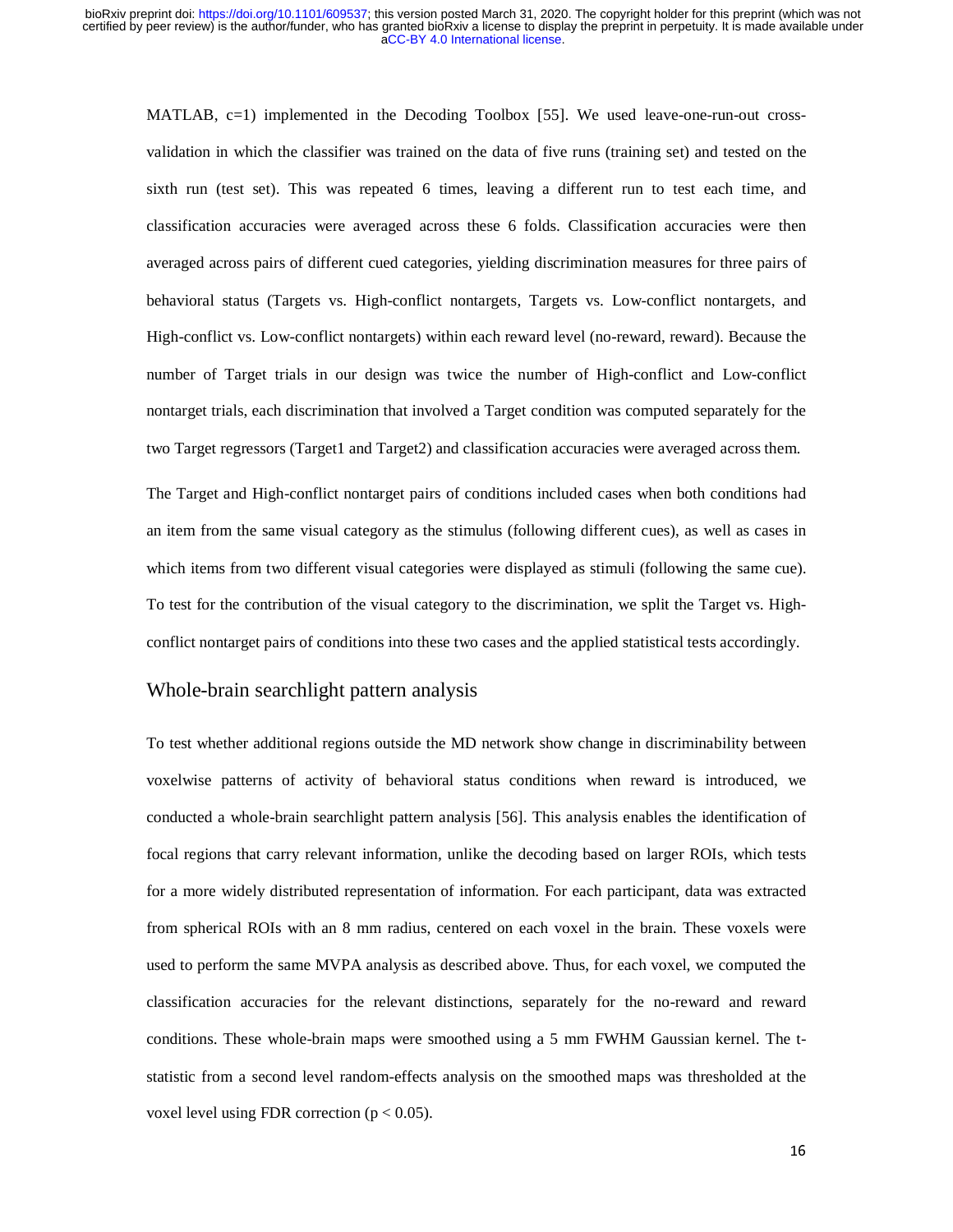# Results

## Behavior

Overall accuracy levels were high (mean  $\pm$  SD: 92.51%  $\pm$  0.08%). Mean and SD accuracy rates for the Target, High-conflict nontarget and Low-conflict nontarget conditions in the no-reward trials were  $91.2\% \pm 5.8\%, 89.1\% \pm 8.8\%,$  and  $96.6\% \pm 3.8\%,$  respectively; and for the reward trials they were  $94.2\% \pm 5.0\%$ ,  $87.8\% \pm 8.7\%$ ,  $96.1\% \pm 4.4\%$ , respectively. A two-way repeated measures ANOVA with reward level and behavioral status as within-subject factors showed no main effect of reward (*F*1,  $_{23} = 0.49$ ,  $p = 0.49$ ), confirming that the added time constraint for reward trials did not lead to drop in performance. There was a main effect of behavioral status ( $F_{2, 23} = 29.64$ ,  $p < 0.001$ ) and an interaction between reward level and behavioral status ( $F_{2, 23} = 5.81$ ,  $p < 0.01$ ). Post-hoc tests with Bonferroni correction for multiple comparisons showed larger accuracies for Low-conflict nontargets compared to Targets and High-conflict nontargets (Two-tailed t-test:  $t_{23} = 5.64$ ,  $p < 0.001$ ,  $d_z = 1.15$ ;  $t_{23}$  = 5.50,  $p < 0.001$ ,  $d_z$  = 1.12 respectively) in the no-reward trials, as expected given that the Lowconflict nontarget category was fixed throughout the experiment. In the reward trials, performance accuracies were larger for Targets compared to High-conflict nontargets ( $t_{23}$  = 4.45,  $p < 0.001$ ,  $d_z$  = 0.91) and Low-conflict nontargets compared to High-conflict ones  $(t_{23} = 5.92, p < 0.001, d_z = 1.2)$ , with only marginal difference between Targets and Low-conflict nontargets ( $t_{23}$  = 2.49,  $p$  = 0.06). Accuracies for Target trials were larger for the reward trials compared to no-reward ( $t_{23}$  = 2.92,  $p$  = 0.008,  $d_z = 0.61$ ), indicating a possible behavioral benefit of reward. There was no difference between reward and no-reward trials for High-conflict and Low-conflict nontargets ( $t_{23}$  < 1.1,  $p > 0.1$ , for both).

RT of successful trials for the three behavioral status conditions, Target, High-conflict nontarget and Low-conflict nontarget, in the no-reward trials were  $589 \pm 98$  ms,  $662 \pm 103$  ms, and  $626 \pm 107$  ms, respectively (mean  $\pm$  SD); RTs for these conditions in the reward trials were 541  $\pm$  99 ms, 614  $\pm$  99 ms,  $585 \pm 97$  ms, respectively (mean  $\pm$  SD). A two-way repeated measures ANOVA with reward level (no-reward, reward) and behavioral status as within-subject factors showed a main effect of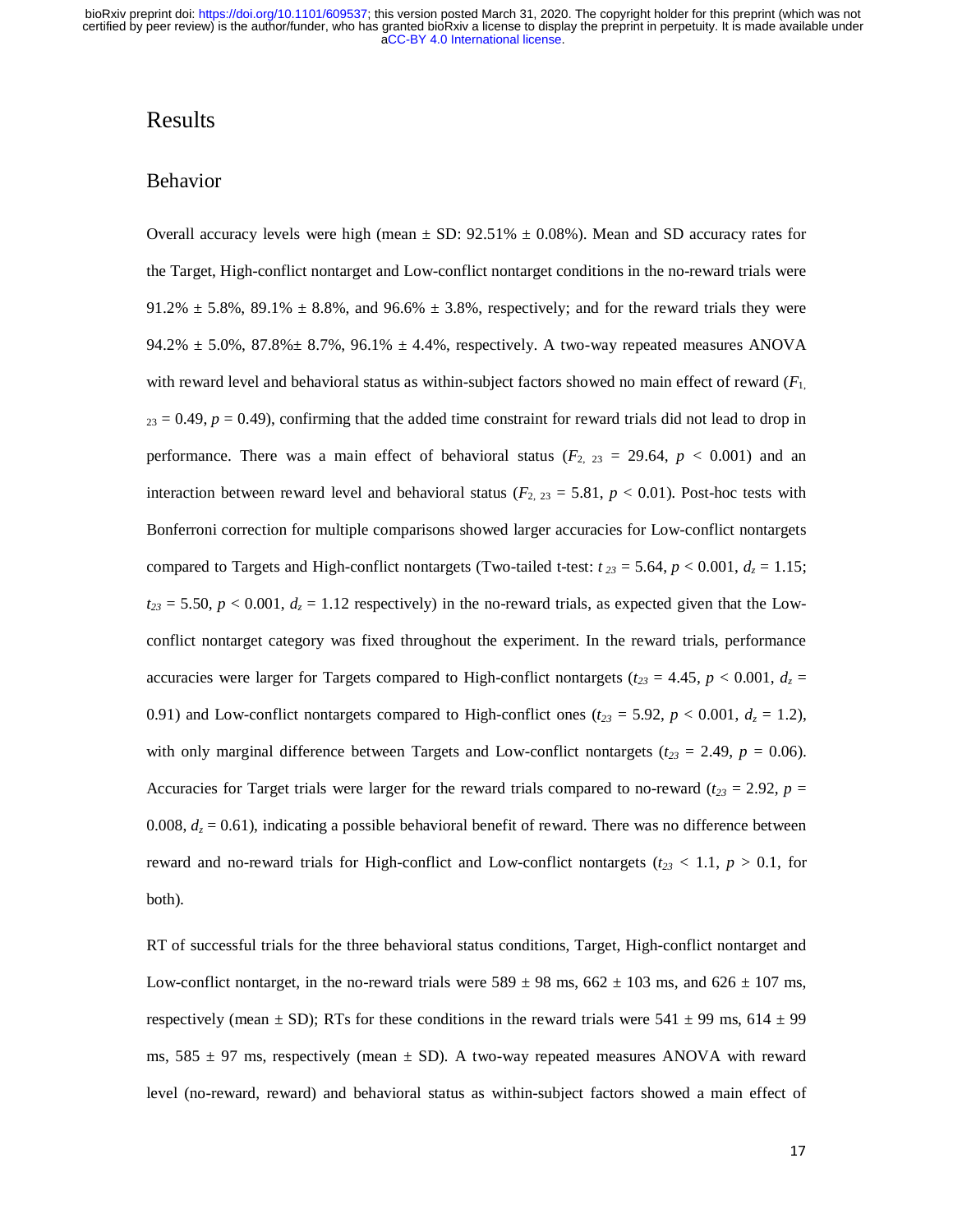reward  $(F_{1, 23} = 40.07, p < 0.001)$ , with reward trials being shorter than no-reward trials, as expected from the experimental design that required a response within a time limit to receive the reward. An additional main effect of behavioral status ( $F_{2, 23} = 50.97$ ,  $p < 0.001$ ) was observed, with no interaction between reward and behavioral status ( $F_{2, 23} = 0.63$ ,  $p = 0.54$ ). Subsequent post-hoc tests with Bonferroni correction for multiple comparisons showed that RTs for Target trials were faster than High-conflict and Low-conflict nontarget trials  $(t_{23} = 10.03, p < 0.001, d_z = 2.05; t_{23} = 5.17, p < 0.001$ ,  $d_z = 1.06$  respectively), and Low-conflict nontarget trials were faster than the High-conflict ones ( $t_{23}$  = 4.96,  $p < 0.001$ ,  $d_z = 1.01$ ), as expected from a cued target detection task.

#### Activity across the MD network during the cue epoch

To address our primary research question, the analysis focused on the stimulus epoch. However, to get a full picture of the data and for comparability with previous studies that showed increase in cue information, we also report the results for the cue epoch here. The analysis focuses only on the MD network and not the LOC, since no object stimuli were presented at this epoch of the trial.

We first tested for a univariate effect of reward during the cue phase (averaged across the  $\beta$  estimates of the two cues) across all MD regions. A two-way repeated measures ANOVA with reward (2: noreward, reward) and ROI (7) as factors showed a main effect of reward ( $F_{1, 23} = 13.75$ ,  $p = 0.001$ ) with increased activity during the reward trials compared to the no-reward trials. There was also a main effect of ROI ( $F_{6, 138} = 6.44$ ,  $p < 0.001$ ) and an interaction of reward and ROI ( $F_{6, 138} = 6.67$ ,  $p <$ 0.001). Post-hoc tests showed that all regions except aMFG showed increased activation for reward trials compared to no-reward trials (Two tailed, Bonferroni corrected for 7 comparisons:  $t_{23}$  > 3.06,  $p$  $< 0.04$ ,  $d_z > 0.62$  for all ROIs except aMFG;  $t_{23} = 2.38$ ,  $p = 0.18$ ,  $d_z = 0.49$  for aMFG). Overall, the MD network showed a strong univariate reward effect during the cue epoch.

We next asked whether the cues were decodable as measured using MVPA, and whether decoding levels increased with reward as has been previously reported [24,41]. Decoding between the two cues separately for the two reward levels were computed in each of the MD ROIs. A two-way repeated measures ANOVA with reward (2) and ROI (7) as factors showed no main effects or interactions (*F* <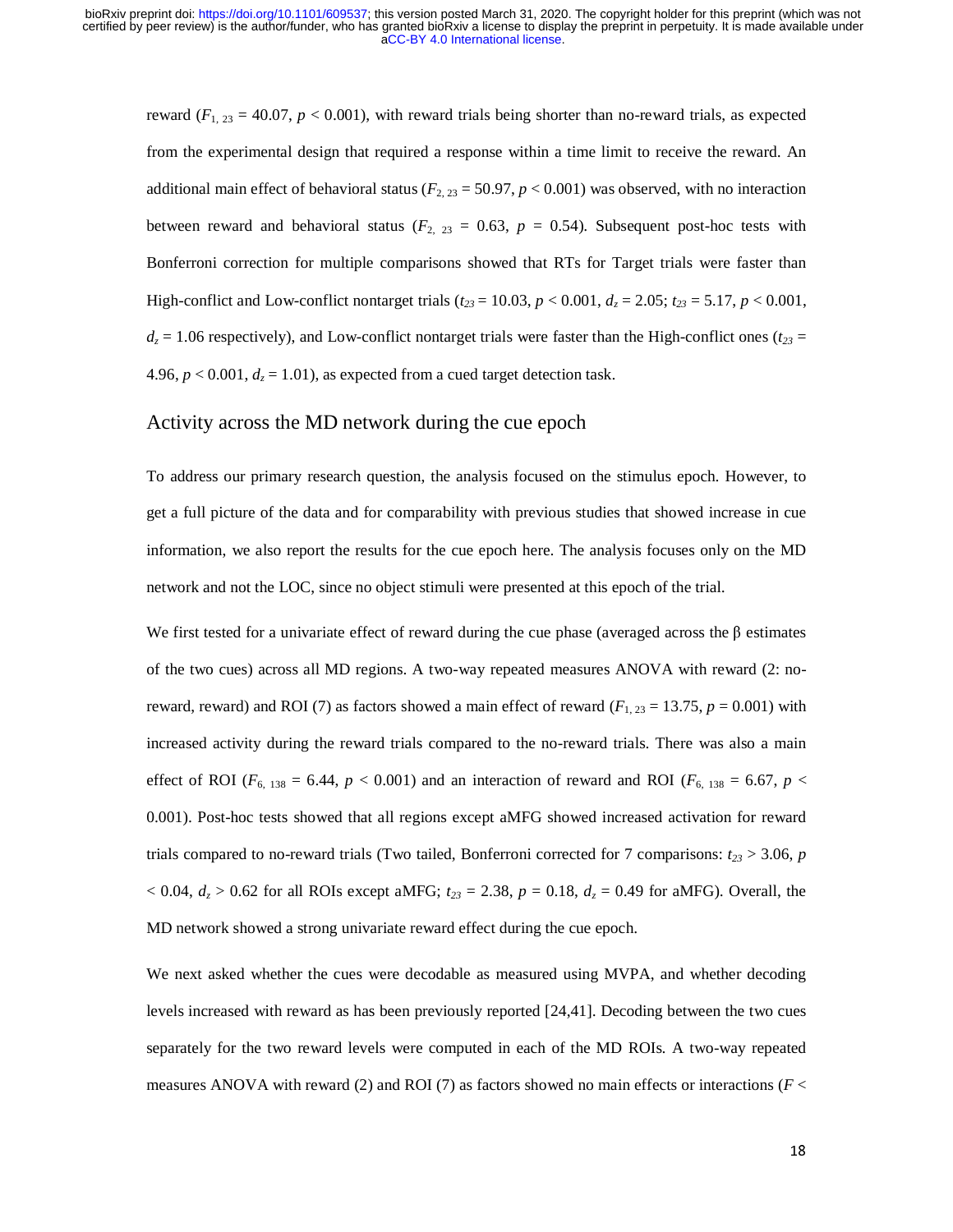1.9,  $p > 0.08$ ). Decoding levels averaged across all MD ROIs were (mean  $\pm$  SD) 51.71%  $\pm$  4.39% and  $50.55\% \pm 6.69\%$  for the reward and no-reward conditions, respectively. There was a marginally significant cue decoding for reward conditions, and no significant decoding for no-reward conditions. (One-tailed t-test, reward:  $t_{23} = 1.9$ ,  $p = 0.07$ ,  $d_z = 0.39$ ; no-reward:  $t_{23} = 0.4$ ,  $p = 0.7$ ,  $d_z = 0.07$ ). Overall, we found that cue information could not be reliably decoded in any of the MD ROIs and in both no-reward and reward conditions.

Lastly, we conducted a complementary whole-brain searchlight analysis to test whether cue decoding was observed in other regions beyond the MD network. A second level random-effects analysis of cue decoding, separately for the no-reward and reward conditions, did not reveal any additional regions that showed cue decoding (FDR correction  $p < 0.05$ ). An additional analysis to test for increase in cue decoding with reward showed similar results with no voxels surviving FDR correction ( $p < 0.05$ ). Altogether, our results show that despite substantial increases in overall univariate activity with reward during the cue epoch across the MD network, the cues in our study were not decodable in both no-reward and reward conditions.

#### Univariate activity in the MD network during the stimulus epoch

We started our analysis for the stimulus epoch by testing for the effect of reward motivation on the overall activity in MD regions, and whether such effect is different for the three behavioral status conditions. We used averaged β estimates for each behavioral status (Target, High-conflict nontarget, Low-conflict nontarget) and reward level (no-reward, reward) in each of the MD ROIs (Figure 2). A three-way repeated measures ANOVA with reward (2), behavioral status (3) and ROI (7) as withinsubject factors showed no significant main effect of reward  $(F_{1, 23} = 3.37, p = 0.079)$ , despite a trend towards increased activity with reward. There was an interaction of reward level and ROI ( $F_{6, 138}$  = 5.02,  $p = 0.001$ ), with only the AI/FO showing reward effect following post-hoc tests and Bonferroni correction for multiple (7) comparisons ( $t_{23} = 3.88$ ,  $p = 0.005$ ,  $d_z = 0.79$ ). The IPS showed a reward effect that did not survive multiple comparisons ( $t_{23} = 2.58$ , uncorrected  $p = 0.016$ , corrected  $p = 0.11$ ,  $d_z = 0.53$  Importantly, there was no main effect of behavioral status ( $F_{2,46} = 0.97$ ,  $p = 0.57$ ) and no interaction of reward and behavioral status ( $F_{2, 46} = 0.51$ ,  $p = 0.61$ ). Overall, the univariate results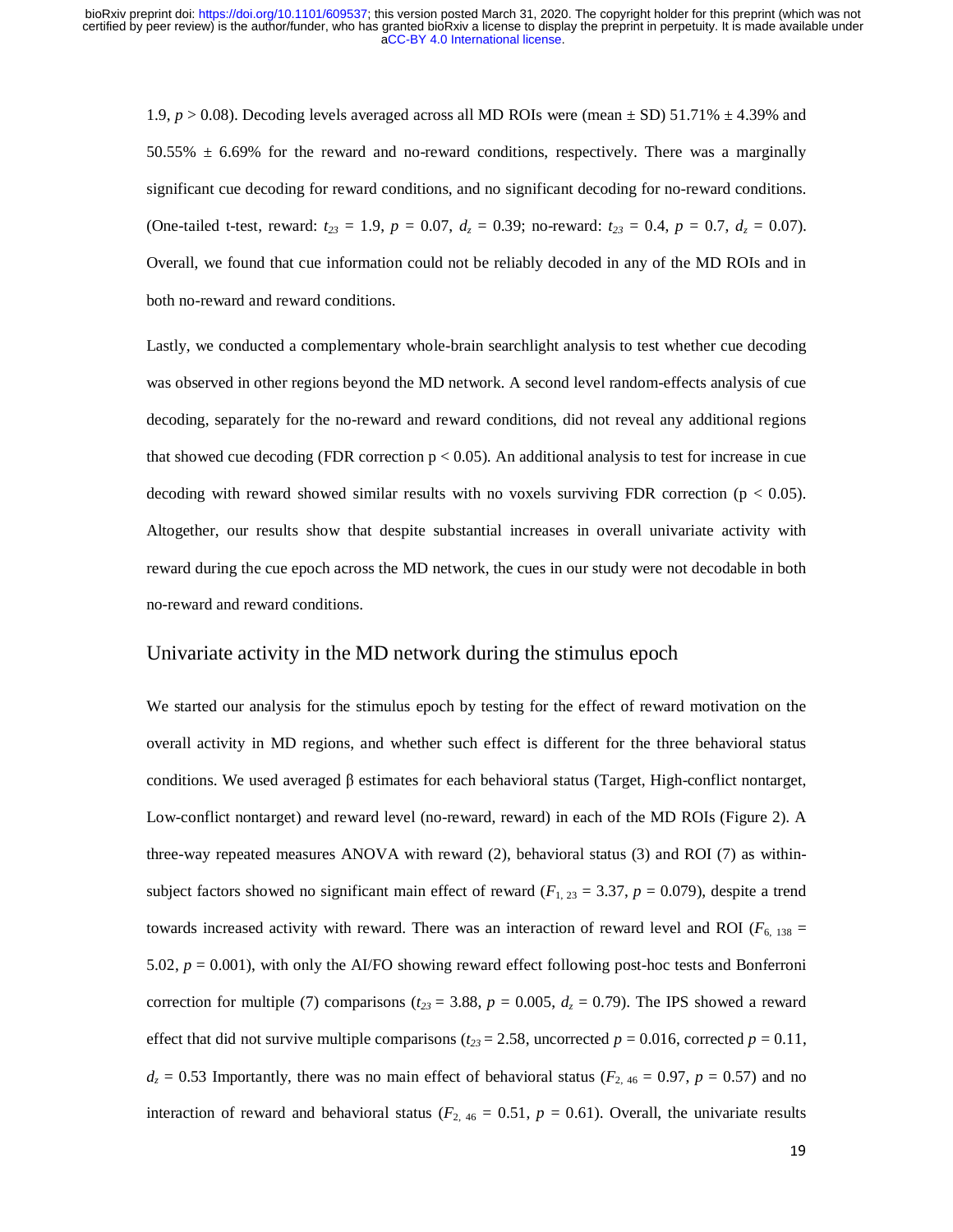indicated similar levels of activity for the three behavioral status conditions. While we expected an increase in univariate activity in many MD regions with reward [28,33,57], we observed such an increase only in the AI/FO.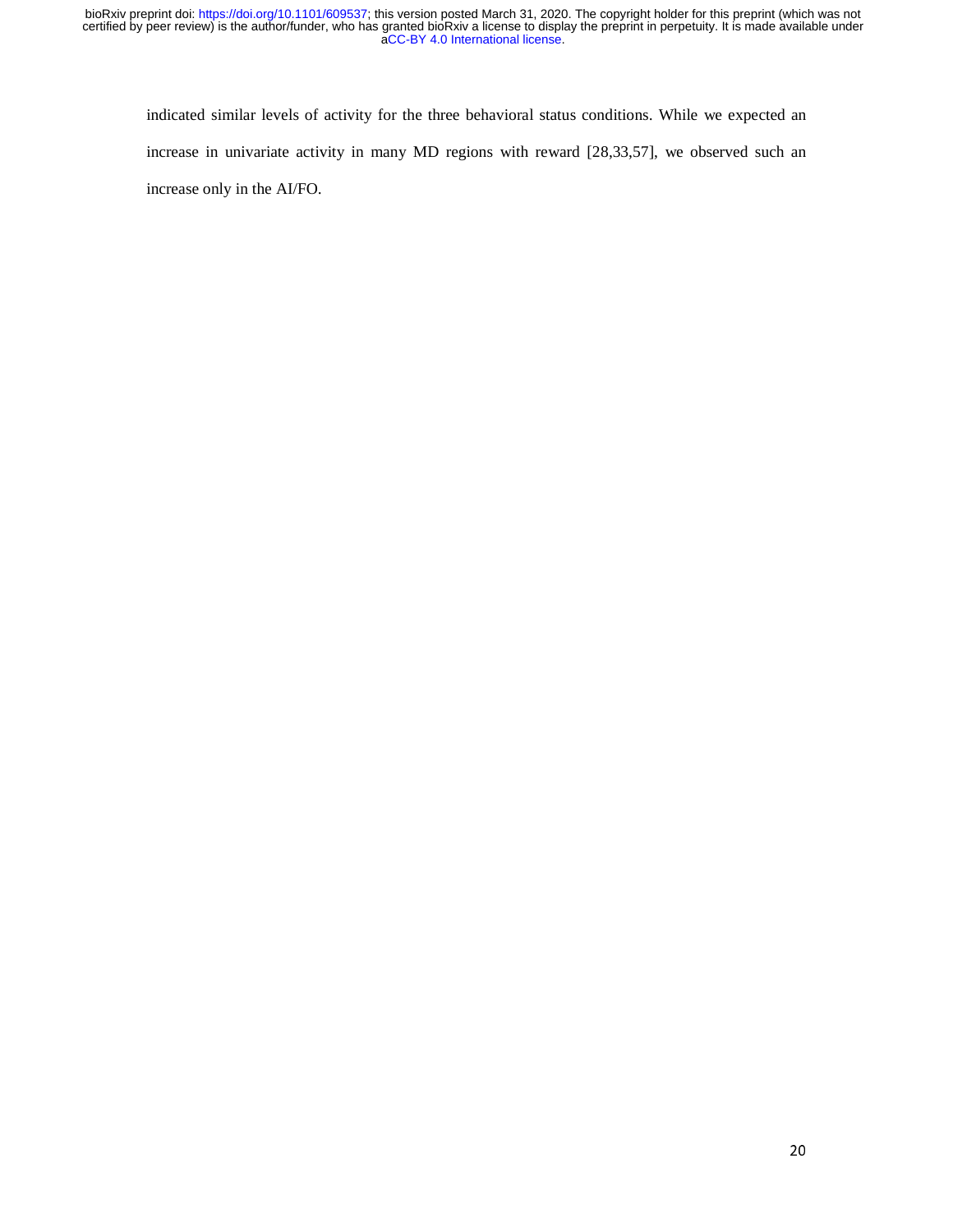[aCC-BY 4.0 International license.](http://creativecommons.org/licenses/by/4.0/) certified by peer review) is the author/funder, who has granted bioRxiv a license to display the preprint in perpetuity. It is made available under bioRxiv preprint doi: [https://doi.org/10.1101/609537;](https://doi.org/10.1101/609537) this version posted March 31, 2020. The copyright holder for this preprint (which was not

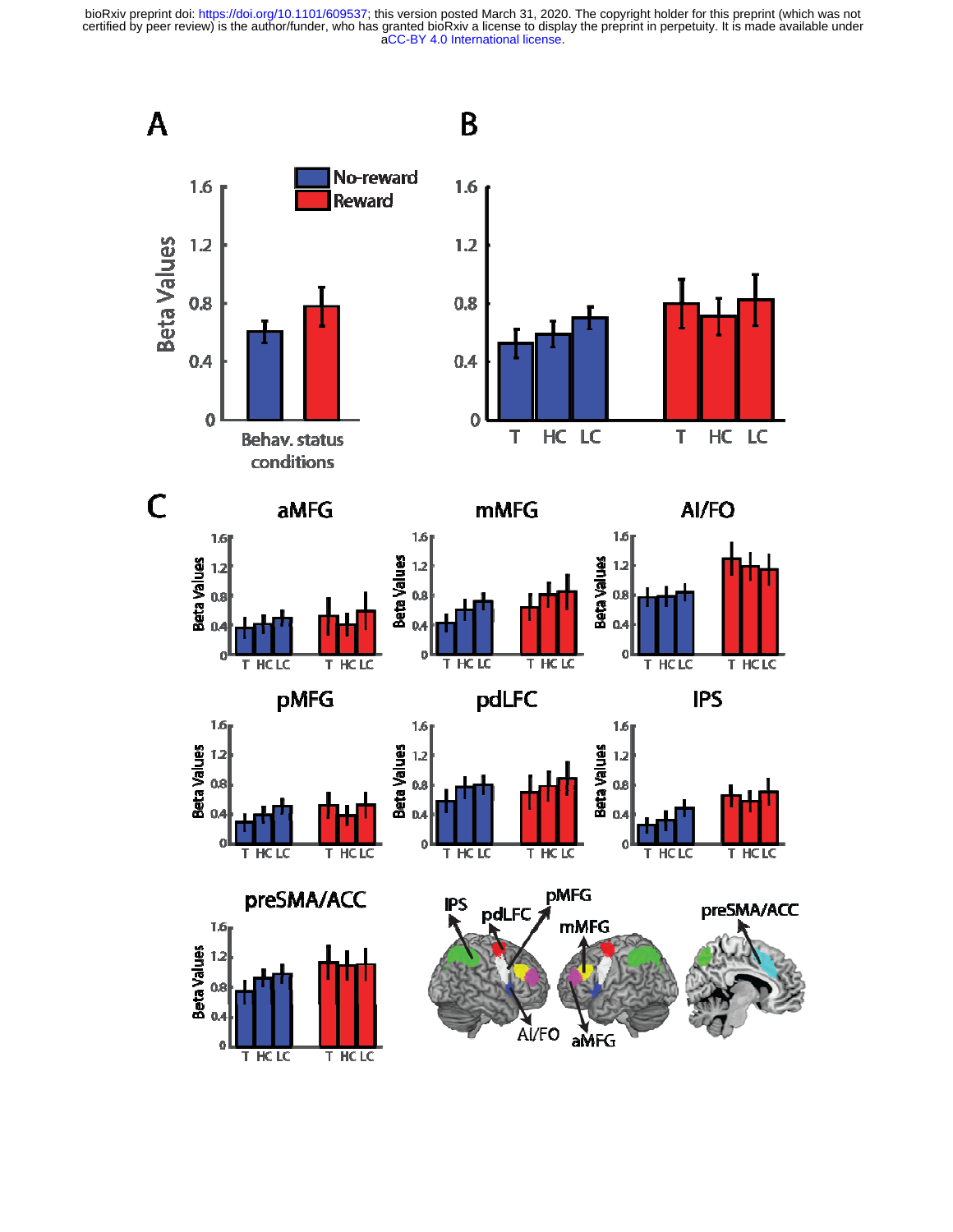**Figure 2: Univariate activity across the MD network during the stimulus epoch. A.** Univariate results averaged across all MD regions. Results are averaged across the behavioral status conditions for no-reward (blue bar) and reward (red bar) conditions, showing strong recruitment of the network and no increase with reward. **B. Average univariate activity across the MD network** is shown separately for each behavioral status condition for no-reward (blue bars) and reward (red bars) conditions. Activity is similar for the three behavioral status conditions and does not increase with reward. T: Target, HC: High-conflict nontarget, LC: Low-conflict nontarget). **C.** Univariate results for the individual MD regions showing similar results for all regions. Post-hoc tests showed that only activity in AI increased with reward. The MD network template is shown for reference. pdLFC: posterior/dorsal lateral prefrontal cortex, IPS: intraparietal sulcus, preSMA: pre-supplementary motor area, ACC: anterior cingulate cortex, AI: anterior insula, FO: frontal operculum, aMFG, mMFG, pMFG: anterior, middle and posterior middle frontal gyrus, respectively. Errors bars indicate S.E.M..

# Effect of reward motivation on discrimination of behaviorally relevant category distinctions in the MD network

Our main question concerned the representation of task-related behavioral status information across the MD network and its modulation by reward, and we used MVPA to address that. For each participant and ROI we computed the classification accuracy above chance (50%) for the distinctions between Target vs. High-conflict nontarget, Target vs. Low-conflict nontarget and High-conflict vs. Low-conflict nontargets, separately for no-reward and reward conditions (Figure 3). The analysis was set to test for discrimination between behavioral status conditions within each reward level, and whether these discriminations are larger when reward is introduced compared to the no-reward condition. A three-way repeated-measures ANOVA with reward (2), behavioral distinction (3) and ROI (7) as within-subject factors showed no main effect of ROI ( $F<sub>6, 138</sub> = 0.97$ ,  $p = 0.45$ ) or any interaction of ROI with reward and behavioral distinction  $(F < 1.16, p > 0.31)$ . Therefore, the classification accuracies were averaged across ROIs for further analysis (Figure 3A). First, we looked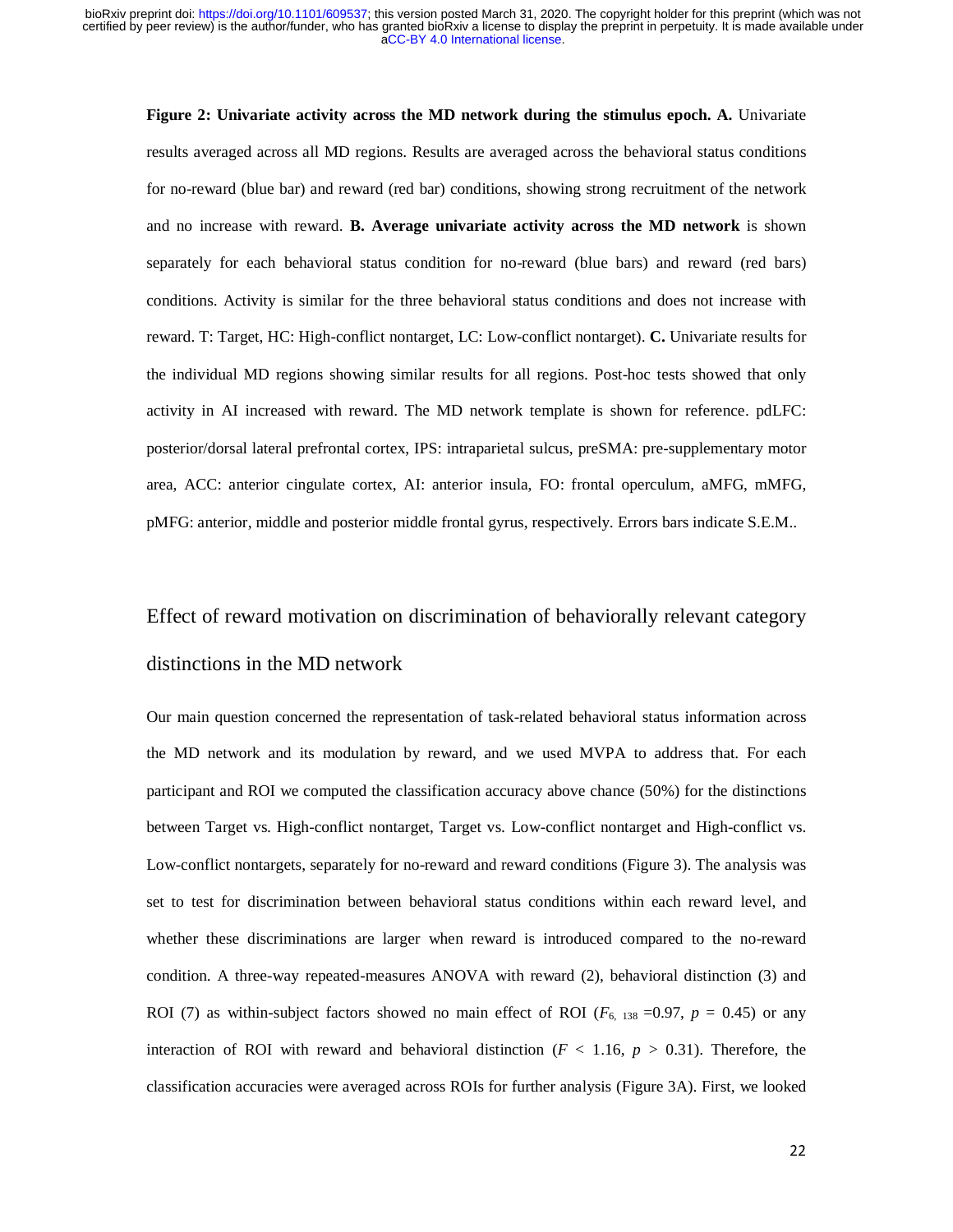at the overall discrimination of behavioral status pairs. Averaged across the three pairs of behavioral status, decoding accuracies were (mean  $\pm$  SD) 51.4%  $\pm$  2.8% and 51.8%  $\pm$  3.5% for the no-reward and reward conditions, respectively. Decoding levels were above chance (50%) for both the no-reward and reward trials (one-tailed t-test against chance, corrected for 2 comparisons, reward:  $t_{23} = 2.5$ , corrected  $p = 0.02$ ,  $d_z = 0.5$ ; no-reward:  $t_{23} = 2.34$ , corrected  $p = 0.03$ ,  $d_z = 0.48$ ). The decoding levels above chance for the individual pairs of behavioral status for the no-reward and reward conditions are summarized in Table 1. Overall, our results show that on average behaviorally relevant categorical distinctions are represented across the MD network in both no-reward and reward conditions, with some differences between individual pairs of behavioral status.

In our critical analysis we tested for the modulatory effect of reward on the discriminability between pairs of behavioral status. In contrast to our prediction, a two-way repeated measures ANOVA with reward (2) and behavioral distinction (3) as within-subject factors showed no main effects of reward or behavioral distinction ( $F_{1, 23} = 0.26$ ,  $p = 0.6$ ;  $F_{2, 46} = 1.37$ ,  $p = 0.26$ , respectively), and no interaction of the two  $(F_{2, 46} = 0.74, p = 0.48)$ . To test for the specific prediction that reward might increase discrimination for the high conflict pair of conditions that may not have been picked up by the ANOVA, we compared decoding levels for the Target vs. High conflict nontarget for the no-reward and reward conditions. Further in contrast to our prediction, classification accuracy was not larger in the reward trials compared to the no-reward trials for the Target vs. High-conflict nontarget distinction (One-tailed paired t-test:  $t_{23} = 1.07$ ,  $p = 0.15$ ,  $d_z = 0.22$ ). In summary, although the average decoding levels of behavioral status were above chance across the MD network, we did not find increases in decodability with reward.

To test for other brain regions that may have shown increased pattern discriminability with reward beyond the MD network, we conducted a complementary whole-brain searchlight analysis. In a second-level random-effects analysis of behavioral status classification maps (average across the three pairs of behavioral status) of reward vs. no-reward conditions, none of the voxels survived an FDR threshold of  $p < 0.05$ . A separate analysis for classification of Targets vs. High-conflict nontargets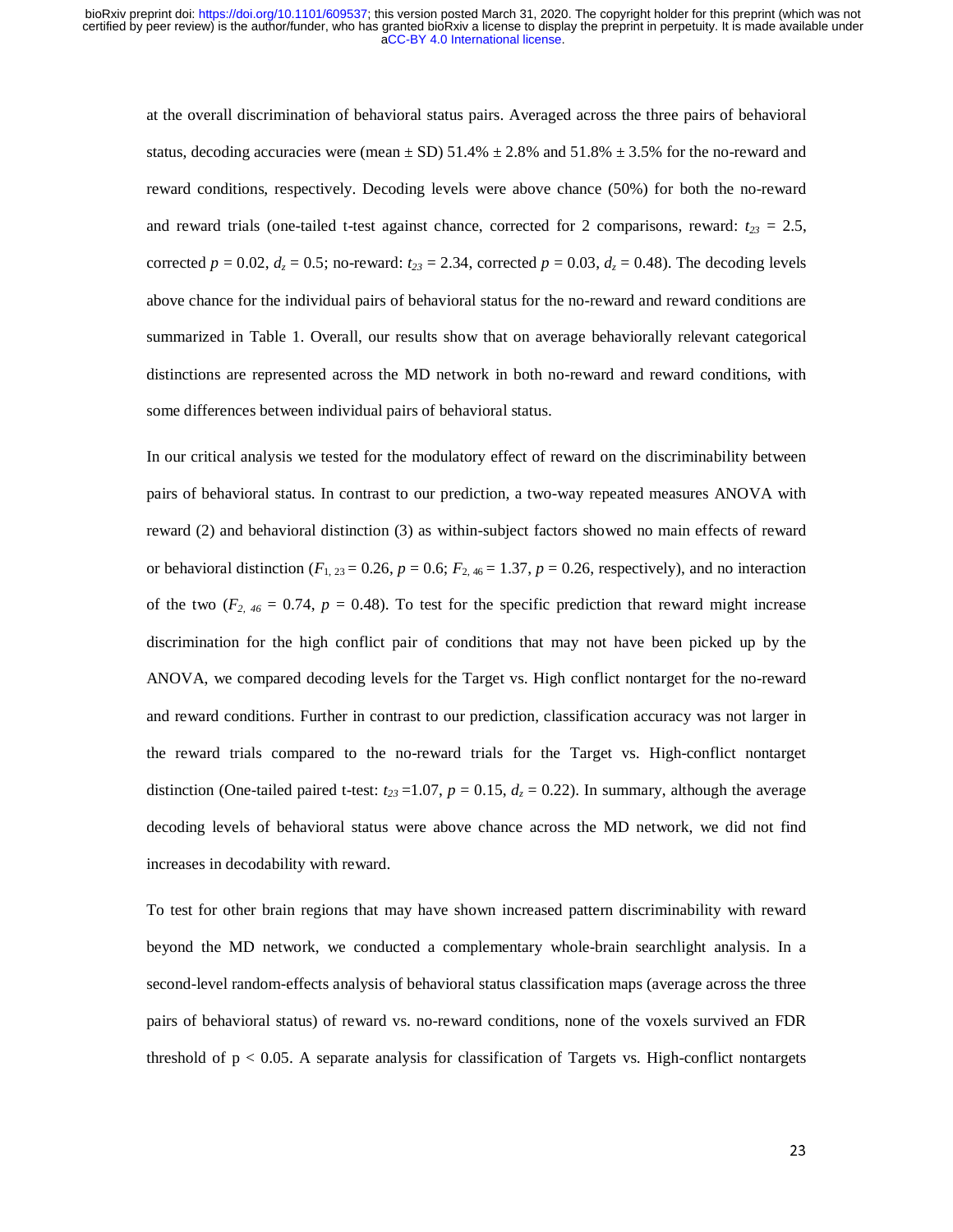[aCC-BY 4.0 International license.](http://creativecommons.org/licenses/by/4.0/) certified by peer review) is the author/funder, who has granted bioRxiv a license to display the preprint in perpetuity. It is made available under bioRxiv preprint doi: [https://doi.org/10.1101/609537;](https://doi.org/10.1101/609537) this version posted March 31, 2020. The copyright holder for this preprint (which was not

showed similar results, with no voxels surviving FDR correction ( $p < 0.05$ ). Therefore, our data did

not reveal any brain regions that showed the predicted increase in discriminability with reward.

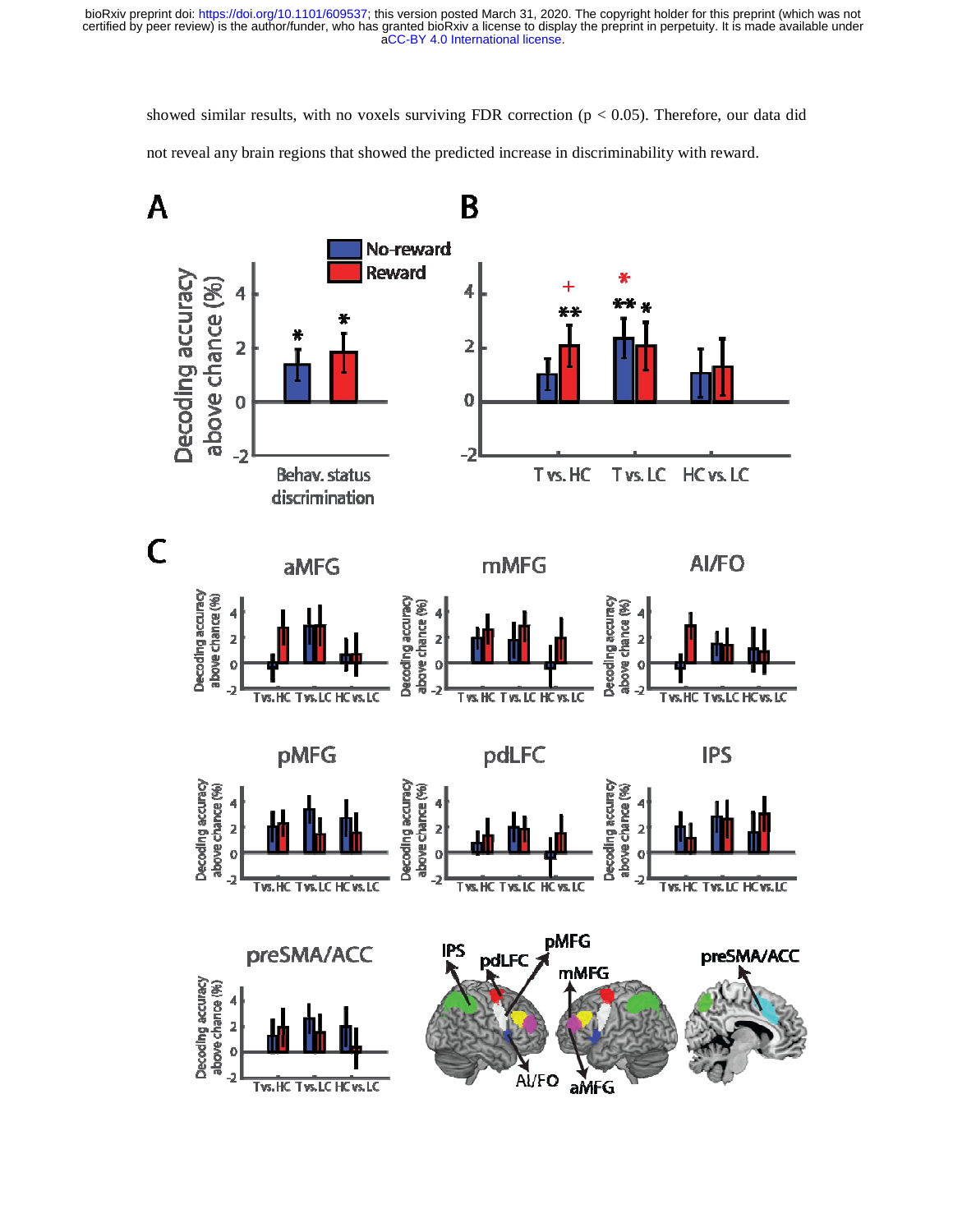#### **Figure 3: Reward does not modulate distinctions of behavioral status across the MD network.**

**A.** Classification accuracy is presented as percentage above chance (50%), averaged across all MD regions and behavioral status pairs, for no-reward (blue bars) and reward (red bars) trials. Behavioral status was decodable but not modulated by reward. Asterisks above bars show significant decoding above chance (One-tailed, Bonferroni corrected for 2 comparisons). **B.** The data in A is shown separately for the three distinctions of Target vs. High-conflict nontarget, Target vs. Low-conflict non-target, and High- vs. Low-conflict nontargets. T: Target, HC: High-conflict nontarget, LC: Lowconflict nontarget. Asterisks above bars show one-tailed significant discrimination between behavioral categories above chance without correction (black), and Bonferroni corrected for multiple (6) comparisons (red). See Table 1 for details. **C.** Decoding results are shown for the individual MD regions. The MD network template is shown for reference. pdLFC: posterior/dorsal lateral prefrontal cortex, IPS: intraparietal sulcus, preSMA: pre-supplementary motor area, ACC: anterior cingulate cortex, AI: anterior insula, FO: frontal operculum, aMFG, mMFG, pMFG: anterior, middle and posterior middle frontal gyrus, respectively. Errors bars indicate S.E.M. +  $p < 0.06$ , \*  $p < 0.05$ , \*  $p <$ 0.01.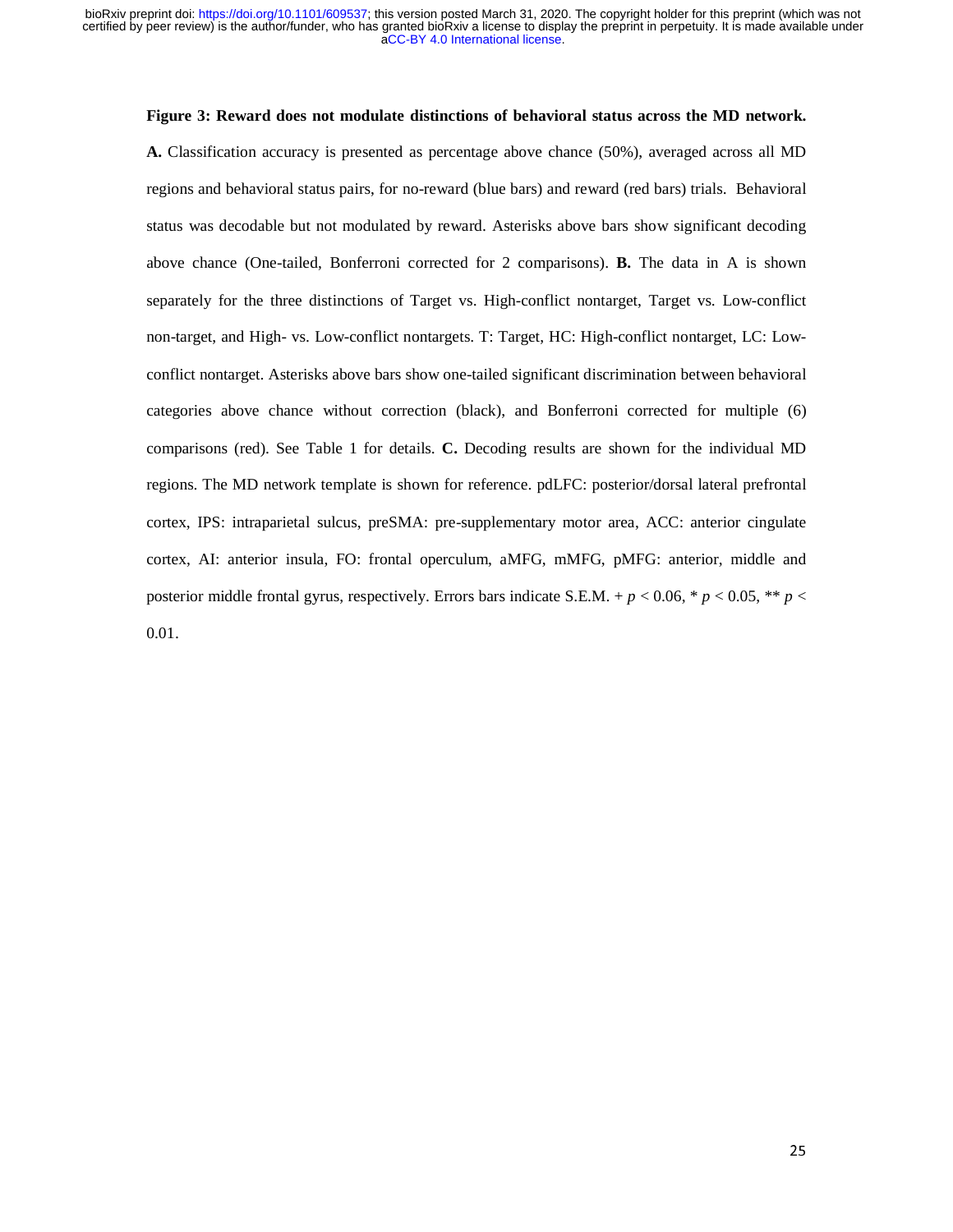[aCC-BY 4.0 International license.](http://creativecommons.org/licenses/by/4.0/) certified by peer review) is the author/funder, who has granted bioRxiv a license to display the preprint in perpetuity. It is made available under bioRxiv preprint doi: [https://doi.org/10.1101/609537;](https://doi.org/10.1101/609537) this version posted March 31, 2020. The copyright holder for this preprint (which was not

#### **Table 1: Decoding accuracies for pairs of behavioral status across the MD network.**

*t* values are for a one-tailed t-test against chance level (50%). Corrected *p* values were obtained using Bonferroni correction for 6 comparisons.  $+p < 0.06$ ,  $\binom{p}{p} < 0.05$ ,  $\binom{p}{p} < 0.01$ 

| <b>Distinction</b>         | <b>Reward</b> | Mean $\pm$     | $t_{23}$ value | <b>Uncorrected</b> | corrected        | <b>Effect</b> |
|----------------------------|---------------|----------------|----------------|--------------------|------------------|---------------|
|                            | level         | S.E.M $(\% )$  |                | $\boldsymbol{p}$   | $\boldsymbol{p}$ | size          |
| Target vs.                 | No-reward     | $50.9 \pm 0.6$ | 1.43           | 0.083              | 0.5              | 0.29          |
| High-conflict<br>nontarget | Reward        | $52 \pm 0.8$   | 2.56           | ** 0.009           | $+0.053$         | 0.52          |
| Target vs.                 | No-reward     | $52.4 \pm 0.7$ | 3.24           | ** 0.002           | $*0.011$         | 0.66          |
| Low-conflict<br>nontarget  | Reward        | $52.1 \pm 0.9$ | 2.23           | $*0.02$            | 0.11             | 0.45          |
| High-conflict vs.          | No-reward     | $50.9 \pm 0.9$ | 1.32           | 0.2                | 1                | 0.20          |
| Low-conflict<br>nontargets | Reward        | $51.4 \pm 1.1$ | 0.96           | 0.1                | 0.6              | 0.27          |

Effects of reward motivation on behaviorally relevant category distinctions in LOC

It is widely accepted that the frontoparietal MD network exerts top-down control on visual areas, contributing to task-dependent processing of information. To test for reward effects on decoding of categorical information based on behavioral status in the visual cortex, we performed similar univariate and multivariate analyses during the stimulus epoch in the high-level general object visual region, the lateral occipital complex (LOC), separately for its two sub-regions, LO and pFs. We first conducted univariate analysis to test for an effect of reward and behavioral status on overall activity in LOC, which did not show a change in BOLD response with reward. A four-way repeated-measures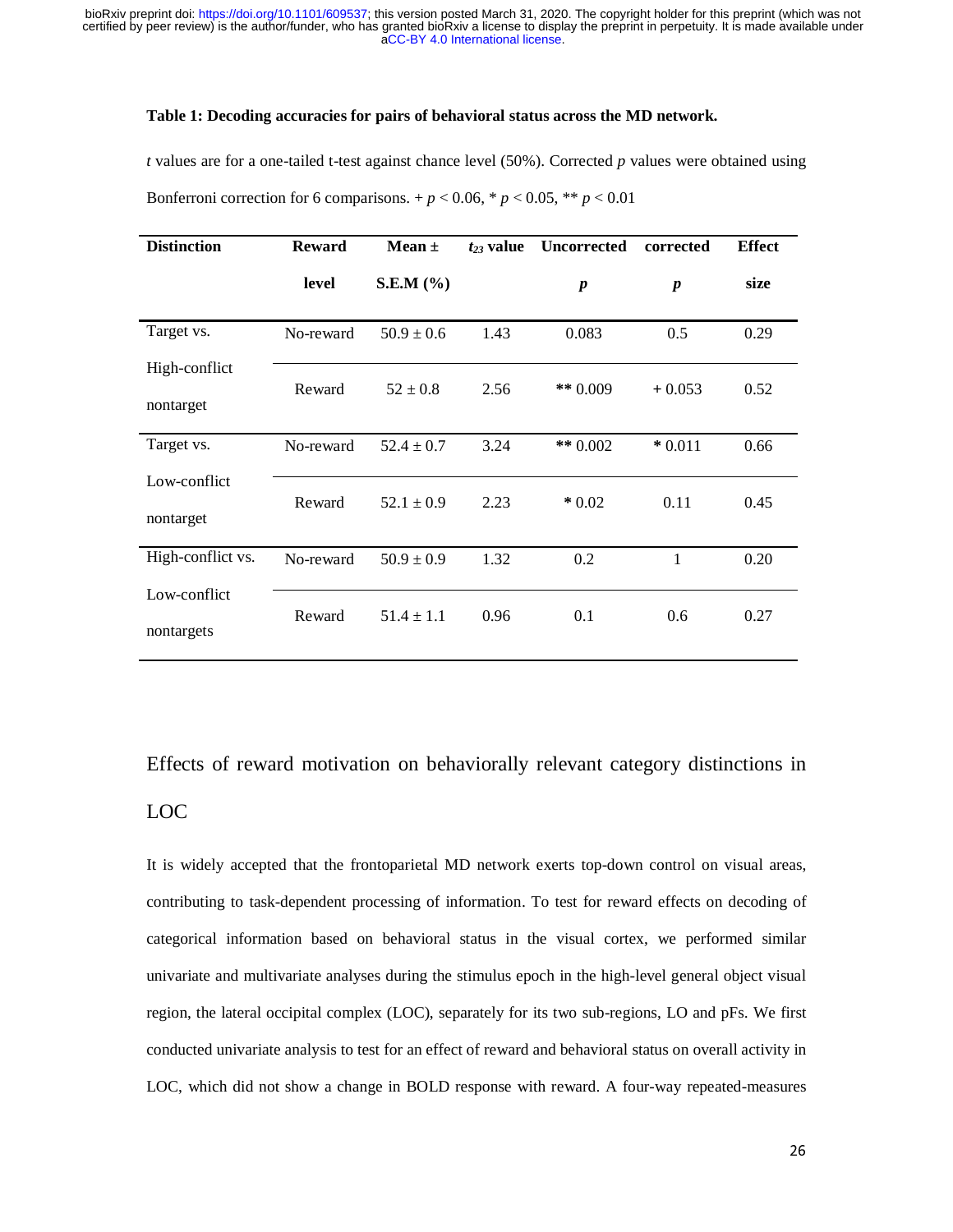ANOVA with reward (2), behavioral status (3), ROI (2), and hemisphere (2) as within-subject factors showed no main effect of reward ( $F_{1, 23} = 0.3$  *p* = 0.6), no main effect of ROI ( $F_{1, 23} = 3.7$  *p* = 0.07), and a trend of main effect of hemisphere  $(F_{1, 23} = 3.95 p = 0.06)$ . There was an interaction of reward and ROI ( $F_{1, 23} = 7.3$ ,  $p = 0.01$ ), but post-hoc tests with correction for multiple (2) comparisons showed that activity was not larger for reward compared to no-reward trials in both LO and pFs (Twotailed t-test:  $t_{23} = 1.45$ ,  $p = 0.16$ ,  $d_z = 0.3$ ;  $t_{23} = 0.94$ ,  $p = 0.36$ ,  $d_z = 0.2$ ; for LO and pFs, respectively). There was a main effect of behavioral status ( $F_{2, 46} = 8.73$ ,  $p < 0.001$ ), but no interaction of behavioral status and reward ( $F_{2, 46} = 0.56$ ,  $p = 0.57$ ). Altogether, the univariate results show that reward did not lead to increased activity in LOC for any of the behavioral status conditions.

We then tested for the representation of the task-related behavioral status conditions in LOC (Figure 4). Decoding levels averaged across all pairs of behavioral status and the two LOC ROIs were above chance for both no-reward and reward conditions (mean  $\pm$  SD: 53.23%  $\pm$  3.64% and 53.76%  $\pm$  4.14% for the no-reward and reward conditions, respectively. One-tailed t-test against chance, corrected for 2 comparisons, reward:  $t_{23} = 4.45$ , corrected  $p < 0.001$ ,  $d_z = 0.9$ ; no-reward:  $t_{23} = 4.34$ , corrected  $p <$ 0.001,  $d_z = 0.9$ ). Importantly, decoding levels were not larger for the reward conditions compared to the no-reward conditions for any of the behavioral status distinctions, with similar results for both LO and pFs. A four-way repeated-measures ANOVA with reward (2), behavioral distinction (3), ROIs (2) and hemispheres (2) as within-subject factors showed no main effect of reward ( $F_{1, 23} = 0.34$ ,  $p = 0.56$ ) or interaction of reward and ROI ( $F_{1, 23} = 1.14$ ,  $p = 0.29$ ). No other main effects or interactions were significant  $(F < 3.15, p > 0.05)$ . Overall, these results demonstrate that reward did not modulate the coding of the task-related behavioral status distinctions in LOC.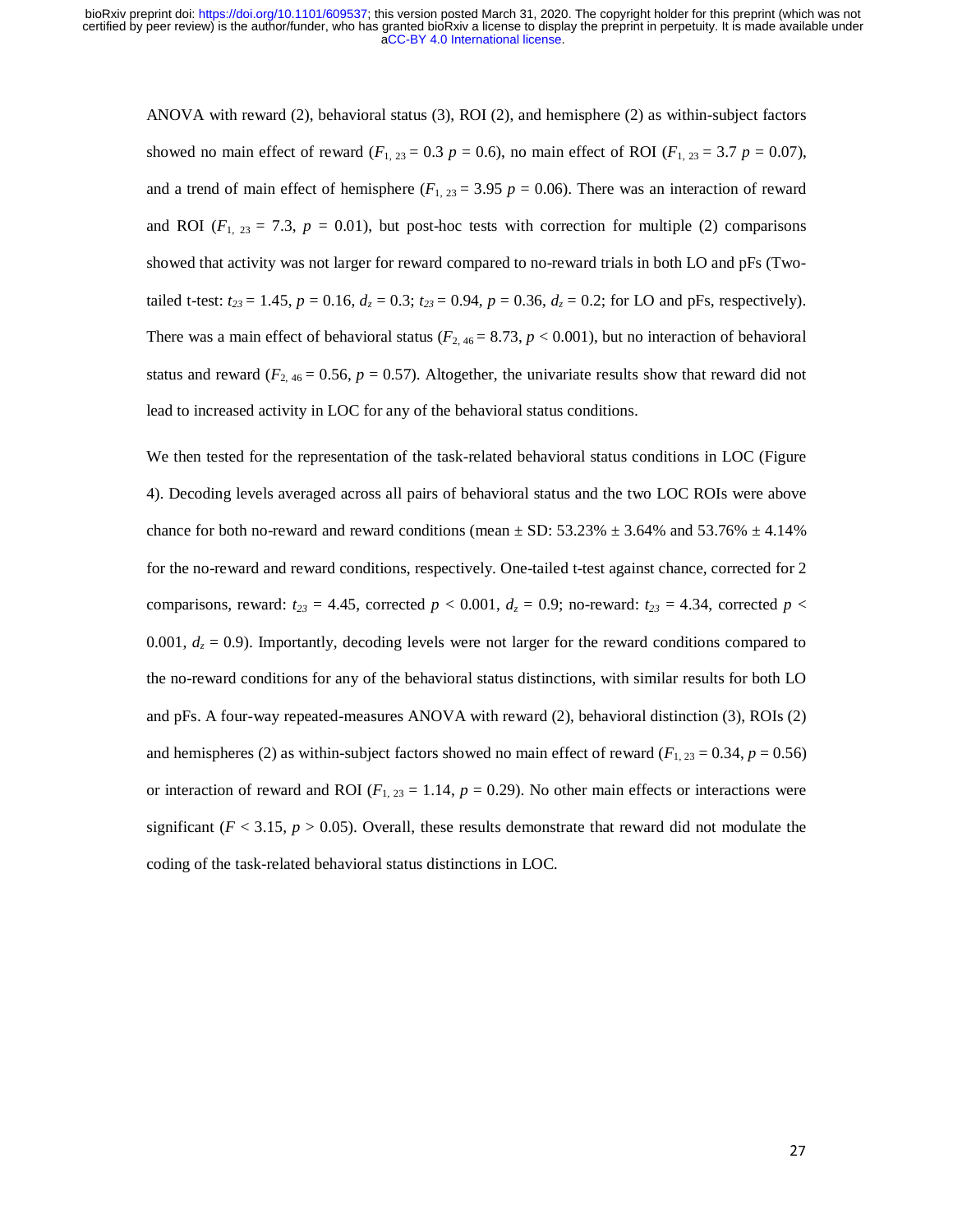[aCC-BY 4.0 International license.](http://creativecommons.org/licenses/by/4.0/) certified by peer review) is the author/funder, who has granted bioRxiv a license to display the preprint in perpetuity. It is made available under bioRxiv preprint doi: [https://doi.org/10.1101/609537;](https://doi.org/10.1101/609537) this version posted March 31, 2020. The copyright holder for this preprint (which was not



**Figure 4: Reward motivation does not increase coding of behavioral status in LOC. A.** Classification accuracy averaged across all behavioral status pairs is presented as percentage above chance (50%), averaged across LO and pFS and both hemispheres. Classification accuracies for noreward (blue bars) and reward (red bars) conditions are similar and above chance. Asterisks above bars show significant decoding level above chance, (one-tailed Bonferroni corrected for 2 comparisons). B. Classification accuracies are similar for all three behavioral status distinctions. T: Target, HC: High-conflict nontarget, LC: Low-conflict nontarget. Asterisks above bars show onetailed significant discrimination between behavioral categories above chance without correction (black), and corrected for multiple (6) comparisons (red). **C.** Classification accuracies for LO and pFs are presented separately, averaged across hemispheres. The LOC template is shown on sagittal and coronal planes, with a vertical line dividing it into posterior (LO) and anterior (pFs) regions. Errors bars indicate S.E.M. + *p* < 0.06, \* *p* < 0.05, \*\* *p* < 0.01, \*\*\* *p* < 0.001.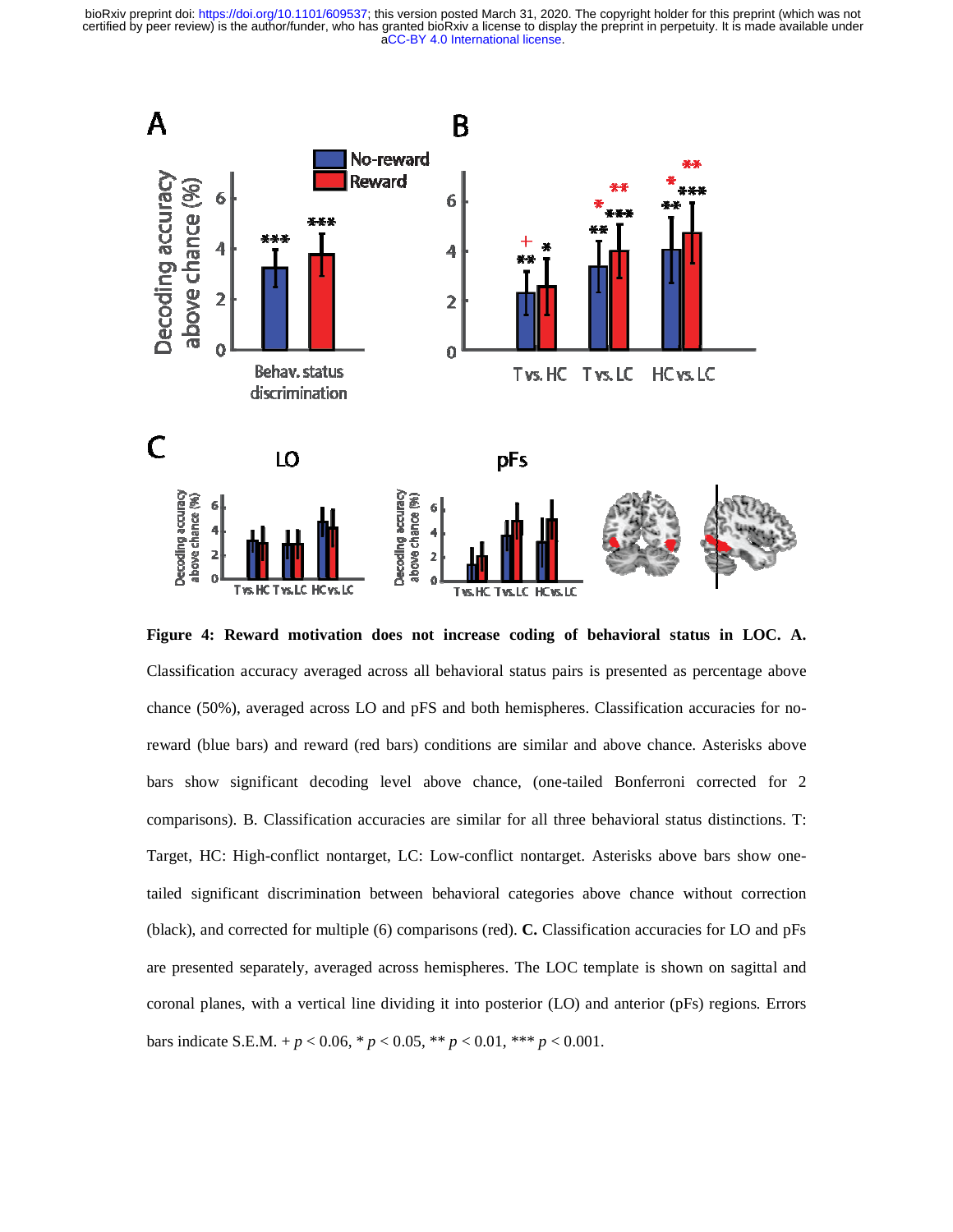## Conflict-contingent vs. visual category effects

An important aspect of the Target and High-conflict nontarget conditions in this experiment was that they both contained the same visual categories, which could be either a target or a nontarget (Figure 1B). Therefore, the Target vs. High-conflict nontarget pairs of conditions in our decoding analysis included cases where the stimuli in the two conditions were items from different visual categories (e.g. shoe and sofa following a 'shoe' cue), as well as cases where the two stimuli were items from the same visual category (e.g. shoe following a 'shoe' cue and a 'sofa' cue). We further investigated whether the representation in the MD network and in the LOC was driven by the task-related high conflict nature of the two conditions or by the different visual categories of the stimuli, and whether there was a facilitative effect of reward which is limited to the representation of the visual categories. For each participant, the decoding accuracy for this behavioral status distinction was computed separately for pairs of conditions in which the stimuli belonged to the same visual category (different cue trials), and for pairs in which the stimuli belonged to different visual categories (same cue trials). This analysis was conducted by selecting 180 voxels for both MD and LOC ROIs, to keep the ROI size the same. For both MD and LOC regions, there was no interaction with ROI or hemisphere, therefore accuracy levels were averaged across hemispheres and ROIs for the MD network and LOC (repeated measures ANOVA with reward (2), distinction type (2, same or different visual category), ROIs (7 for MD, 2 for LOC) and hemispheres (2, just for LOC) as within-subject factors:  $F < 3.15 p$ 0.05 for all interactions with ROI and hemisphere). Figure 5 shows Target vs. High-conflict nontarget distinctions separately for same and different visual categories for no-reward and reward conditions, for both the MD and LOC.

We next tested for the effect of reward and distinction type (same or different visual category) on decoding levels in each the two systems. In the MD network, a two-way repeated measures ANOVA with reward (2) and distinction type (2) as factors showed no main effect of reward ( $F_{1, 23} = 0.92$ ,  $p =$ 0.35) and no effect of category distinction or their interaction  $(F_{1, 23} = 2.9, p = 0.1; F_{1, 23} = 0.1, p = 0.8$ , respectively). These results show that there was no effect of reward on high conflict items that may be specific for the distinction between visual categories. In contrast, a similar ANOVA for LOC showed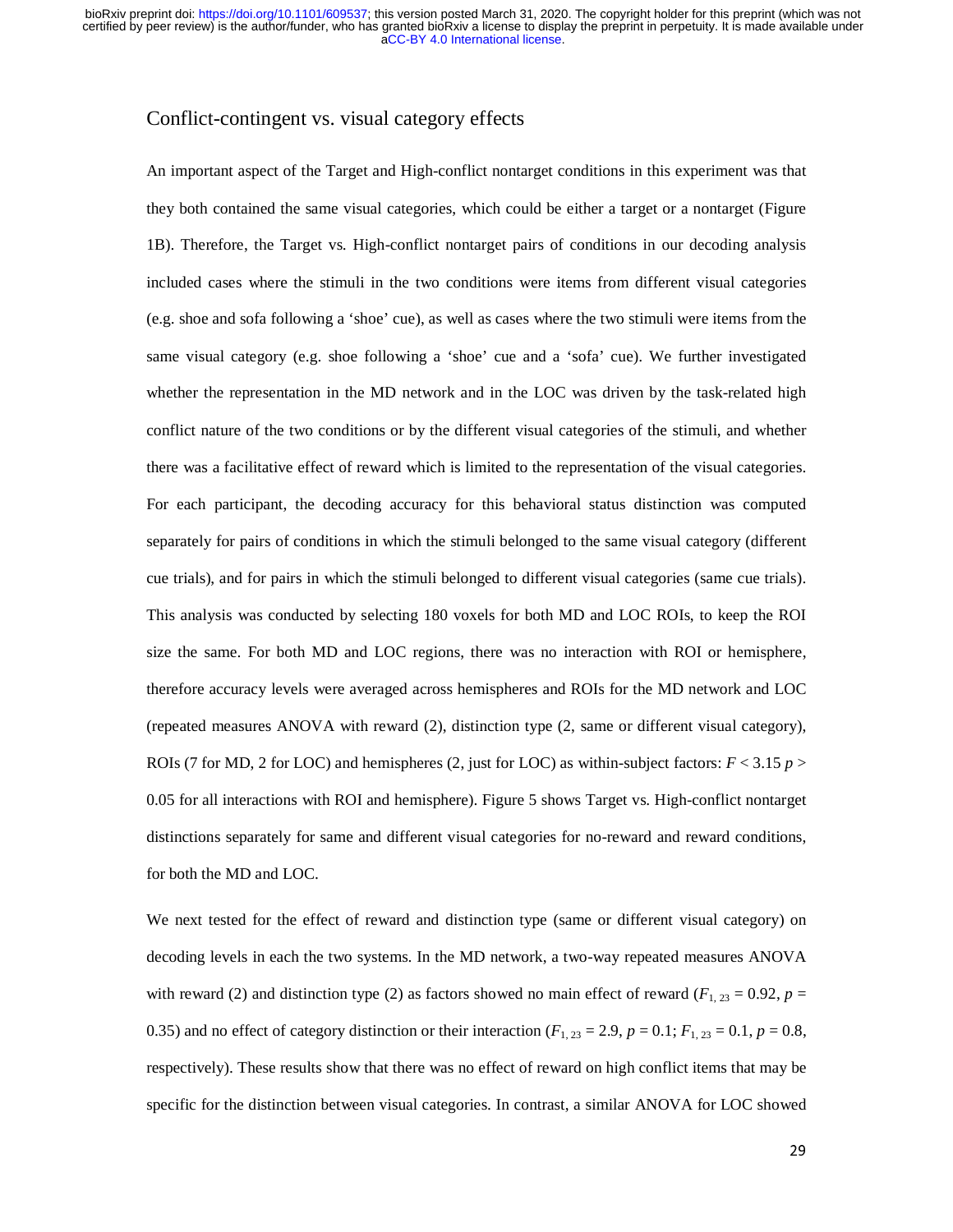a main effect of distinction type  $(F_{1, 23} = 25.9, p < 0.001)$  and no effect of reward or their interaction  $(F_{1, 23} = 0.05, p = 0.8; F_{1, 23} = 0.46, p = 0.50$ , respectively). Together, these results demonstrate that representation was driven by visual categories in LOC, but not in the MD network. To further establish this dissociation between the two systems, we used a three-way repeated measures ANOVA with distinction type (2, same or different visual category), reward (2), and brain system (2, MD or LOC) as within-subject factors. There was no main effect of brain system  $(F_{1, 23} = 1.2, p = 0.3)$ , allowing us to compare between the two systems. An interaction between distinction type and system  $(F_{1, 23} = 16.7, p < 0.001)$  confirmed that decoding levels in the two systems were affected differently by visual category. Critically to our research question, reward did not lead to increased decoding levels in either of the systems (no main effect of reward or interactions with reward:  $F < 0.77$ ,  $p >$ 0.39).



**Figure 5: Decoding of highly conflicting behavioral status distinctions in the MD network and LOC.** Classification accuracies above chance (50%) are presented for no-reward and same-visualcategory distinctions (light blue), no-reward and different-visual-category distinctions (dark blue), reward and same-visual-category distinctions (light red), and reward and different-visual-category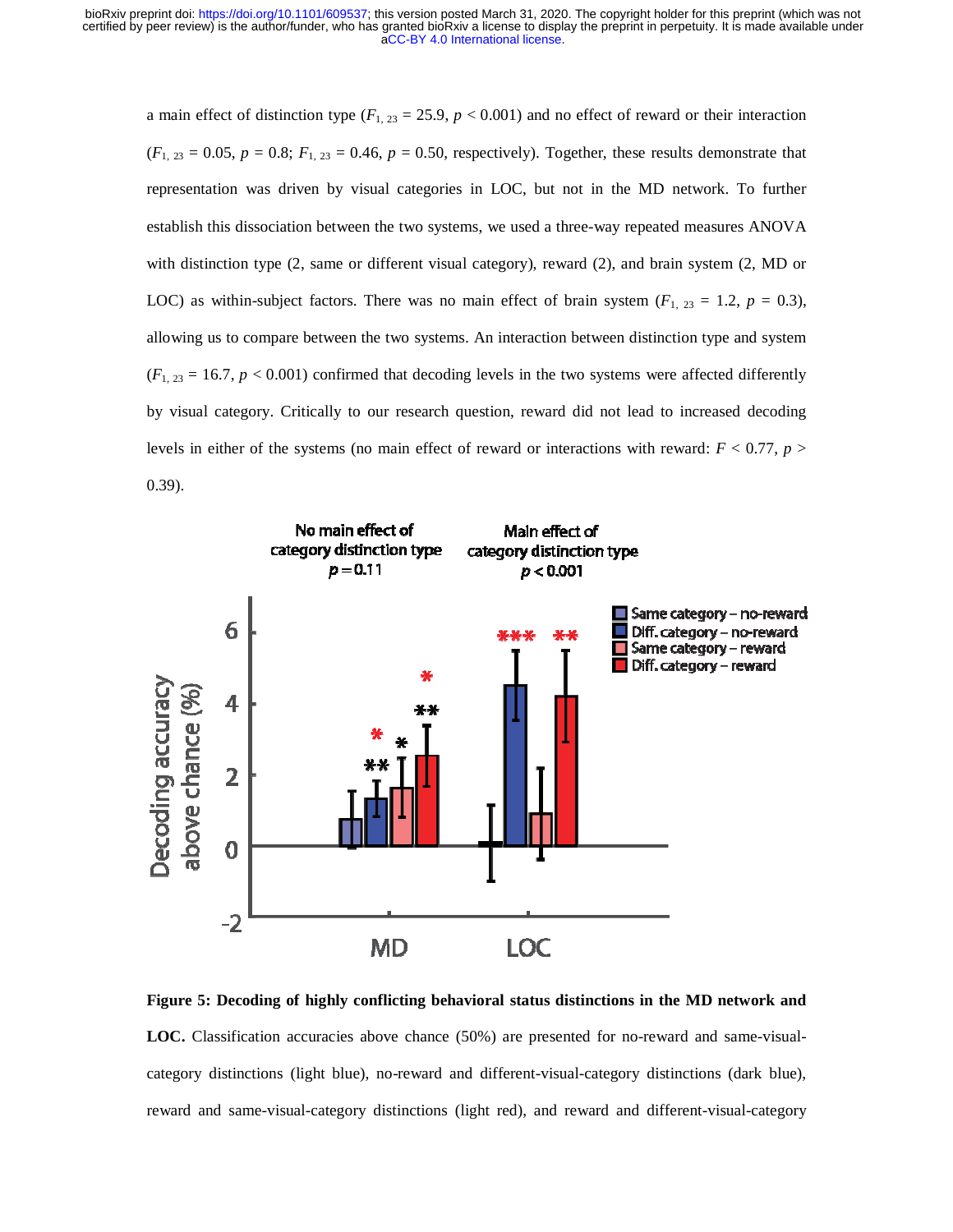distinctions (dark red), separately for the MD network and the LOC, averaged across regions and hemispheres in each system. In the MD network, neither reward nor visual category modulated the discrimination of Target vs. High-conflict nontarget. In contrast, classification accuracies in the LOC are larger when the displayed objects are from two different visual categories compared to when they belong to the same visual category, irrespective of the reward level. Asterisks above bars show onetailed significant discrimination above chance without correction (black), and corrected for multiple (6) comparisons (red). Significant main effects of visual category are shown above the bars of each system. Errors bars indicate S.E.M. \* *p* < 0.05, \*\* *p* < 0.01, \*\*\* *p* < 0.001.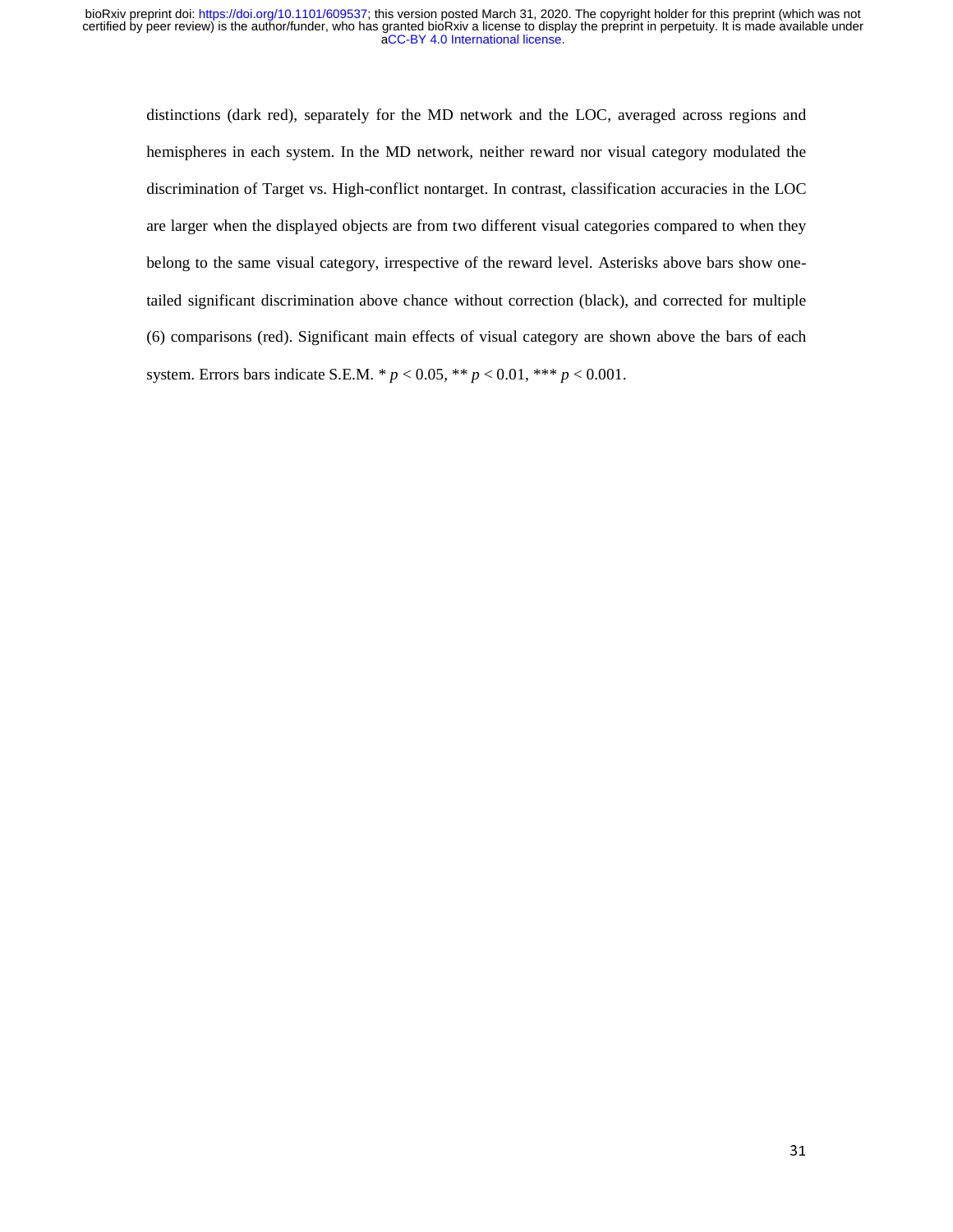# Discussion

In this study we used a cued target detection task to test for the effect of reward motivation on the coding of task-related behaviorally-relevant category distinctions in the frontoparietal MD network as reflected in distributed patterns of fMRI data. Using MVPA, we showed that information about the behavioral status during the stimulus epoch of a trial was represented across the MD network, similarly to our previous study [12]. However, in contrast to our prediction, reward motivation, in the form of monetary reward, did not enhance the distinctions between the three behavioral status conditions across the MD network. Additionally, we did not find evidence for a selective facilitative effect of reward on discriminability of highly conflicting items (competition-contingent effect). In the LOC, information about the behavioral status of the presented stimuli was primarily driven by visual categories, as expected, and was not modulated by reward motivation.

Previous reports showed an enhancement effect of reward on overall activity in the frontoparietal control network [23,28,57], in line with our data that showed increase in univariate activity with reward during the cue epoch. Recently, it was demonstrated that cue decoding increased with reward motivation [24], and in particular when task rules change from one trial to another [41]. Whether reward also modulates the representation of task-related information that is processed while cue and stimulus information is integrated remained unclear. These two effects of reward are complementary to one another, and are both key aspects of cognitive control and essential when reaching a decision. If reward enhances cue coding, then it would be reasonable to hypothesize that it may also facilitate the integration process of the cue and the subsequent stimulus that leads to successful completion of the task. Furthermore, previous studies have suggested that reward motivation particularly affects conditions of high conflict. Padmala and Pessoa (2011) reported a decrease in interference with reward in response inhibition tasks. Reward also reduced incongruency effect in the Stroop task compared to non-rewarded trials [43] and enhanced error monitoring [42]. Thus, we predicted that reward motivation will enhance the representation of task information, and that this effect may be specific for highly conflicting items. Based on our previous work that showed representation of behavioral status information across the frontoparietal cortex [12], we used three behavioral status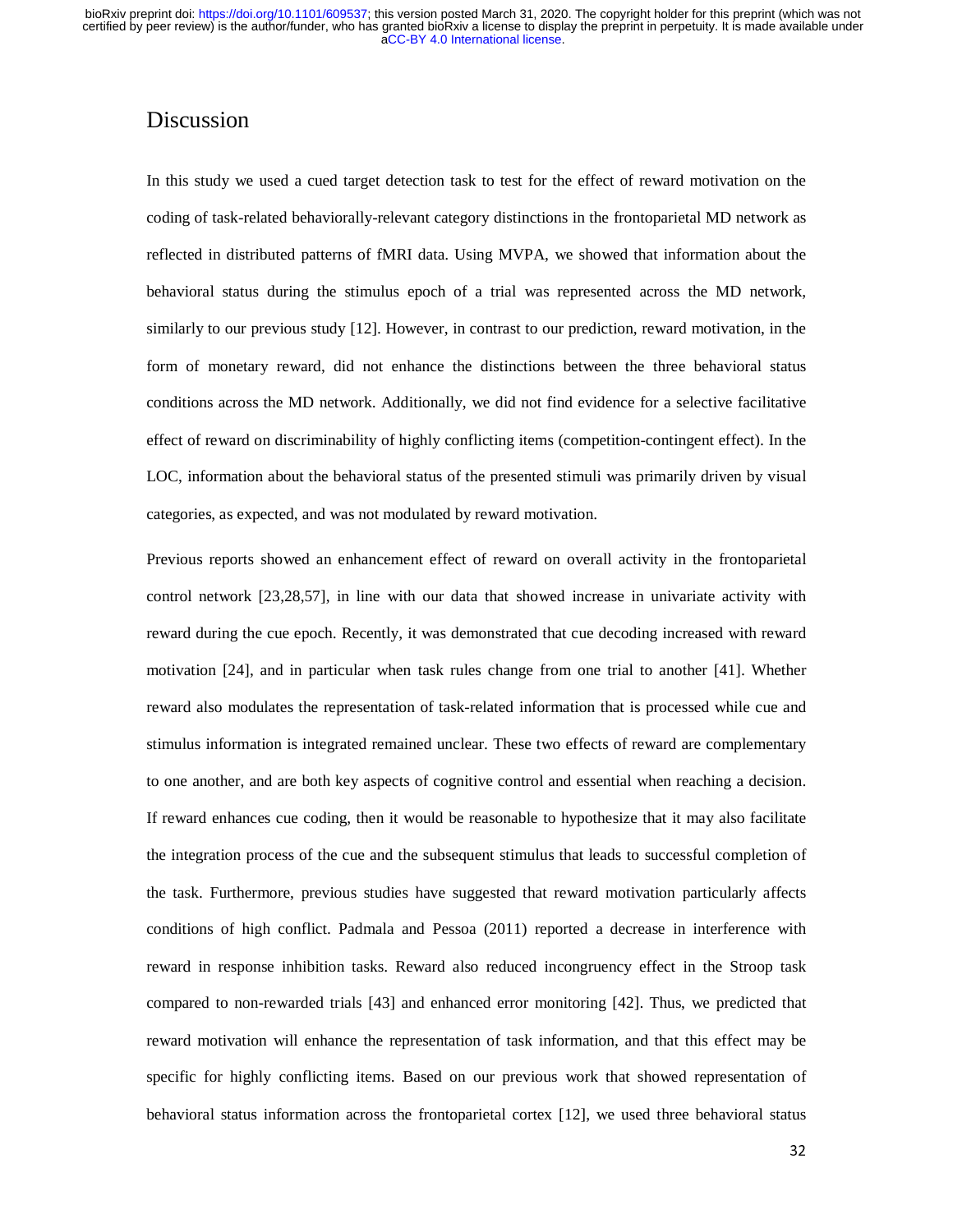levels and their distinctions to test these predictions. While the overall representation of behavioral status across the MD network replicated our previous findings [12], our results did not show an increase in representation with reward, in contrast to our predictions. Additionally, we did not observe a selective increase in representation for the highly conflicting items, namely Targets vs. Highconflict nontargets. Recently, Hall-McMaster et al., (2019) showed some increases in task-relevant stimulus features information when reward levels were high, using distributed patterns in EEG data. In our task, we tested for representation of behavioral status of the presented items, rather than stimulus features. We did not observe changes in representation similar to the ones observed by Hall-McMaster et al. There may be several possible reasons for that, including the type of representations that were tested (features vs. behavioral status), multiple differences in the design that contribute to our ability to detect multivariate representations, the use of a wide coverage with low spatial specificity in the EEG data compared to the more focused ROIs in our fMRI study, and perhaps the most significant being the limited time window where such differences were observed in EEG that cannot be detected with the low temporal resolution fMRI data. More generally, several reasons can provide potential explanations for the results obtained in our study, showing no facilitative effect of reward on pattern discriminability of behavioral status. Indeed, it is possible that the effect of reward is limited to cue decoding when the task context is set, as has been previously demonstrated [24], and does not extend to the stimulus phase when information is processed based on the cue. However, we cannot rule out other possible explanations, including that our reward manipulation was not sufficiently strong to make a difference to pattern discriminability and multiple factors in the experimental design that make small effects hard to detect with current MVPA methods, particularly across the frontoparietal cortex [58]. Additionally, insufficient power is always a concern when reporting null results, and it may be that low power may have affected our ability to detect an effect of reward on decoding. Nevertheless, we note that some of our decoding results demonstrate sufficient power. First, our overall behavioral status decoding levels were above chance, with decoding for the no-reward conditions similar to our previous study [12]. Second, decoding in LOC show a clear pattern of contingency on visual category, as expected in the visual cortex, in contrast to distinct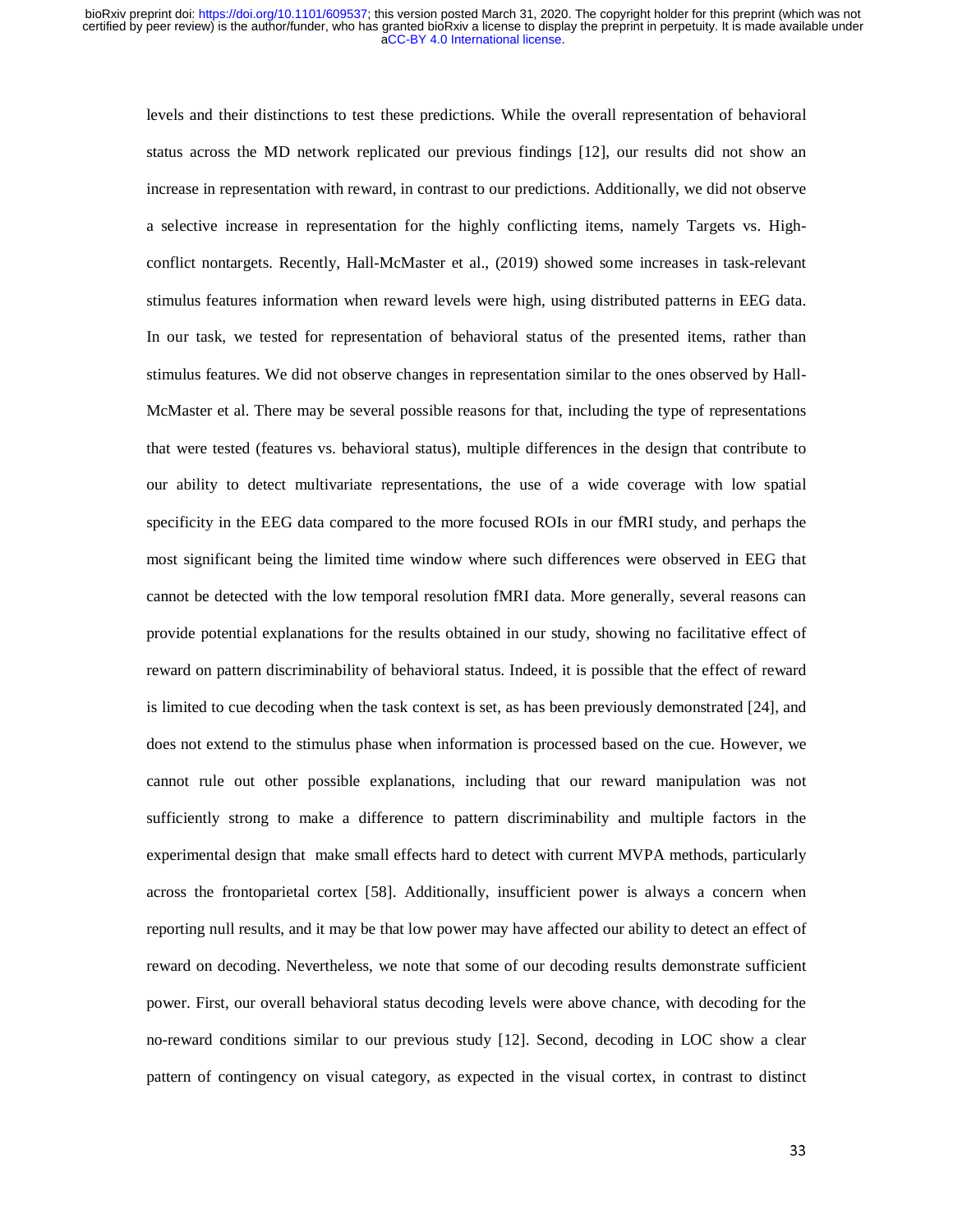pattern of decoding across the MD network that do not depend on the visual category of the presented items.

Our predictions were based on the sharpening and prioritization account, which postulates that reward motivation leads to a sharpened neural representation of relevant information depending on the current task and needs. Previous neurophysiological evidence provide support for this aspect: reward has been associated with firing of dopaminergic neurons [59,60], and dopamine has been shown to modulate tuning of prefrontal neurons and to sharpen their representations [61–63]. The prioritization aspect can be related to the expected value of control (EVC) theory [64] and reward-based models for the interaction of reward and cognitive control, essentially a cost-benefit trade-off [23]. Cognitive control is effortful and hence an ideal system would allocate it efficiently, with a general aim of maximizing expected utility. Despite the appeal of this account, our results did not show experimental support for this view. At the behavioral level though, we observed some evidence for such a benefit of reward. Accuracy levels of performance in the task for Target trials were higher in the reward compared to the no-reward condition. Additionally, while in the no-reward condition Target trials were less accurate than Low-conflict nontargets, in the reward condition there were no differences between them. We did not observe a similar benefit in reaction times, most likely due to the time threshold that we used for reward trials, which reduced the reaction time on all the reward trials, and may have masked an interaction with reward.

The visual categorization aspect of our task allowed us to investigate effects of reward on representation in LOC compared to the MD network, and in particular whether there is a specific effect of reward that is driven by visual differences. In the MD network, decoding levels were similar between conditions with the same visual category and different visual category, and there was no modulation by reward in any of them. In contrast, the discrimination in LOC was driven by the visual categories, as expected in the visual cortex, with Targets and High-conflict nontargets being discriminable only when items belonged to two different visual categories. While it is widely agreed that the frontoparietal cortex exerts top-down effects on visual areas, there is no clear prediction as to whether any effects of reward should be observed in the visual cortex. Our results provide evidence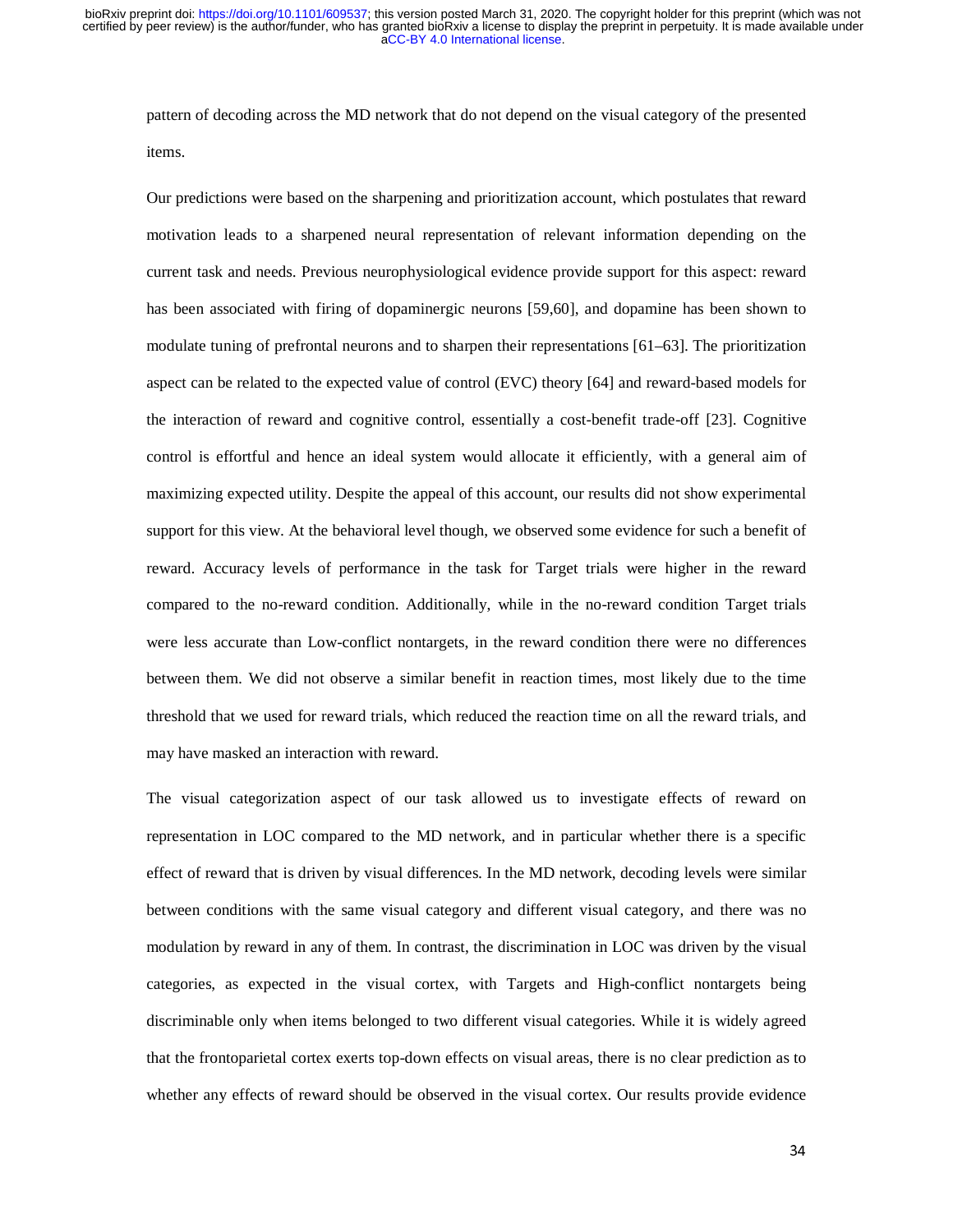that the effects of reward were not present in LOC. Previous studies have shown differences in representations between pFs and LO [14,20,65], however, our results were similar for both regions.

Although our primary question addressed the representation of task-related information during the integration of stimulus and cue, we also tested for an effect of reward in the cue epoch. The use of catch trials ensured that the cue and stimulus GLM regressors were appropriately decorrelated. The overall univariate activity across the MD network increased with reward during the cue epoch, possibly reflecting an increase in cognitive effort due to the reward. However, we did not observe cue decoding above chance, in contrast to the results reported by Etzel et al. [24]. One reason for this difference may be related to the design of our task. We used words of the category names as cues, which appeared together at the same time with the no-reward/reward indication – the reward trial cues had additional red pound signs. The choice of words as cues allowed for high task performance (compared to using abstract symbols, which is more difficult), as confirmed in pilot experiments. This may have come at the expense of cue decodability, which was not the focus of the study. The visually salient reward signal presented simultaneously with the cues may have also contributed to reduced cue decoding levels, and the longer delay period in their study probably led to longer active maintenance of the task rule in working memory. Other reasons for the different results compared to Etzel et al. may be related to the size of the effect and our ability to detect it. The effect of reward on cue decoding reported by Etzel et al. was observed across all ROIs, but was inconsistent in individual ROIs, with only one region showing a significant difference between reward and no-reward conditions. Even for decoding across all ROIs, statistical significance was reached in one statistical test but was only marginal in another. It could be that the effect of reward on cue decoding is relatively small and therefore hard to detect. Among others, our ability to detect such effect may be affected by the areas chosen, number of trials and runs completed per subject etc. The contributions of many of these factors to decoding levels in the frontoparietal network more generally are not yet well understood [58]. Enhancement of cue decoding following reward was also recently reported using EEG [41]. This facilitative effect was observed for 'switch' trials but not 'stay' trials. Our study design was not controlled for 'switch' and 'stay' trials, and it could be that cue decoding would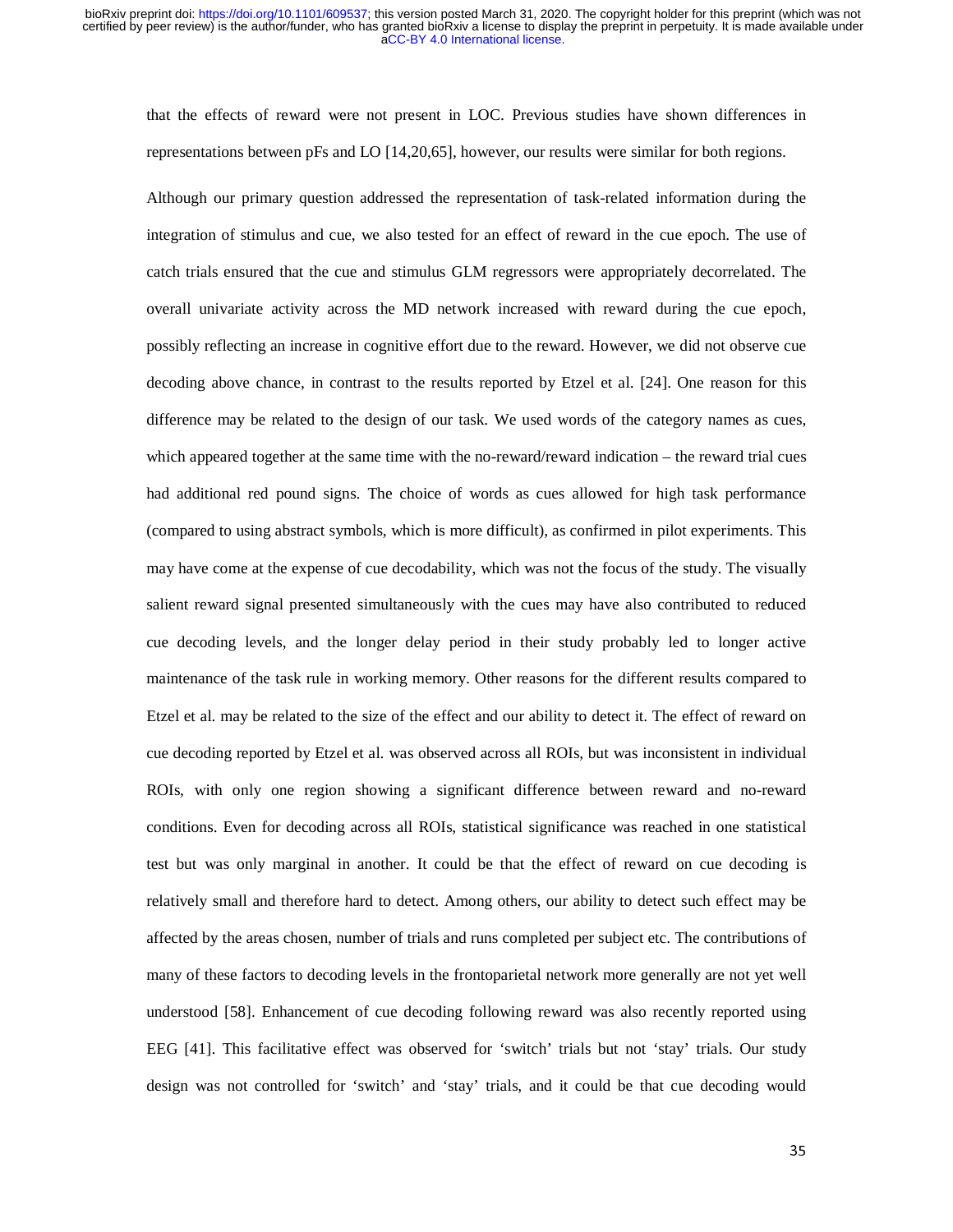emerge if these could be considered. An additional prominent difference between the EEG results and ours is the spatial specificity, with much more widespread activity contributing to decoding in EEG data.

There is a growing interest of the scientific community in the interaction between reward motivation and control processes, its neural correlates, and its implementation in computational models of reinforcement learning. Here, we report primarily null results for an effect of reward on task-related representations across the frontoparietal network and we believe that these results, although inconclusive, may be useful for future studies that seek to address similar questions. Reports on the effect of reward on task representation are so far limited, and with the movement towards open and replicable science, it is important to establish the best possible pool of evidence for such effects. Our results will ultimately contribute to the overall es

timates of extent of effects of reward on neural representation. Additionally, our results may be used as a starting point for future studies and particularly for power estimates, in respect to both the expected effect size as well as aspects of the experimental design that may contribute to the detectability of reward effects. Different measures can be taken to further increase power within scanning time limits. These might include, but not limited to, collecting a larger amount of data per participant, possibly over more than one scanning session, as well as using other methods that have been used recently to address neural representation for fMRI data such as repetition suppression [66].

In summary, we asked whether reward motivation leads to increased representation of task-related information across the frontoparietal network and the LOC. We found that information about behavioral status was present across the MD network. However, in contrast to our prediction, we did not find an increase in representation levels with reward. In the LOC, we observed representation of behavioral status that was driven by visual category information and was not modulated by reward. With growing interest in the interaction between control processes and reward motivation, our study provides important experimental evidence for the limited extent of effects of reward on task-relevant neural representations.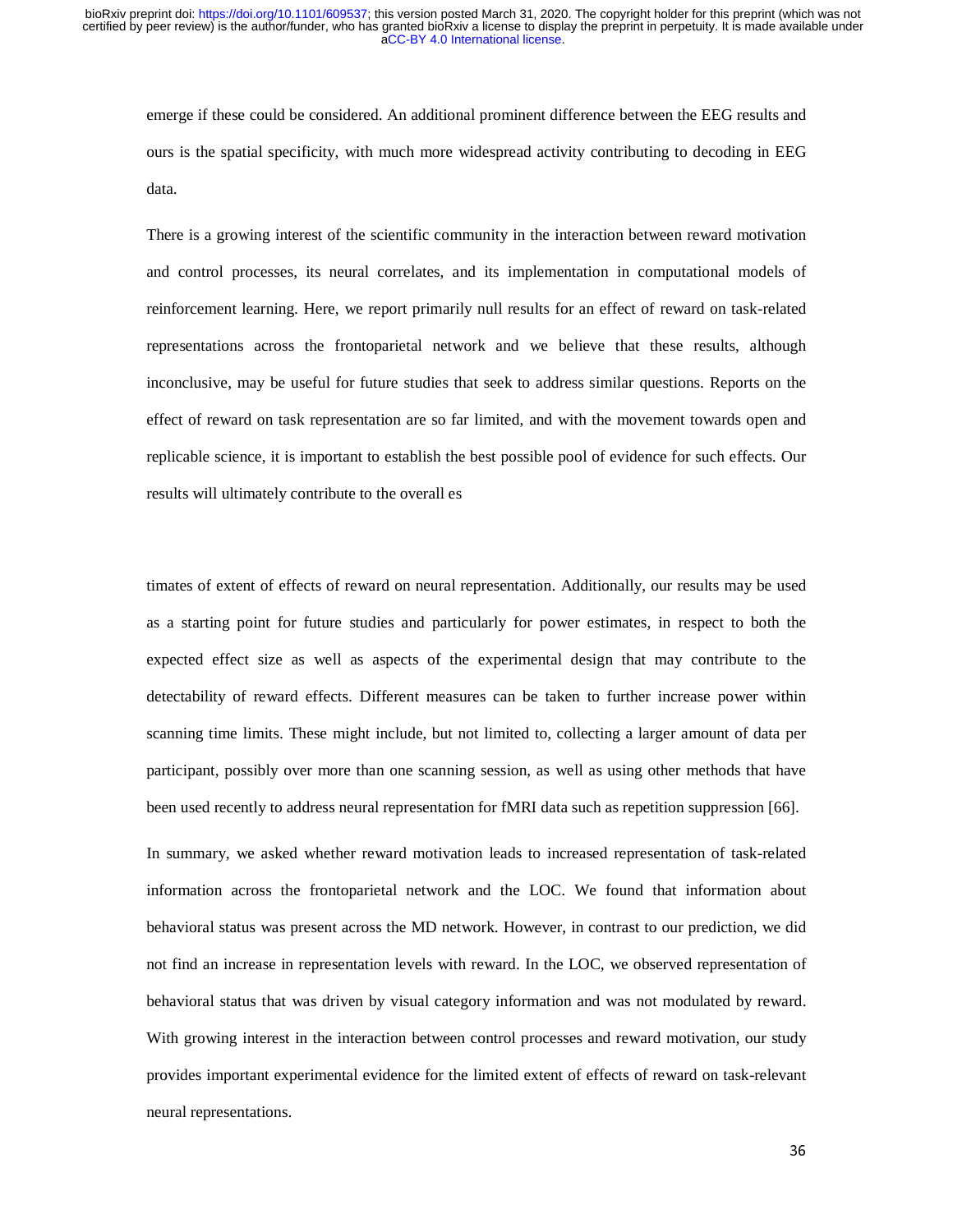# References

- [1] Freedman DJ, Riesenhuber M, Poggio T, Miller EK. Categorical Representation of Visual Stimuli in the Primate Prefrontal Cortex. Science 2001;291:312–6. https://doi.org/10.1126/science.291.5502.312.
- [2] Mante V, Sussillo D, Shenoy K V., Newsome WT. Context-dependent computation by recurrent dynamics in prefrontal cortex. Nature 2013;503:78–84. https://doi.org/10.1038/nature12742.
- [3] Kadohisa M, Petrov P, Stokes MG, Sigala N, Buckley MJ, Gaffan D, et al. Dynamic Construction of a Coherent Attentional State in a Prefrontal Cell Population. Neuron 2013;80:235–46. https://doi.org/10.1016/J.NEURON.2013.07.041.
- [4] Stokes MG, Kusunoki M, Sigala N, Nili H, Gaffan D, Duncan J. Dynamic Coding for Cognitive Control in Prefrontal Cortex. Neuron 2013;78:364–75. https://doi.org/10.1016/J.NEURON.2013.01.039.
- [5] Wallis JD, Anderson KC, Miller EK. Single neurons in prefrontal cortex encode abstract rules. Nature 2001;411:953–6. https://doi.org/10.1038/35082081.
- [6] Kusunoki M, Sigala N, Nili H, Gaffan D, Duncan J. Target Detection by Opponent Coding in Monkey Prefrontal Cortex. J Cogn Neurosci 2010;22:751–60. https://doi.org/10.1162/jocn.2009.21216.
- [7] Fedorenko E, Duncan J, Kanwisher N. Broad domain generality in focal regions of frontal and parietal cortex. Proc NatL Acad Sci USA 2013;110:16616–21. https://doi.org/10.1073/pnas.1315235110.
- [8] Mitchell DJ, Bell AH, Buckley MJ, Mitchell AS, Sallet J, Duncan J. A Putative Multiple-Demand System in the Macaque Brain. J Neurosci 2016;36:8574–85. https://doi.org/10.1523/JNEUROSCI.0810-16.2016.
- [9] Vergauwe E, Cowan N. Attending to items in working memory: evidence that refreshing and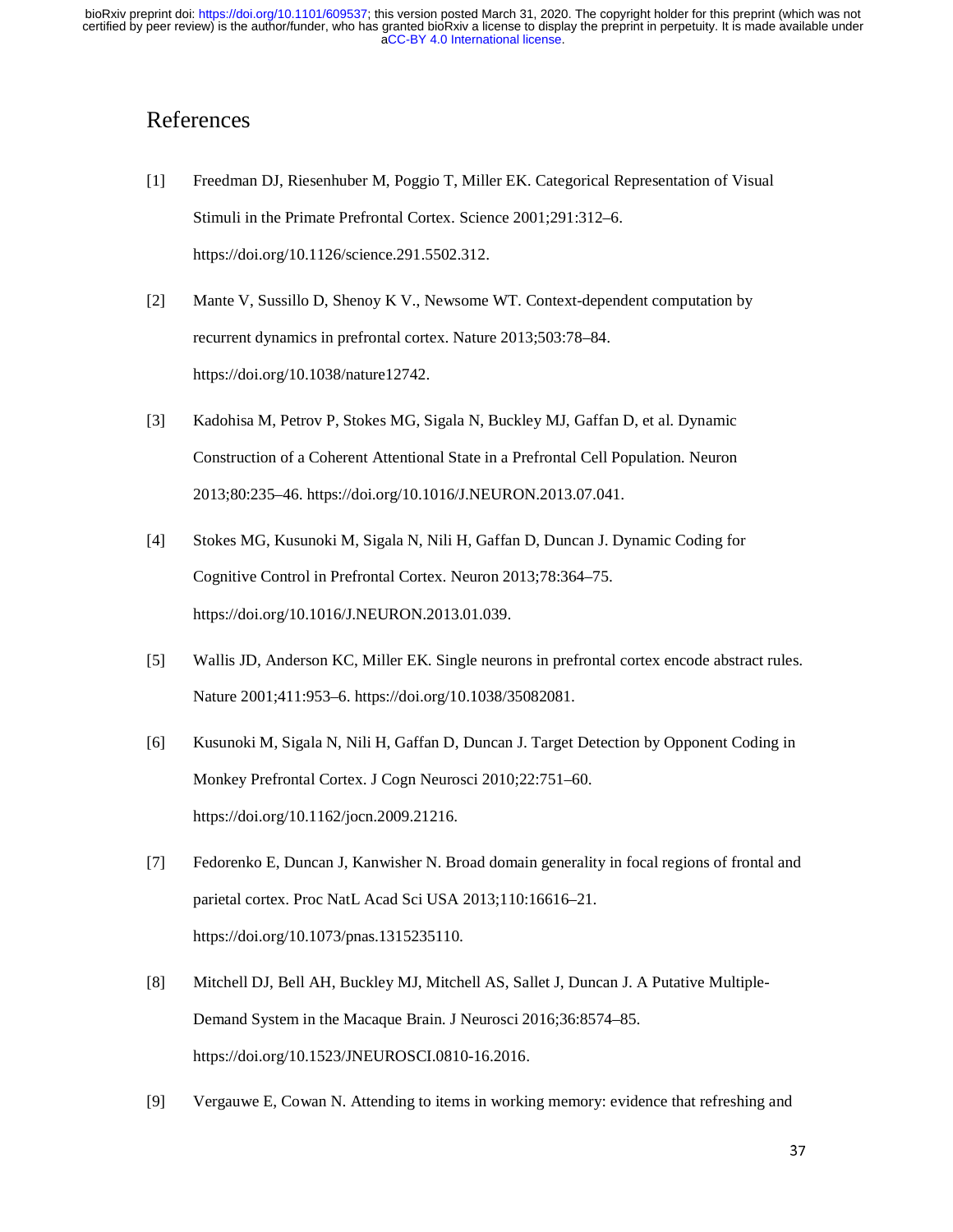memory search are closely related. Psychon Bull Rev 2015;22:1001–6. https://doi.org/10.3758/s13423-014-0755-6.

- [10] Cole MW, Ito T, Braver TS. The Behavioral Relevance of Task Information in Human Prefrontal Cortex. Cereb Cortex 2016;26:2497–505. https://doi.org/10.1093/cercor/bhv072.
- [11] Duncan J. The multiple-demand (MD) system of the primate brain: mental programs for intelligent behaviour. Trends Cogn Sci 2010;14:172–9. https://doi.org/10.1016/j.tics.2010.01.004.
- [12] Erez Y, Duncan J. Discrimination of Visual Categories Based on Behavioral Relevance in Widespread Regions of Frontoparietal Cortex. J Neurosci 2015;35:12383–93. https://doi.org/10.1523/JNEUROSCI.1134-15.2015.
- [13] Muhle-Karbe PS, Duncan J, De Baene W, Mitchell DJ, Brass M. Neural Coding for Instruction-Based Task Sets in Human Frontoparietal and Visual Cortex. Cereb Cortex 2017;27:1891–905. https://doi.org/10.1093/cercor/bhw032.
- [14] Li S, Ostwald D, Giese M, Kourtzi Z. Flexible Coding for Categorical Decisions in the Human Brain. J Neurosci 2007;27:12321–30. https://doi.org/10.1523/JNEUROSCI.3795-07.2007.
- [15] Wisniewski D, Goschke T, Haynes J-D. Similar coding of freely chosen and externally cued intentions in a fronto-parietal network. Neuroimage 2016;134:450–8. https://doi.org/10.1016/J.NEUROIMAGE.2016.04.044.
- [16] Woolgar A, Hampshire A, Thompson R, Duncan J. Adaptive coding of task-relevant information in human frontoparietal cortex. J Neurosci 2011;31:14592–9. https://doi.org/10.1523/JNEUROSCI.2616-11.2011.
- [17] Woolgar A, Thompson R, Bor D, Duncan J. Multi-voxel coding of stimuli, rules, and responses in human frontoparietal cortex. Neuroimage 2011;56:744–52. https://doi.org/10.1016/J.NEUROIMAGE.2010.04.035.
- [18] Woolgar A, Williams MA, Rich AN. Attention enhances multi-voxel representation of novel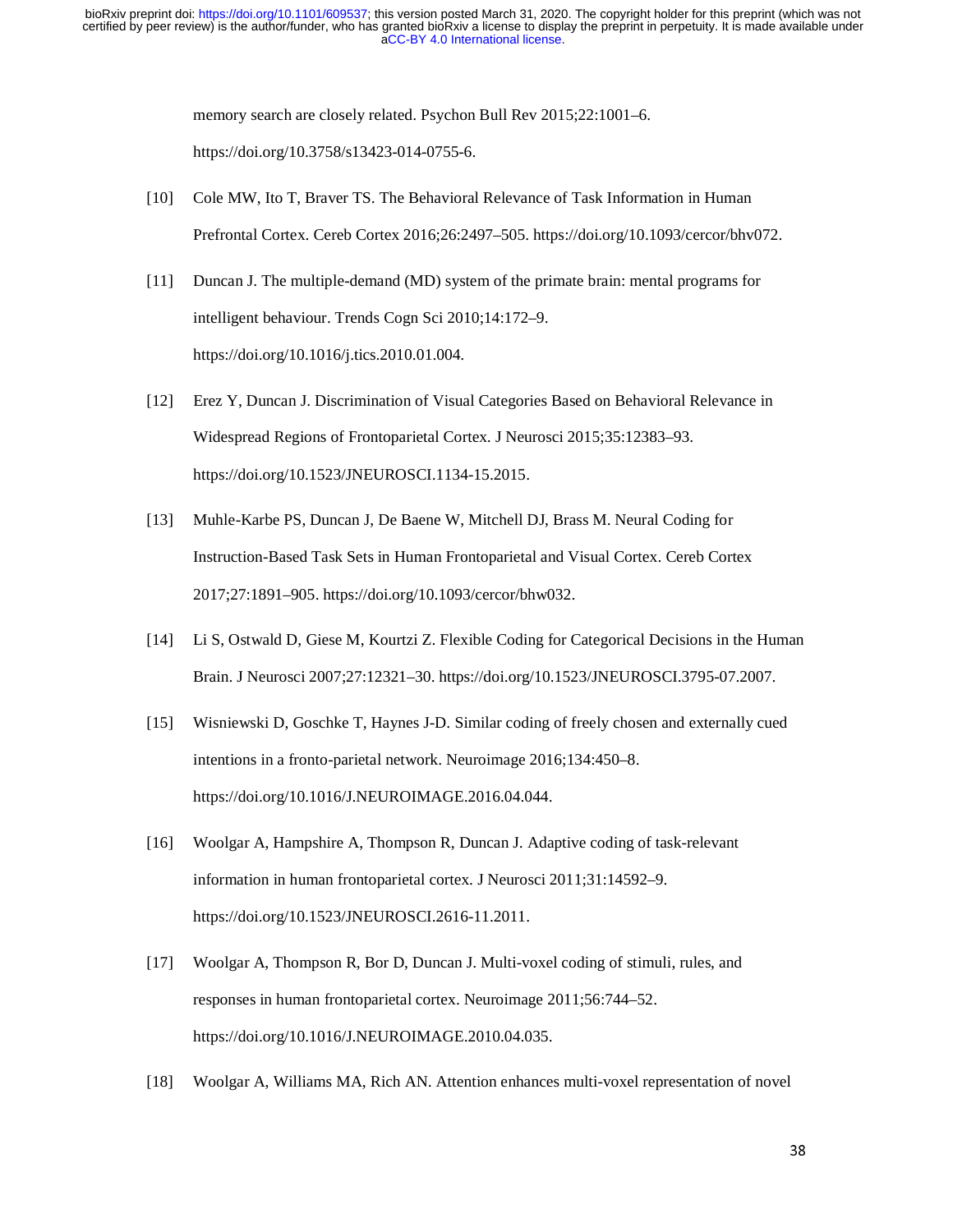objects in frontal, parietal and visual cortices. Neuroimage 2015;109:429–37. https://doi.org/10.1016/j.neuroimage.2014.12.083.

- [19] Nastase SA, Connolly AC, Oosterhof NN, Halchenko YO, Guntupalli JS, Visconti M, et al. Attention Selectively Reshapes the Geometry of Distributed Semantic Representation. Cereb Cortex 2017;27:4277–91. https://doi.org/10.1093/cercor/bhx138.
- [20] Harel A, Kravitz DJ, Baker CI. Task context impacts visual object processing differentially across the cortex. Proc NatL Acad Sci USA 2014;111:E962–71. https://doi.org/10.1073/pnas.1312567111.
- [21] Hebart MN, Bankson BB, Harel A, Baker CI, Cichy RM. The representational dynamics of task and object processing in humans. Elife 2018;7:e32816. https://doi.org/10.7554/eLife.32816.
- [22] Bugatus L, Weiner KS, Grill-Spector K. Task alters category representations in prefrontal but not high-level visual cortex. Neuroimage 2017;155:437–49. https://doi.org/10.1016/J.NEUROIMAGE.2017.03.062.
- [23] Botvinick M, Braver TS. Motivation and Cognitive Control: From Behavior to Neural Mechanism. Annu Rev Psychol 2015;66:80–113. https://doi.org/10.1146/annurev-psych-010814-015044.
- [24] Etzel JA, Cole MW, Zacks JM, Kay KN, Braver TS. Reward Motivation Enhances Task Coding in Frontoparietal Cortex. Cereb Cortex 2016;26:1647–59. https://doi.org/10.1093/cercor/bhu327.
- [25] Simon HA. Motivational and emotional controls of cognition. Psychol Rev 1967;74:29–39.
- [26] Kruglanski AW, Shah JY, Fishbach A, Friedman R, Woo Young Chun, Sleeth-Keppler D. A theory of goal systems. Adv Exp Soc Psychol 2002;34:331–78. https://doi.org/10.1016/S0065- 2601(02)80008-9.
- [27] Padmala S, Pessoa L. Interactions between cognition and motivation during response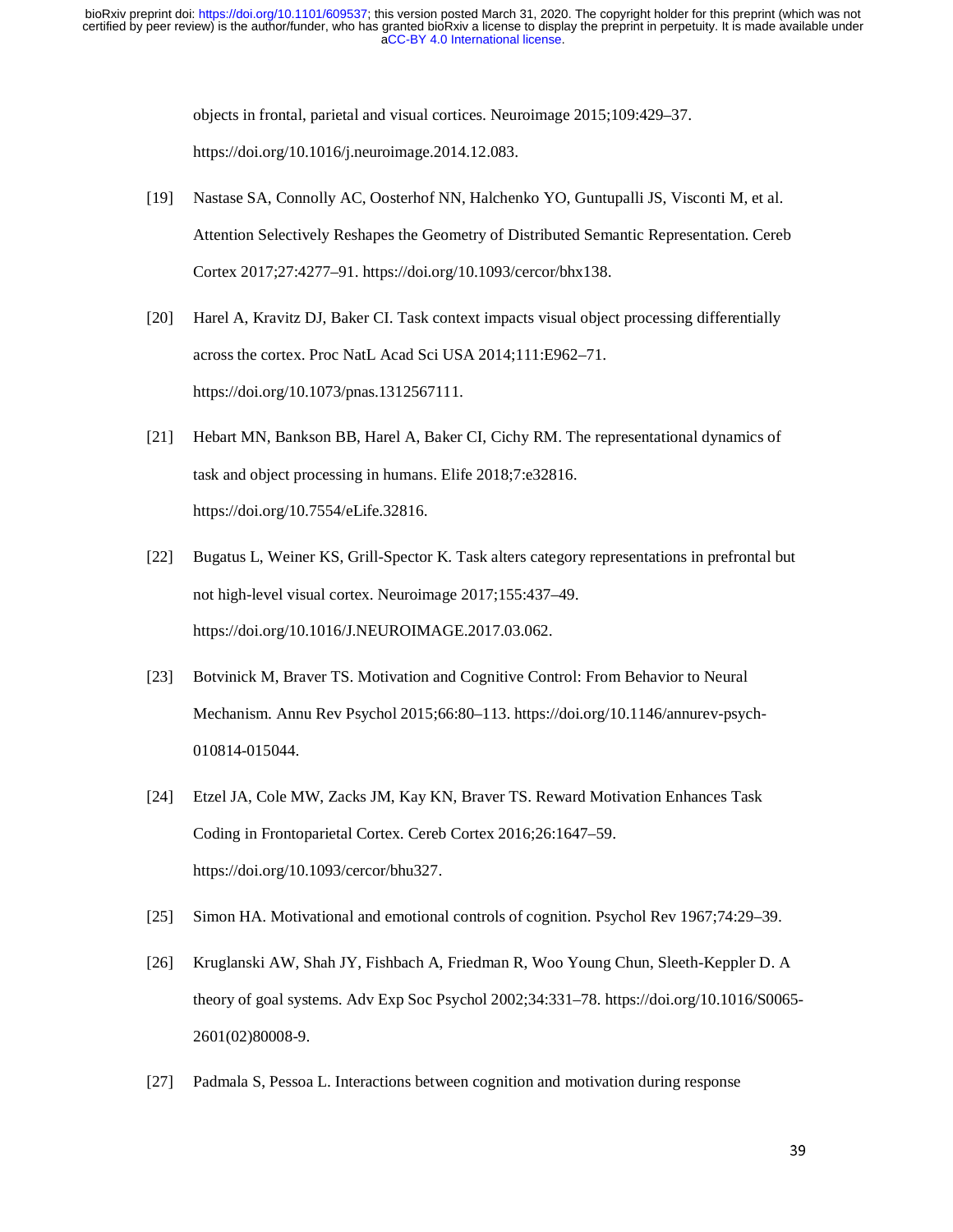inhibition. Neuropsychologia 2010;48:558–65.

https://doi.org/10.1016/j.neuropsychologia.2009.10.017.

- [28] Padmala S, Pessoa L. Reward Reduces Conflict by Enhancing Attentional Control and Biasing Visual Cortical Processing. J Cogn Neurosci 2011;23:3419–32. https://doi.org/10.1162/jocn\_a\_00011.
- [29] Pochon JB, Levy R, Fossati P, Lehericy S, Poline JB, Pillon B, et al. The neural system that bridges reward and cognition in humans: An fMRI study. Proc Natl Acad Sci 2002;99:5669– 74. https://doi.org/10.1073/pnas.082111099.
- [30] Taylor SF, Welsh RC, Wager TD, Luan Phan K, Fitzgerald KD, Gehring WJ. A functional neuroimaging study of motivation and executive function. Neuroimage 2004;21:1045–54. https://doi.org/10.1016/J.NEUROIMAGE.2003.10.032.
- [31] Mohanty A, Gitelman DR, Small DM, Mesulam MM. The Spatial Attention Network Interacts with Limbic and Monoaminergic Systems to Modulate Motivation-Induced Attention Shifts. Cereb Cortex 2008;18:2604–13. https://doi.org/10.1093/cercor/bhn021.
- [32] Krebs RM, Boehler CN, Roberts KC, Song AW, Woldorff M. The involvement of the dopaminergic midbrain and cortico-striatal-thalamic circuits in the integration of reward prospect and attentional task demands. Cereb Cortex 2012;22:607–15. https://doi.org/10.1093/cercor/bhr134.
- [33] Shashidhara S, Mitchell DJ, Erez Y, Duncan J. Progressive Recruitment of the Frontoparietal Multiple-demand System with Increased Task Complexity, Time Pressure, and Reward. J Cogn Neurosci 2019;31:1617–30. https://doi.org/10.1162/jocn\_a\_01440.
- [34] Wallace AFC. : Plans and the Structure of Behavior . George A. Miller, Eugene Galanter, Karl H. Pribram. Am Anthropol 1960;62:1065–7. https://doi.org/10.1525/aa.1960.62.6.02a00190.
- [35] Pessoa L. How do emotion and motivation direct executive control? Trends Cogn Sci 2009;13:160–6. https://doi.org/10.1016/j.tics.2009.01.006.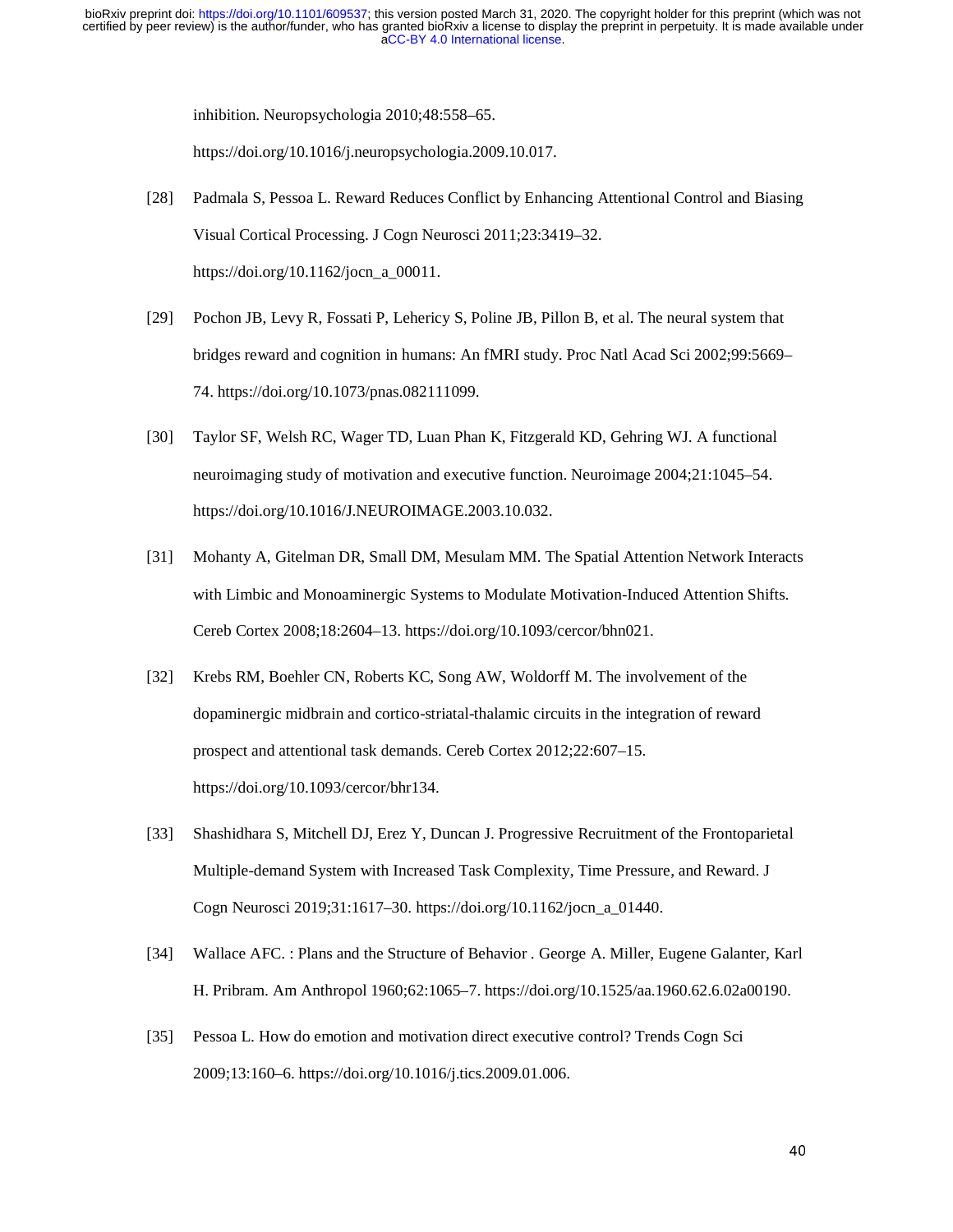- [36] Braver TS. The variable nature of cognitive control: a dual mechanisms framework. Trends Cogn Sci 2012;16:106–13. https://doi.org/10.1016/j.tics.2011.12.010.
- [37] Chiew KS, Braver TS. Dissociable influences of reward motivation and positive emotion on cognitive control. Cogn Affect Behav Neurosci 2014;14:509–29. https://doi.org/10.3758/s13415-014-0280-0.
- [38] Kennerley SW, Wallis JD. Reward-dependent modulation of working memory in lateral prefrontal cortex. J Neurosci 2009;29:3259–70. https://doi.org/10.1523/JNEUROSCI.5353- 08.2009.
- [39] Leon MI, Shadlen MN. Effect of Expected Reward Magnitude on the Response of Neurons in the Dorsolateral Prefrontal Cortex of the Macaque. Neuron 1999;24:415–25. https://doi.org/10.1016/S0896-6273(00)80854-5.
- [40] Watanabe M. Reward expectancy in primate prefrental neurons. Nature 1996;382:629–32. https://doi.org/10.1038/382629a0.
- [41] Hall-McMaster S, Muhle-Karbe PS, Myers NE, Stokes MG. Reward Boosts Neural Coding of Task Rules to Optimize Cognitive Flexibility. J Neurosci 2019;39:8549–61. https://doi.org/10.1523/JNEUROSCI.0631-19.2019.
- [42] Stürmer B, Nigbur R, Schacht A, Sommer W. Reward and punishment effects on error processing and conflict control. Front Psychol 2011;2:335. https://doi.org/10.3389/fpsyg.2011.00335.
- [43] Krebs RM, Boehler CN, Appelbaum LG, Woldorff M. Reward Associations Reduce Behavioral Interference by Changing the Temporal Dynamics of Conflict Processing. PLoS One 2013;8:e53894. https://doi.org/10.1371/journal.pone.0053894.
- [44] Brainard DH. The Psychophysics Toolbox. Spat Vis 1997;10:433-6.
- [45] Feinberg DA, Moeller S, Smith SM, Auerbach E, Ramanna S, Gunther M, et al. Multiplexed echo planar imaging for sub-second whole brain FMRI and fast diffusion imaging. PLoS One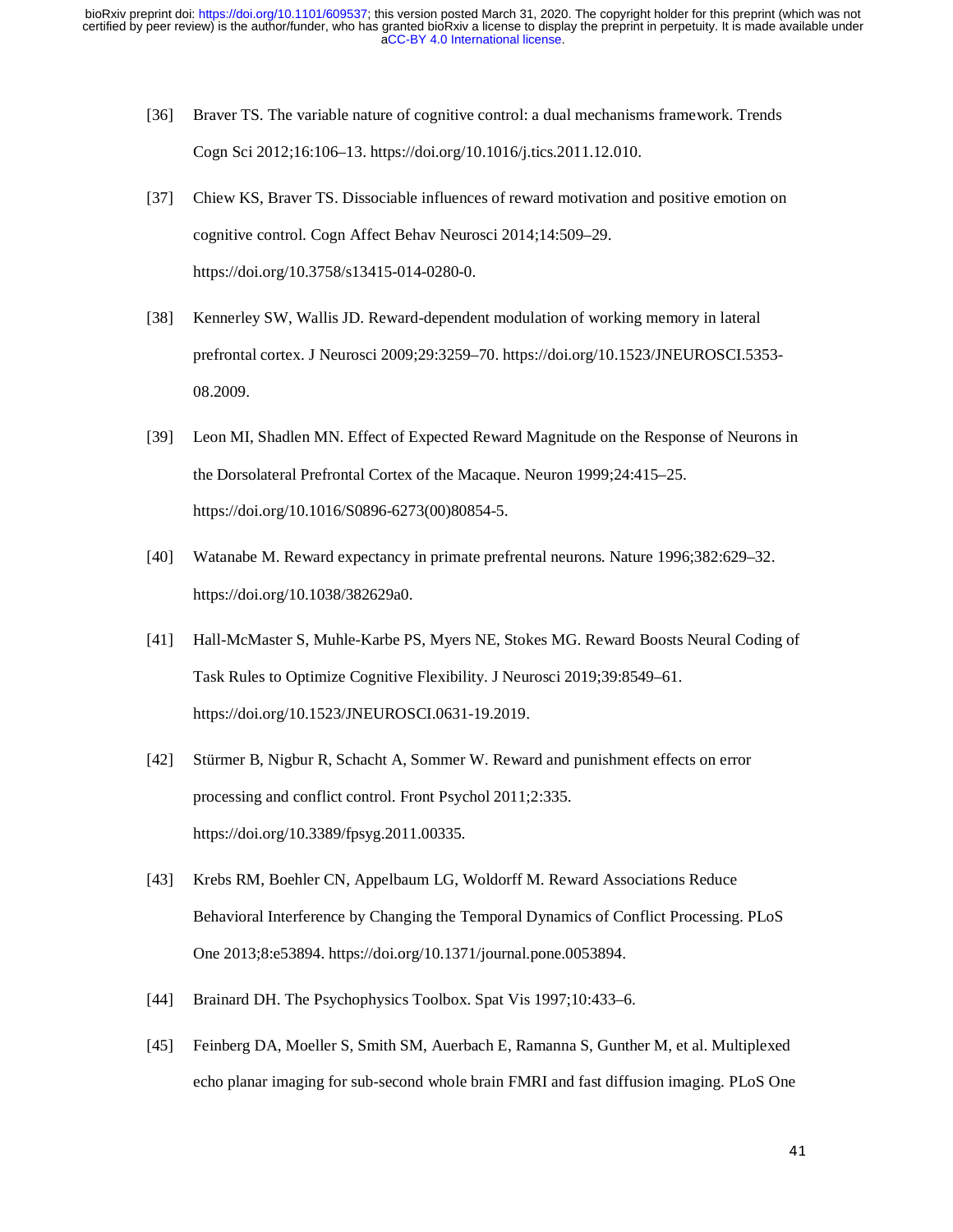2010;5:e15710. https://doi.org/10.1371/journal.pone.0015710.

- [46] van der Kouwe AJW, Benner T, Salat DH, Fischl B. Brain morphometry with multiecho MPRAGE. Neuroimage 2008;40:559–69. https://doi.org/10.1016/j.neuroimage.2007.12.025.
- [47] Cusack R, Vicente-Grabovetsky A, Mitchell DJ, Wild CJ, Auer T, Linke AC, et al. Automatic analysis (aa): efficient neuroimaging workflows and parallel processing using Matlab and XML. Front Neuroinform 2014;8:90. https://doi.org/10.3389/fninf.2014.00090.
- [48] Woolgar A, Golland P, Bode S. Coping with confounds in multivoxel pattern analysis: What should we do about reaction time differences? A comment on Todd, Nystrom & amp; Cohen 2013. Neuroimage 2014;98:506–12. https://doi.org/10.1016/J.NEUROIMAGE.2014.04.059.
- [49] Brett M, Anton J-L, Valabregue R, Poline J-B. Region of interest analysis using an SPM toolbox - Abstract Presented at the 8th International Conference on Functional Mapping of the Human Brain, June 2-6, 2002, Sendai, Japan. Neuroimage 2002. https://doi.org/10.1016/S1053-8119(02)90010-8.
- [50] Malach R, Reppas JB, Benson RR, Kwong KK, Jiang H, Kennedy WA, et al. Object-related activity revealed by functional magnetic resonance imaging in human occipital cortex. Proc NatL Acad Sci USA 1995;92:8135–9. https://doi.org/10.1073/PNAS.92.18.8135.
- [51] Erez Y, Yovel G. Clutter Modulates the Representation of Target Objects in the Human Occipitotemporal Cortex. J Cogn Neurosci 2014;26:490–500. https://doi.org/10.1162/jocn\_a\_00505.
- [52] MacEvoy SP, Epstein RA. Constructing scenes from objects in human occipitotemporal cortex. Nat Neurosci 2011;14:1323–9. https://doi.org/10.1038/nn.2903.
- [53] Fedorenko E, Hsieh P-J, Nieto-Castañón A, Whitfield-Gabrieli S, Kanwisher N. New method for fMRI investigations of language: defining ROIs functionally in individual subjects. J Neurophysiol 2010;104:1177–94. https://doi.org/10.1152/jn.00032.2010.
- [54] Shashidhara S, Spronkers FS, Erez Y. Localizing the "multiple-demand" frontoparietal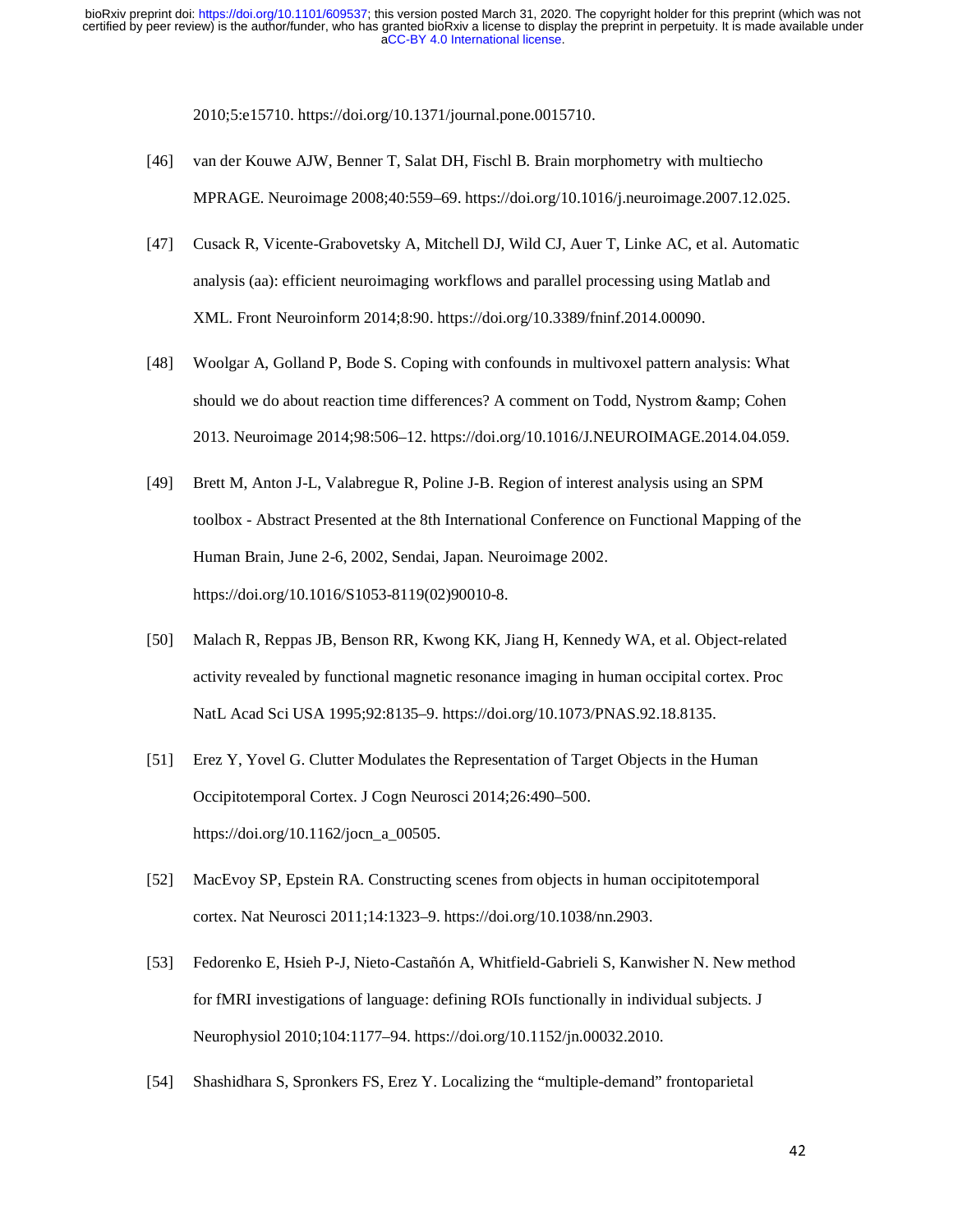network in individual subjects. BioRxiv 2019:661934. https://doi.org/10.1101/661934.

- [55] Hebart MN, Gorgen K, Haynes J-D. The Decoding Toolbox (TDT): a versatile software package for multivariate analyses of functional imaging data. Front Neuroinform 2015;8:88. https://doi.org/10.3389/fninf.2014.00088.
- [56] Kriegeskorte N, Goebel R, Bandettini P. Information-based functional brain mapping. Proc NatL Acad Sci USA 2006;103:3863–8. https://doi.org/10.1073/pnas.0600244103.
- [57] Dixon ML, Christoff K. The Decision to Engage Cognitive Control Is Driven by Expected Reward-Value: Neural and Behavioral Evidence. PLoS One 2012;7:e51637. https://doi.org/10.1371/journal.pone.0051637.
- [58] Bhandari A, Gagne C, Badre D. Just above Chance: Is It Harder to Decode Information from Prefrontal Cortex Hemodynamic Activity Patterns? J Cogn Neurosci 2018;30:1473–98. https://doi.org/10.1162/jocn\_a\_01291.
- [59] Schultz W, Dayan P, Montague PR. A neural substrate of prediction and reward. Science 1997;275:1593–9. https://doi.org/10.1126/SCIENCE.275.5306.1593.
- [60] Bayer HM, Glimcher PW. Midbrain Dopamine Neurons Encode a Quantitative Reward Prediction Error Signal. Neuron 2005;47:129–41. https://doi.org/10.1016/J.NEURON.2005.05.020.
- [61] Vijayraghavan S, Wang M, Birnbaum SG, Williams G V, Arnsten AFT. Inverted-U dopamine D1 receptor actions on prefrontal neurons engaged in working memory. Nat Neurosci 2007;10:376–84. https://doi.org/10.1038/nn1846.
- [62] Thurley K, Senn W, Lüscher H-R. Dopamine Increases the Gain of the Input-Output Response of Rat Prefrontal Pyramidal Neurons. J Neurophysiol 2008;99:2985–97. https://doi.org/10.1152/jn.01098.2007.
- [63] Ott T, Nieder A. Dopamine D2 Receptors Enhance Population Dynamics in Primate Prefrontal Working Memory Circuits. Cereb Cortex 2016;27:4423–35.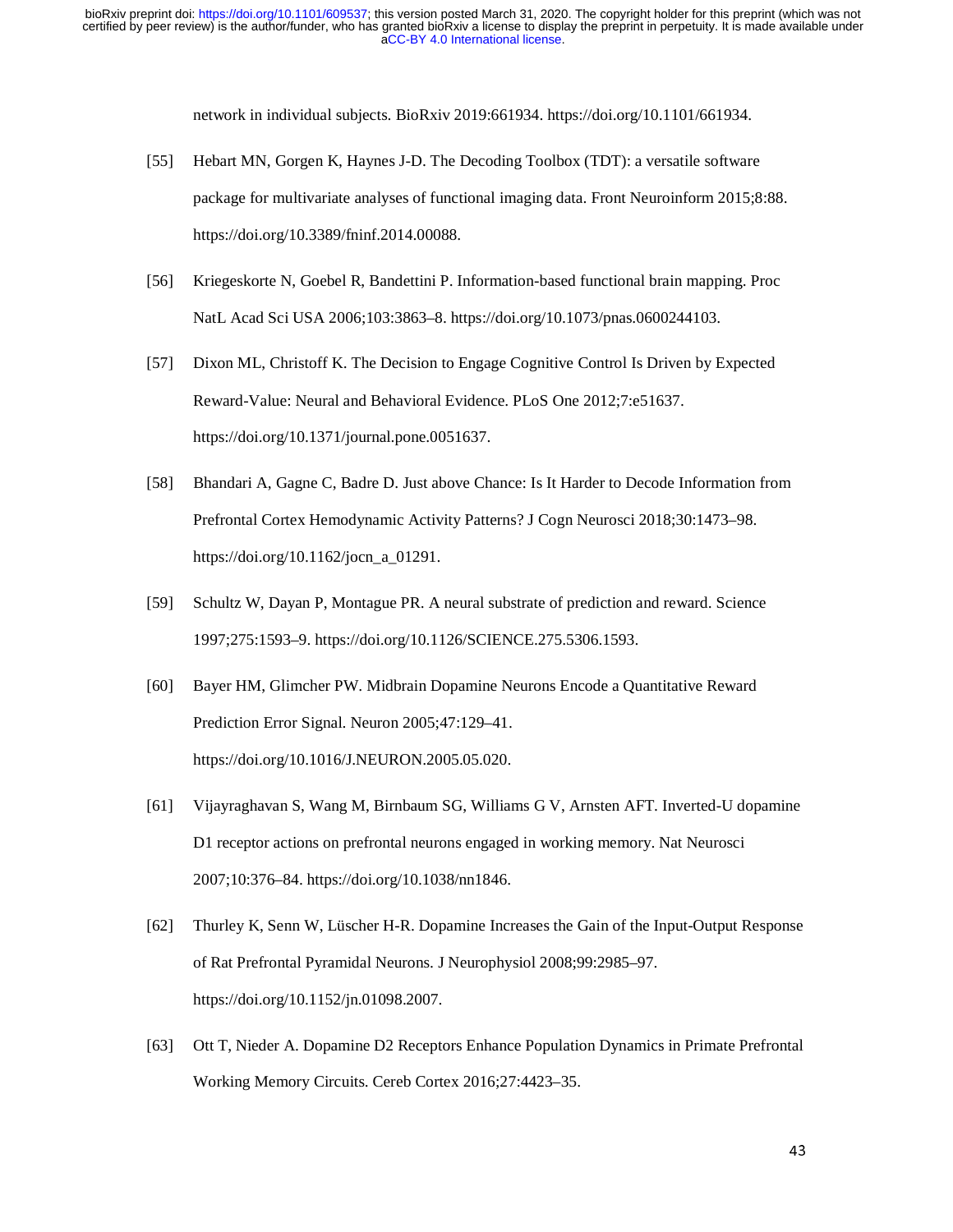https://doi.org/10.1093/cercor/bhw244.

- [64] Shenhav A, Botvinick MM, Cohen JD. The expected value of control: An integrative theory of anterior cingulate cortex function. Neuron 2013;79:217–40. https://doi.org/10.1016/j.neuron.2013.07.007.
- [65] Jiang X, Bradley E, Rini RA, Zeffiro T, Vanmeter J, Riesenhuber M. Categorization training results in shape- and category-selective human neural plasticity. Neuron 2007;53:891–903. https://doi.org/10.1016/j.neuron.2007.02.015.
- [66] Garvert MM, Moutoussis M, Kurth-Nelson Z, Behrens TEJ, Dolan RJ. Learning-Induced plasticity in medial prefrontal cortex predicts preference malleability. Neuron 2015;85:418–28. https://doi.org/10.1016/j.neuron.2014.12.033.